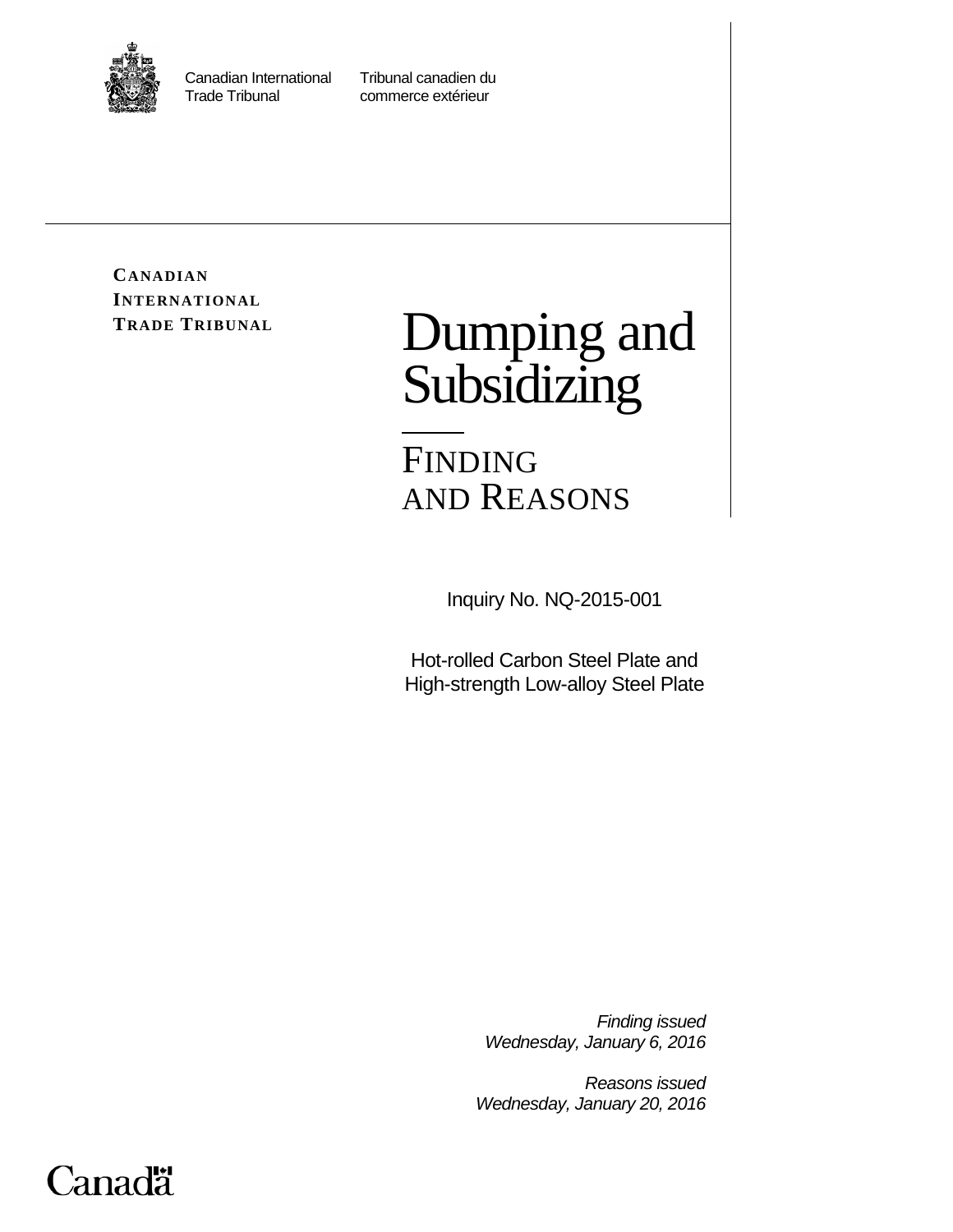## **TABLE OF CONTENTS**

| Whether Samuel, Varsteel and Russel Metals Should be Excluded from the Domestic Industry 10 |  |
|---------------------------------------------------------------------------------------------|--|
|                                                                                             |  |
|                                                                                             |  |
|                                                                                             |  |
|                                                                                             |  |
|                                                                                             |  |
| OVERVIEW OF THE TRIBUNAL'S APPROACH TO THE INJURY AND THREAT OF                             |  |
|                                                                                             |  |
|                                                                                             |  |
|                                                                                             |  |
|                                                                                             |  |
|                                                                                             |  |
|                                                                                             |  |
|                                                                                             |  |
|                                                                                             |  |
|                                                                                             |  |
|                                                                                             |  |
|                                                                                             |  |
|                                                                                             |  |
|                                                                                             |  |
|                                                                                             |  |
|                                                                                             |  |
|                                                                                             |  |
|                                                                                             |  |
|                                                                                             |  |
|                                                                                             |  |
|                                                                                             |  |
|                                                                                             |  |
|                                                                                             |  |
|                                                                                             |  |
|                                                                                             |  |
|                                                                                             |  |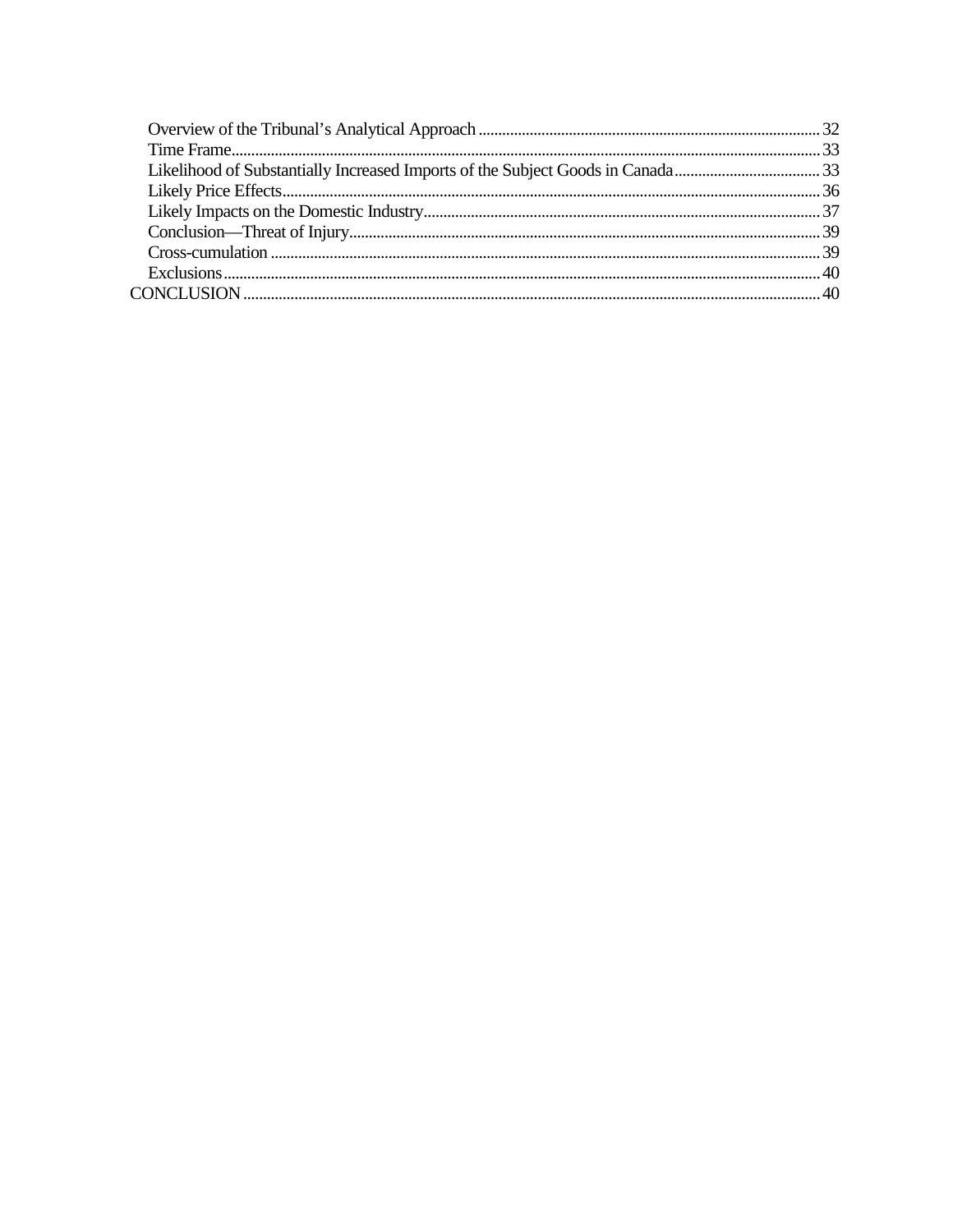IN THE MATTER OF an inquiry, pursuant to section 42 of the *Special Import Measures Act*, respecting:

#### **HOT-ROLLED CARBON STEEL PLATE AND HIGH-STRENGTH LOW-ALLOY STEEL PLATE ORIGINATING IN OR EXPORTED FROM THE REPUBLIC OF INDIA AND THE RUSSIAN FEDERATION**

### **FINDING**

<span id="page-3-0"></span>On September 9, 2015, the Canadian International Trade Tribunal, pursuant to the provisions of section 42 of the *Special Import Measures Act*, initiated an inquiry to determine whether the dumping and subsidizing of the subject goods, as defined below, have caused injury or are threatening to cause injury to the domestic industry.

The subject goods are defined as follows:

hot-rolled carbon steel plate and high-strength low-alloy steel plate not further manufactured than hot-rolled, heat-treated or not, in cut lengths, in widths from 24 inches (+/- 610 mm) to 152 inches (+/- 3,860 mm) inclusive, and thicknesses from 0.187 inches (+/- 4.75 mm) up to and including 3.0 inches (76.2 mm) (with all dimensions being plus or minus allowable tolerances contained in the applicable standards), but excluding plate for use in the manufacture of pipe and tube (also known as skelp), plate in coil form, plate having a rolled, raised figure at regular intervals on the surface (also known as floor plate), originating in or exported from the Republic of India and the Russian Federation. For greater certainty, hot-rolled carbon steel plate and high-strength low-alloy steel plate include steel plate which contains alloys greater than required by recognized industry standards provided the steel does not meet recognized industry standards for an alloy-grade steel plate.

Hot-rolled carbon steel plate and high-strength low-alloy steel plate are manufactured to meet certain Canadian Standards Association (CSA) and/or ASTM specifications, or equivalent specifications.

Also excluded from the subject goods is hot-rolled carbon steel plate manufactured to:

ASME SA-516/SA-516M or ASTM A-516/A-516M ASME SA-285/SA-285M or ASTM A-285/A-285M ASME SA-299/SA-299M or ASTM A-299/A-299M ASME SA-537/SA-537M or ASTM A-537/A-537M ASME SA-515/SA-515M or ASTM A-515/A-515M ASME SA-841/SA-841M or ASTM A-841/A-841M

which is both vacuum-degassed while molten and has a sulfur content of less than 0.005 percent.

Also excluded from the subject goods is hot-rolled carbon steel plate manufactured to:

ASME SA-516/SA-516M or ASTM A-516/A-516M ASME SA-285/SA-285M or ASTM A-285/A-285M ASME SA-299/SA-299M or ASTM A-299/A-299M ASME SA-537/SA-537M or ASTM A-537/A-537M ASME SA-515/SA-515M or ASTM A-515/A-515M

that is normalized (heat-treated) and has a sulfur content of less than 0.005 percent.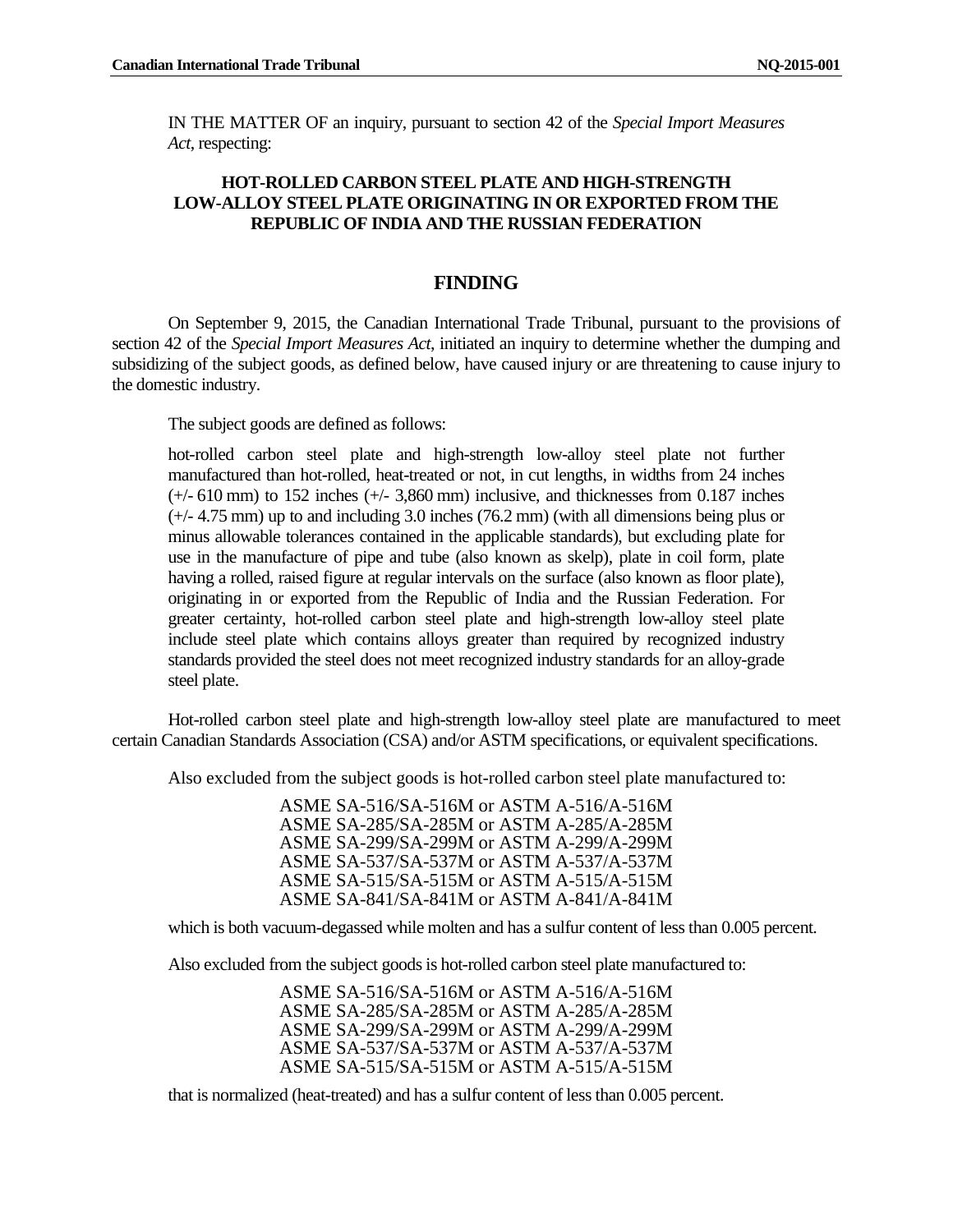This inquiry is conducted pursuant to the issuance by the President of the Canada Border Services Agency, on September 8, 2015, of preliminary determinations of dumping and subsidizing in respect of the aforementioned goods originating or exported from the Republic of India and the Russian Federation.

On December 7, 2015, the President of the Canada Border Services Agency made a final determination of dumping in respect of the aforementioned goods originating in or exported from the Republic of India and the Russian Federation and a final determination of subsidizing in respect of the aforementioned goods originating in or exported from the Republic of India. On the same day, the President of the Canada Border Services Agency terminated the subsidizing investigation in respect of the aforementioned goods originating in or exported from the Russian Federation.

Pursuant to subsection 43(1) of the *Special Import Measures Act*, the Canadian International Trade Tribunal hereby finds that the dumping of the aforementioned goods originating in or exported from the Republic of India and the Russian Federation and the subsidizing of the aforementioned goods originating in or exported from the Republic of India have not caused injury and are not threatening to cause injury to the domestic industry.

> Serge Fréchette Serge Fréchette Presiding Member

Ann Penner Ann Penner Member

Peter Burn Peter Burn **Member** 

The statement of reasons will be issued within 15 days.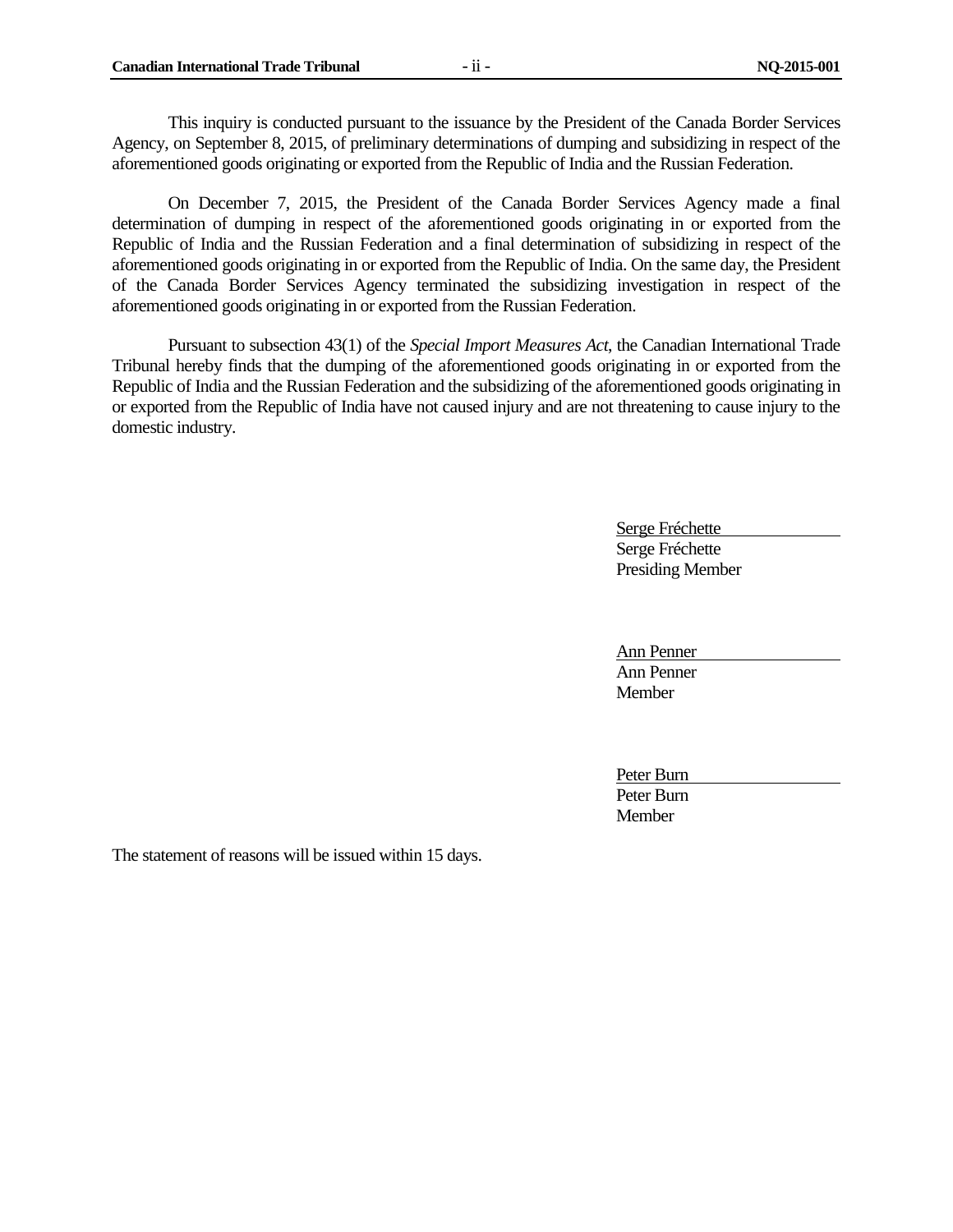Place of Hearing: **Ottawa, Ontario** 

Directors, Trade Remedies Investigations: Greg Gallo

Senior Trade Remedies Investigations Officers: Manon Carpentier

Trade Remedies Investigations Officers: Marie-Josée Monette

Trade Remedies Investigations Clerk: Selena Hofmann

Counsel for the Tribunal: Elysia Van Zeyl

Student-at-law: Rohan Mathai

Supervisor, Registry Operations: Haley Raynor

Senior Registrar Officer: Julie Lescom

#### **PARTICIPANTS:**

Essar Steel Algoma Inc. SSAB Central Inc.

#### **Importers/Exporters/Others Counsel/Representatives**

**Jindal Steel and Power Limited Peter Clark** 

Steel Authority of India Ltd. Vincent Routhier High Commission of India Sushil Kumar

Ministry of Industry and Trade of the Russian Federation

Dates of Hearing: December 7 to 10, 2015

Tribunal Members: Serge Fréchette, Presiding Member Ann Penner, Member Peter Burn, Member

Gayatri Shankarraman

Rhonda Heintzman Suzanne Cullen

Grant MacDougall

Alexandra Pietrzak

Registrar Officer: Ekaterina Pavlova

#### **Domestic Producers Counsel/Representatives**

Benjamin P. Bedard Linden Dales

Renée Clark Golsa Ghamari

Rajesh Agarwal

Kristina Ivkina Irina Kurichenkova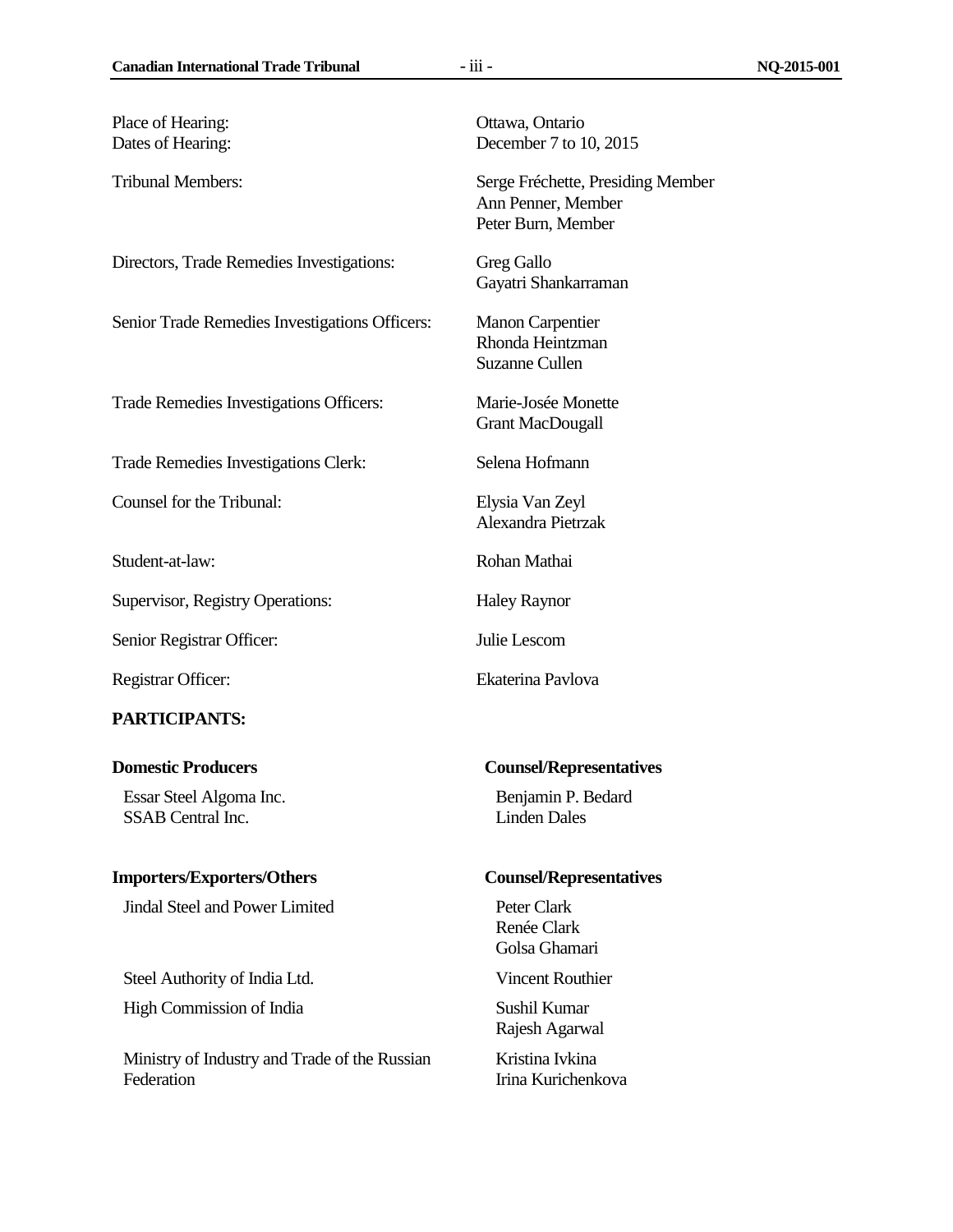#### **Importers/Exporters/Others Counsel/Representatives**

Ministry of Economic Development of the Russian Federation

#### **WITNESSES:**

Laura Devoni Manager - Marketing, Order Analysis & Processing Essar Steel Algoma Inc.

Denis Boiteau Corporate Vice-President Carbon Plate Purchasing Samuel, Son & Co., Limited

Glenn A. Gilmore Trade Supervisor SSAB Americas

Stephen McNevitts Director, Finance & Business Services Evraz Inc. NA Canada

Elena Stoyanova

Rory Brandow Regional Sales Director Essar Steel Algoma Inc.

Misty Coles Regional Sales Manager SSAB Americas

Jeffery J. Moskaluk Vice-President Chief Commercial Officer SSAB Americas

David Halcrow Vice-President, Purchasing Russel Metals Inc.

Please address all communications to:

The Registrar Canadian International Trade Tribunal Secretariat 333 Laurier Avenue West 15th Floor Ottawa, Ontario K1A 0G7

Telephone: 613-993-3595 Fax: 613-990-2439 E-mail: citt-tcce@tribunal.gc.ca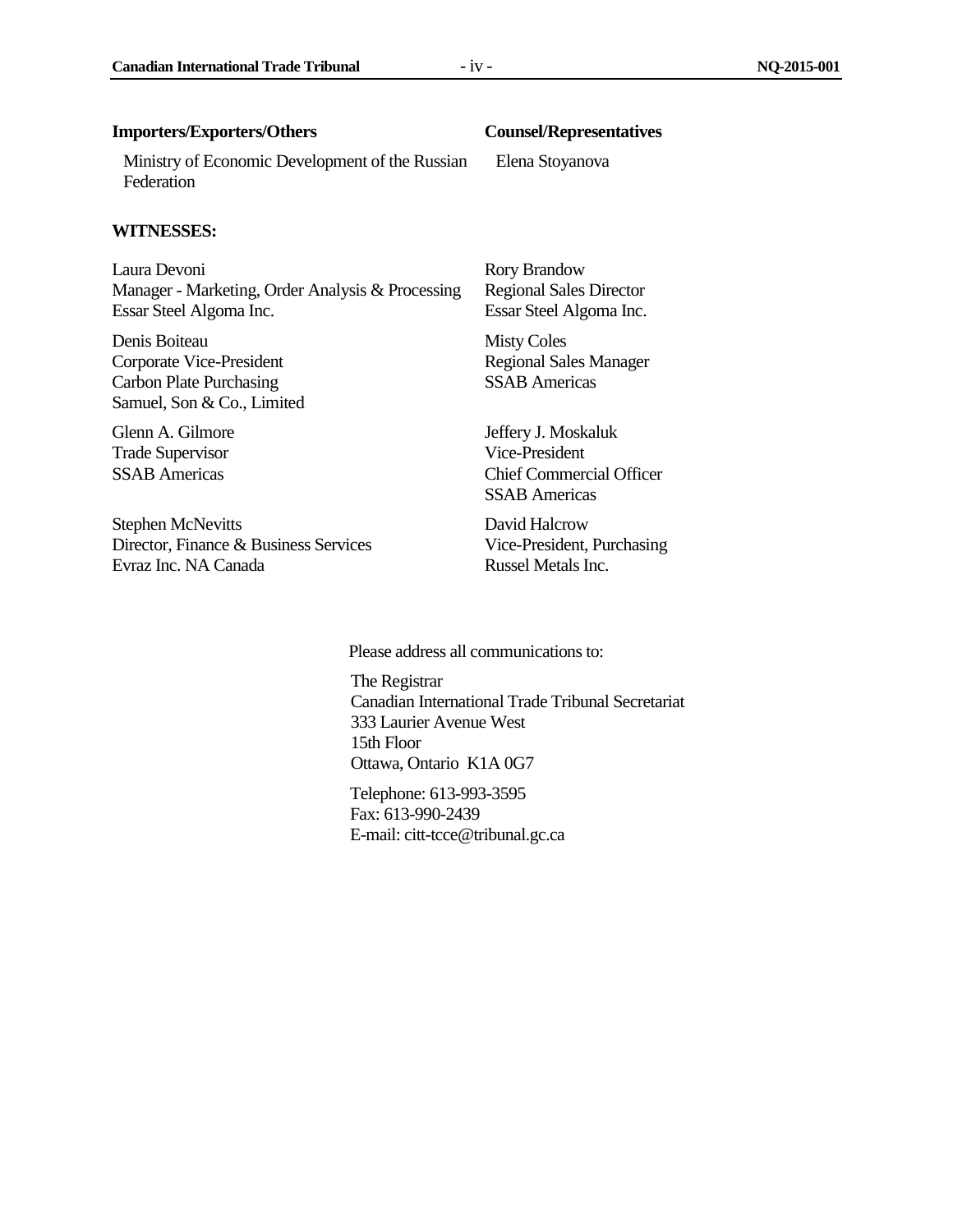#### **SUMMARY**

<span id="page-7-0"></span>*This summary is intended as a general and succinct overview for the convenience of readers. It is not intended to vary, supplement or supersede the detailed reasons for the decision of the Canadian International Trade Tribunal (the Tribunal) found in the following section.*

*The complainant, Essar Steel Algoma Inc. (Essar Algoma), sought protection from dumped and subsidized imports of Indian and Russian hot-rolled steel plate in widths from 24 inches to 152 inches and thicknesses from 0.187 inches to 3.0 inches. The Tribunal's mandate is to determine whether these dumped and subsidized goods have caused or are threatening to cause material injury to domestic producers of like goods, with the injury from the effects of the dumped and subsidized goods to be assessed net of any injury caused by other factors.*

*The scope of goods included in the product definition for the purposes of the injury inquiry captured the products of not only the traditional integrated steel mills that tend to produce wider plate but also steel service centres that tend to produce narrower, thinner plate cut to length from coil.*

*The Tribunal agreed with Essar Algoma's contention that the hot-rolled steel plate produced by the domestic industry are "like goods," in relation to the subject goods, in that they compete with one another in the Canadian marketplace, and are interchangeable. The Tribunal also concluded that there was no reason to depart from previous decisions in which it found that there was a single class of goods. This finding was supported by evidence that cut-to-l ength equipment has evolved to a point where it now creates a product from coil that is indistinguishable from discrete plate.*

*The evidence showed that the imported goods, during the period of inquiry, consisted mainly of discrete plate that had little impact on the domestic steel service centres, which, according to the data, have enjoyed continuous profitability and grown to be major players in the domestic steel plate industry. Furthermore, while the imported goods caused injury to the portion of the domestic industry focussed on the production of wider plate, there was substantial injury caused by other global market and firm-specific factors. Import data also reflected corporate decisions regarding the rationalization and specialization of production within the context of a single, unified, North American market. On the basis of the evidence, the Tribunal concluded that the dumped and subsidized imports from the Republic of India (India) and the dumped imports from the Russian Federation (Russia), in and of themselves, had not caused and were not threatening to cause material injury to the domestic industry.*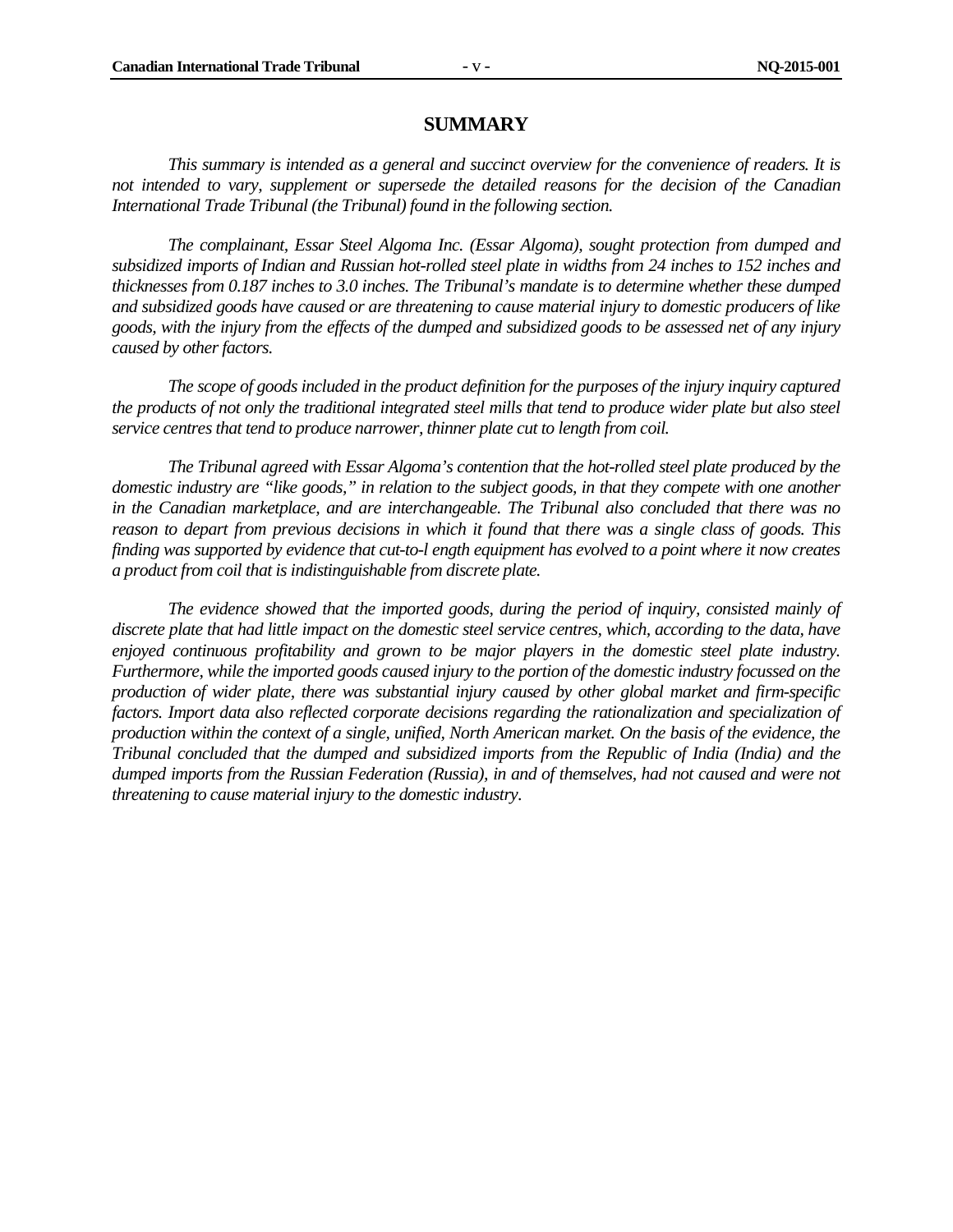#### **STATEMENT OF REASONS**

#### <span id="page-8-1"></span><span id="page-8-0"></span>**BACKGROUND**

1. The purpose of this inquiry is to determine whether the dumping of hot-rolled carbon steel plate and high-strength low-alloy steel plate (hot-rolled steel plate)<sup>[1](#page-8-2)</sup> (the subject goods) originating in or exported from India and Russia and the subsidizing of the subject goods originating in or exported from India have caused or are threatening to cause injury to the domestic industry.

2. The inquiry stems from a complaint filed on April 20, 2015, by Essar Algoma, which was supported by Evraz Inc. NA Canada (Evraz) and SSAB Central Inc. (SSAB), and the decision of the President of the Canada Border Services Agency (CBSA) on June 10, 2015, to initiate dumping and subsidizing investigations.

3. The CBSA's decision to initiate dumping and subsidizing investigations triggered the initiation of a preliminary injury inquiry by the Tribunal on June 11, 2015, which culminated in the Tribunal's determination, on August 10, 2015, that the evidence disclosed a reasonable indication that the dumping and subsidizing of the subject goods had caused or were threatening to cause injury to the domestic industry.

4. On September 8, 2015, the CBSA made preliminary determinations of dumping and subsidizing, resulting in the imposition of provisional anti-dumping and countervailing duties on the subject goods and the commencement of this inquiry. On September 9, 2015, the Tribunal issued a notice of commencement of inquiry.[2](#page-8-3)

5. On December 7, 2015, the CBSA made a final determination of dumping in respect of hot-rolled steel plate from India and Russia, and a final determination of subsidizing in respect of hot-rolled steel plate from India. On the same day, the CBSA terminated the subsidy investigation in respect of hot-rolled steel plate from Russia. As a result, the scope of the Tribunal's inquiry was narrowed and is confined to determining whether the dumping of hot-rolled steel plate from India and Russia, and the subsidizing of hot-rolled steel plate from India, have caused or are threatening to cause injury to the domestic industry.

6. The Tribunal's period of inquiry (POI) covered three years, from January 1, 2012, to December 31, 2014, as well as two interim periods, from January 1 to June 30, 2014, and the corresponding period in 2015. On this basis, on September 9, 2015, the Tribunal sent requests to complete questionnaires to domestic mills, service centres, importers, purchasers and foreign producers of hot-rolled steel plate. As will be discussed more fully below, the Tribunal had to issue several production orders on October 1 and 15, 2015, to certain service centres to obtain their complete questionnaire responses.

7. Using questionnaire replies and the CBSA's Facility Information Retrieval Management data, staff<sup>[3](#page-8-4)</sup> prepared public and protected versions of the investigation report that were distributed, along with the

 $\ddot{\phantom{a}}$ 

<span id="page-8-2"></span><sup>1.</sup> A detailed description of the goods subject to this inquiry is found under "Product Definition".

<span id="page-8-3"></span><sup>2.</sup> C. Gaz. 2015.I.2310.

<span id="page-8-4"></span><sup>3.</sup> "Staff" refers to staff of the Trade Remedies Investigations Branch of the Secretariat to the Canadian International Trade Tribunal of the Administrative Tribunals Support Service of Canada.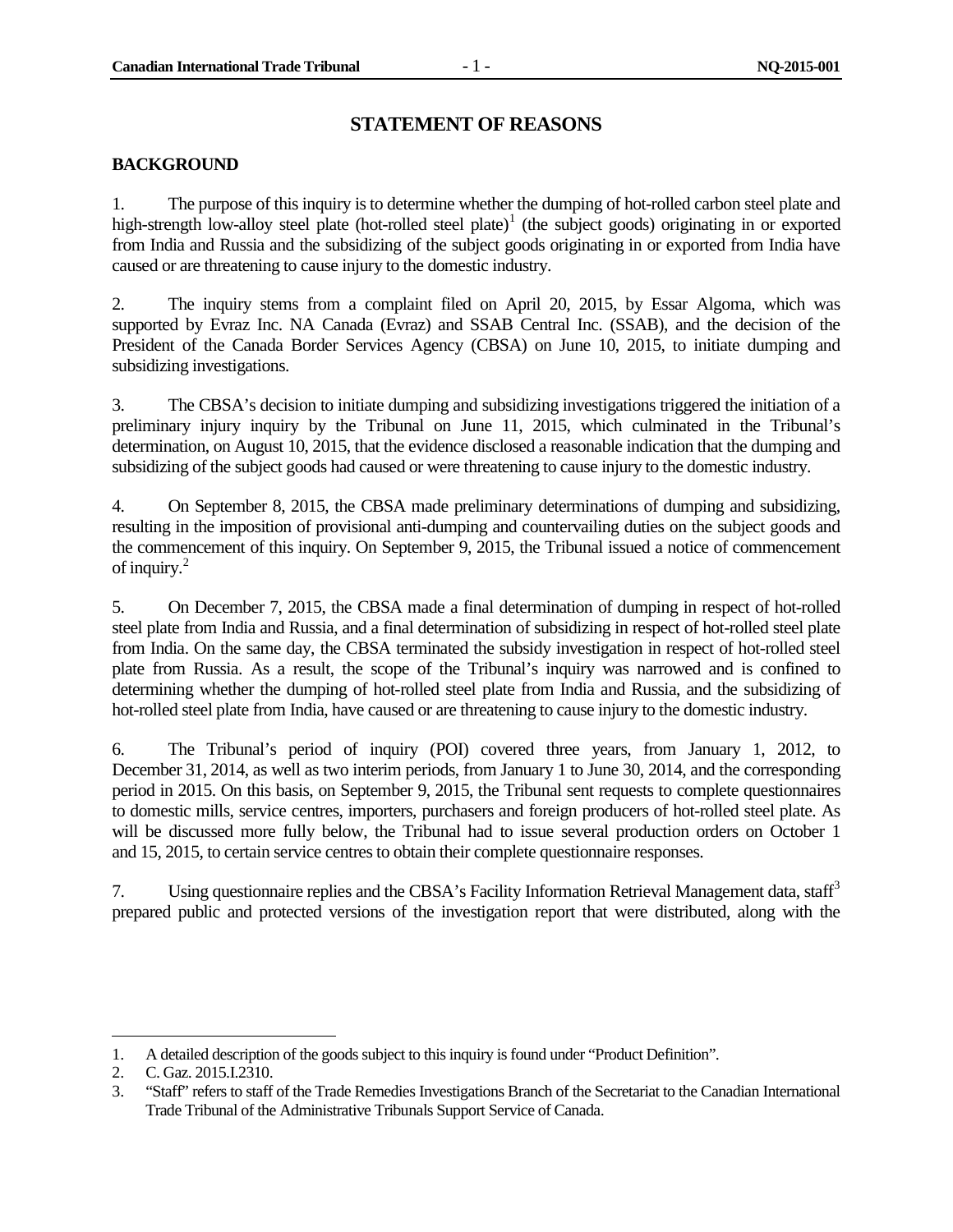questionnaire replies, to those parties that had filed a notice of participation in the inquiry.<sup>[4](#page-9-1)</sup> Parties filed case briefs and evidence in response.

8. Of the parties supporting a finding of injury or threat thereof, only Essar Algoma participated fully in the inquiry. It submitted evidence and argument, and provided witnesses who testified at the hearing. SSAB submitted evidence in support of Essar Algoma's complaint and provided two witnesses who testified at the hearing.

9. The parties opposed to a finding of injury or threat thereof included Jindal Steel and Power Limited (Jindal), Steel Authority of India Ltd. (SAIL), the Ministry of Industry and Trade of the Russian Federation (Russian Ministry), the Ministry of Economic Development of the Russian Federation (MED) and the High Commission of India. Of these, Jindal and SAIL filed case briefs and were represented at the hearing, although they did not provide witnesses. The Russian Ministry and MED filed written case arguments. Written submissions were received from the High Commission of India on December 7, 2015, but these were not accepted onto the record because of the prejudice that such late written submissions would have caused to the parties.

10. The Tribunal called two witnesses to testify at the hearing: Mr. Stephen McNevitts of Evraz; and Mr. David Halcrow of Russel Metals Inc. (Russel Metals).

11. On November 4 and 5, 2015, the parties submitted to the Tribunal requests for information (RFIs) directed at the other parties. The Tribunal received an additional "special" RFI on November 9, 2015, which was after the deadline for RFI submissions had closed. As some parties objected to certain RFIs, the Tribunal issued directions to the parties on November 12, 2015, regarding the RFIs that required responses. The responses were received by November 20, 2015, and placed onto the record of the proceedings.

12. On December 4, 2015, MED indicated to the Tribunal that it wished to make a presentation at the hearing. Given the late stage of this request, MED was given until the close of business on December 7, 2015, to file a written summary of its presentation. MED did not meet this deadline. Accordingly, its written submissions, which were received on December 8, 2015, were not accepted onto the record, and MED was not permitted to make a presentation during the hearing.

13. The Tribunal held a hearing, which included public and *in camera* sessions, in Ottawa, Ontario, from December 7 to 10, 2015, with closing arguments made on December 10, 2015.

14. The Tribunal issued its finding on January 6, 2016.

#### <span id="page-9-0"></span>**RESULTS OF THE CBSA'S INVESTIGATIONS**

15. On December 7, 2015, the CBSA determined that 100 percent of the subject goods released into Canada between January 1, 2014, and March 31, 2015, were dumped. When expressed as a percentage of the export price, the weighted average margins of dumping were determined to be 98.1 percent for India and 16.2 percent for Russia. Accordingly, the CBSA concluded that the overall margins of dumping were not insignificant.<sup>[5](#page-9-2)</sup>

<span id="page-9-1"></span><sup>4.</sup> All public exhibits were made available to the parties. Protected exhibits were made available only to counsel who had filed the required declaration and confidentiality undertaking with the Tribunal in respect of confidential information.  $\ddot{\phantom{a}}$ 

<span id="page-9-2"></span><sup>5.</sup> Exhibit NQ-2015-001-04, Vol. 1 at 159; Exhibit NQ-2015-001-04A, Vol. 1A at 120.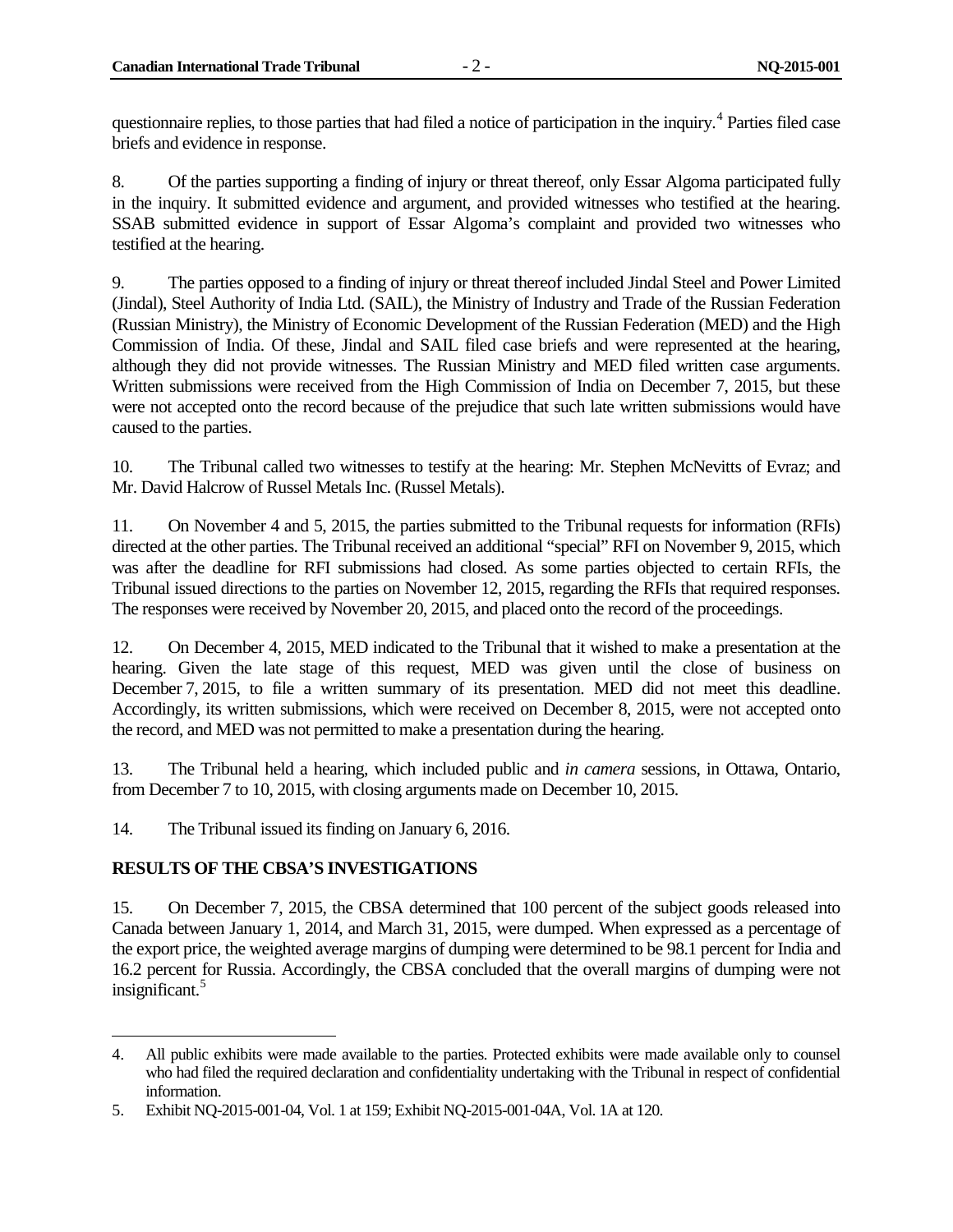16. With respect to subsidizing, the CBSA determined that the amount of subsidy in relation to hot-rolled steel plate from Russia was 0.2 percent, when expressed as a percentage of the export price. This amount of subsidy was found by the CBSA to be insignificant<sup>[6](#page-10-2)</sup> and, as a result, the subsidizing investigation was terminated against Russia. Moreover, with respect to hot-rolled steel plate from India, the CBSA found that the amount of subsidy was 20.3 percent of the export price, which is considered to be significant.<sup>[7](#page-10-3)</sup>

#### <span id="page-10-0"></span>**PRODUCT**

#### <span id="page-10-1"></span>**Product Definition**

17. The CBSA defined the subject goods as follows:

hot-rolled carbon steel plate and high-strength low-alloy steel plate not further manufactured than hot-rolled, heat-treated or not, in cut lengths, in widths from 24 inches  $(+/- 610$  mm) to 152 inches  $(+/- 3,860$  mm) inclusive, and thicknesses from 0.187 inches  $(+/- 4.75$  mm) up to and including 3.0 inches (76.2 mm) (with all dimensions being plus or minus allowable tolerances contained in the applicable standards), but excluding plate for use in the manufacture of pipe and tube (also known as skelp), plate in coil form, plate having a rolled, raised figure at regular intervals on the surface (also known as floor plate), originating in or exported from India and Russia. For greater certainty, the subject goods include steel plate which contains alloys greater than required by recognized industry standards provided the steel does not meet recognized industry standards for an alloy-grade steel plate.

Hot-rolled carbon steel plate and high-strength low-alloy steel plate are manufactured to meet certain Canadian Standards Association (CSA) and/or ASTM specifications, or equivalent specifications.

Also excluded from the subject goods is hot-rolled carbon steel plate manufactured to:

ASME SA-516/SA-516M or ASTM A-516/A-516M ASME SA-285/SA-285M or ASTM A-285/A-285M ASME SA-299/SA-299M or ASTM A-299/A-299M ASME SA-537/SA-537M or ASTM A-537/A-537M ASME SA-515/SA-515M or ASTM A-515/A-5l5M ASME SA-841/SA-841M or ASTM A-841/A-841M

which is both vacuum-degassed while molten and has a sulfur content of less than 0.005 percent.

Also excluded from the subject goods is hot-rolled carbon steel plate manufactured to:

ASME SA-516/SA-516M or ASTM A-516/A-516M ASME SA-285/SA-285M or ASTM A-285/A-285M ASME SA-299/SA-299M or ASTM A-299/A-299M ASME SA-537/SA-537M or ASTM A-537/A-537M

ASME SA-515/SA-515M or ASTM A-515/A-515Mthat is normalized (heat-treated) and has a sulfur content of less than 0.005 percent.<sup>8</sup>

 $\ddot{\phantom{a}}$ 

<span id="page-10-2"></span><sup>6.</sup> Exhibit NQ-2015-001-04A, Vol. 1A at 127. Subsection 2(1) of the *Special Import Measures Act*, R.S.C., 1985, c. S-15 [*SIMA*] defines "insignificant" as ". . . an amount of subsidy that is less than one per cent of the export price of the goods".

<span id="page-10-3"></span><sup>7.</sup> Exhibit NQ-2015-001-04A, Vol. 1A at 127.

<span id="page-10-4"></span><sup>8.</sup> Exhibit NQ-2015-001-01A, Vol. 1 at 28.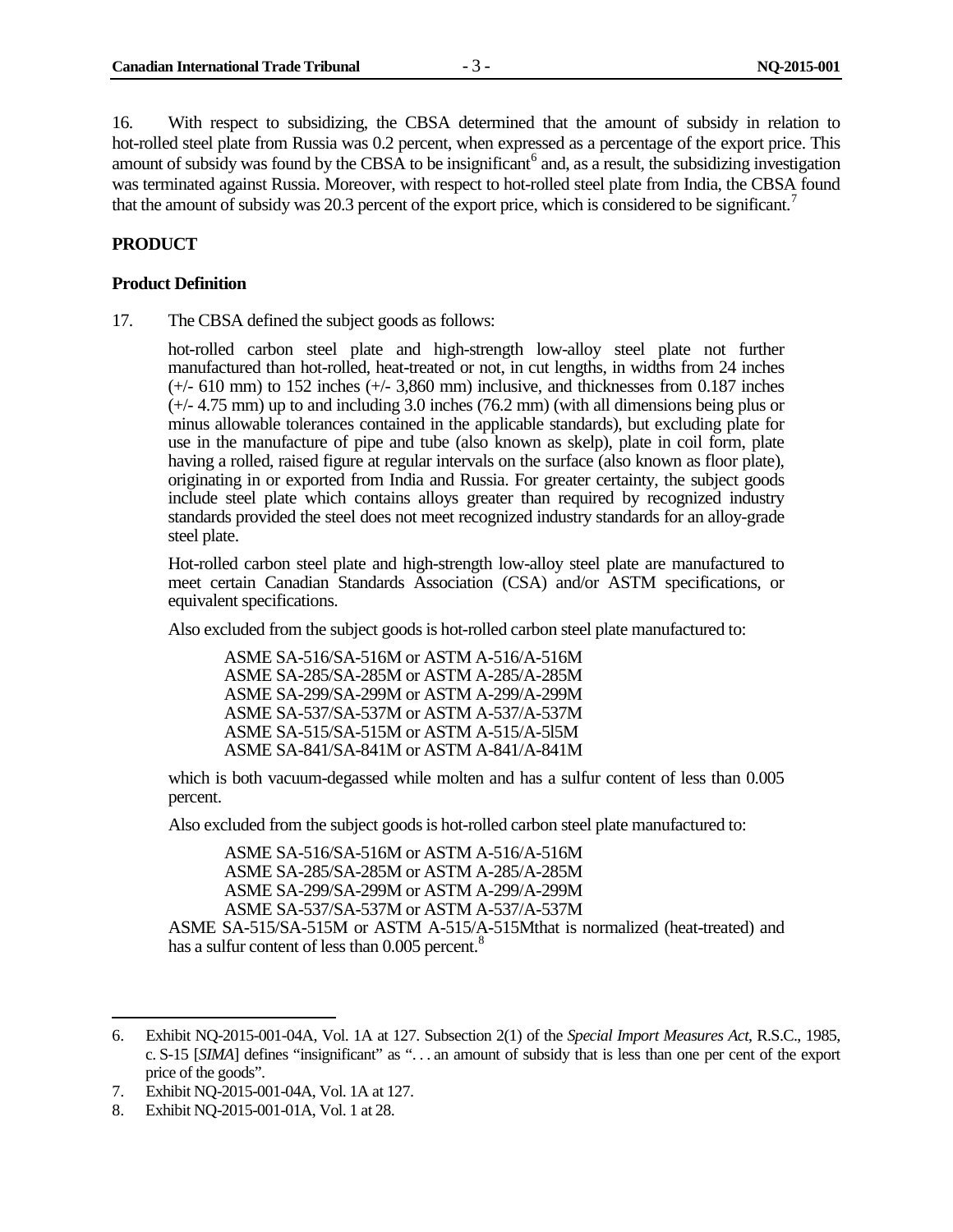18. In Inquiry No. NQ-2013-005<sup>[9](#page-11-1)</sup> and Expiry Review No. RR-2014-002,<sup>[10](#page-11-2)</sup> the Tribunal excluded certain products from its finding and order, respectively, i.e. hot-rolled steel plate greater than 2.75 inches (70 mm) in thickness and 72 inches in width (including normalized PVQ plate), hot-rolled steel plate with a sulfur content of less than 0.005 percent and hot-rolled steel plate that is vacuum degassed while molten and normalized (heat-treated).

19. In this case, Essar Algoma chose to include hot-rolled steel plate up to 3 inches in thickness in its product definition in the present case and not expressly exclude vacuum degassed and normalized plate. In her witness statement, Ms. Laura Devoni explained that Essar Algoma has been actively producing and selling 3-inch hot-rolled steel plate in the Canadian market and intends to continue to do so.<sup>[11](#page-11-3)</sup> As such, Essar Algoma argued that these goods were properly within the product definition. Ms. Devoni's witness statement also indicated that, when the complaint was filed, Essar Algoma intended to enter the vacuum-degassed plate market.

20. This may be a concern for the Tribunal, as it could raise issues concerning most-favoured nation treatment. However, given that Essar Algoma abandoned its plans with respect to the vacuum-degassed plate, Ms. Devoni indicated that Essar Algoma would consent to a request that such hot-rolled steel plate be excluded from the Tribunal's finding.<sup>[12](#page-11-4)</sup> The Tribunal will consider these issues upon reaching its final decision on the merit of the complaint.

#### <span id="page-11-0"></span>**Product Information**

21. As defined in the product definition, the subject goods are used in a number of applications, the most common of which is the production of rail cars, oil and gas storage tanks, heavy machinery, agricultural equipment, bridges, industrial buildings, high-rise office towers, automobile and truck parts, ships and barges, and pressure vessels.<sup>[13](#page-11-5)</sup>

22. While production processes may vary slightly when looking at traditional, integrated mills and newer service centres, hot-rolled steel plate is typically produced in the same manner and entails the following steps:

- slab production;
- heating slabs before rolling;
- descaling;
- rolling;
- levelling;
- cutting to size;
- inspection and testing; and
- $\bullet$  shipping.<sup>[14](#page-11-6)</sup>

<span id="page-11-1"></span><sup>9.</sup> *Hot-rolled Carbon Steel Plate* (20 May 2014) (CITT) [*Plate VII*].

<span id="page-11-2"></span><sup>10.</sup> *Hot-rolled Carbon Steel Plate and High-strength Low-alloy Steel Plate* (30 January 2015) (CITT).

<span id="page-11-3"></span><sup>11.</sup> Exhibit NQ-2015-001-A-03 at paras. 93-94, Vol. 11.

<span id="page-11-4"></span><sup>12.</sup> *Ibid.* at paras. 94-95.

<span id="page-11-5"></span><sup>13.</sup> Exhibit NQ-2015-001-01A, Vol. 1 at 29.

<span id="page-11-6"></span><sup>14.</sup> Exhibit PI-2015-001-03.02 (protected), Vol. 2B at 11, found in Exhibit NQ-2015-001-23 (protected); Exhibit PI-2015-001-05, Vol. 1X at 232, found in Exhibit NQ-2015-001-22.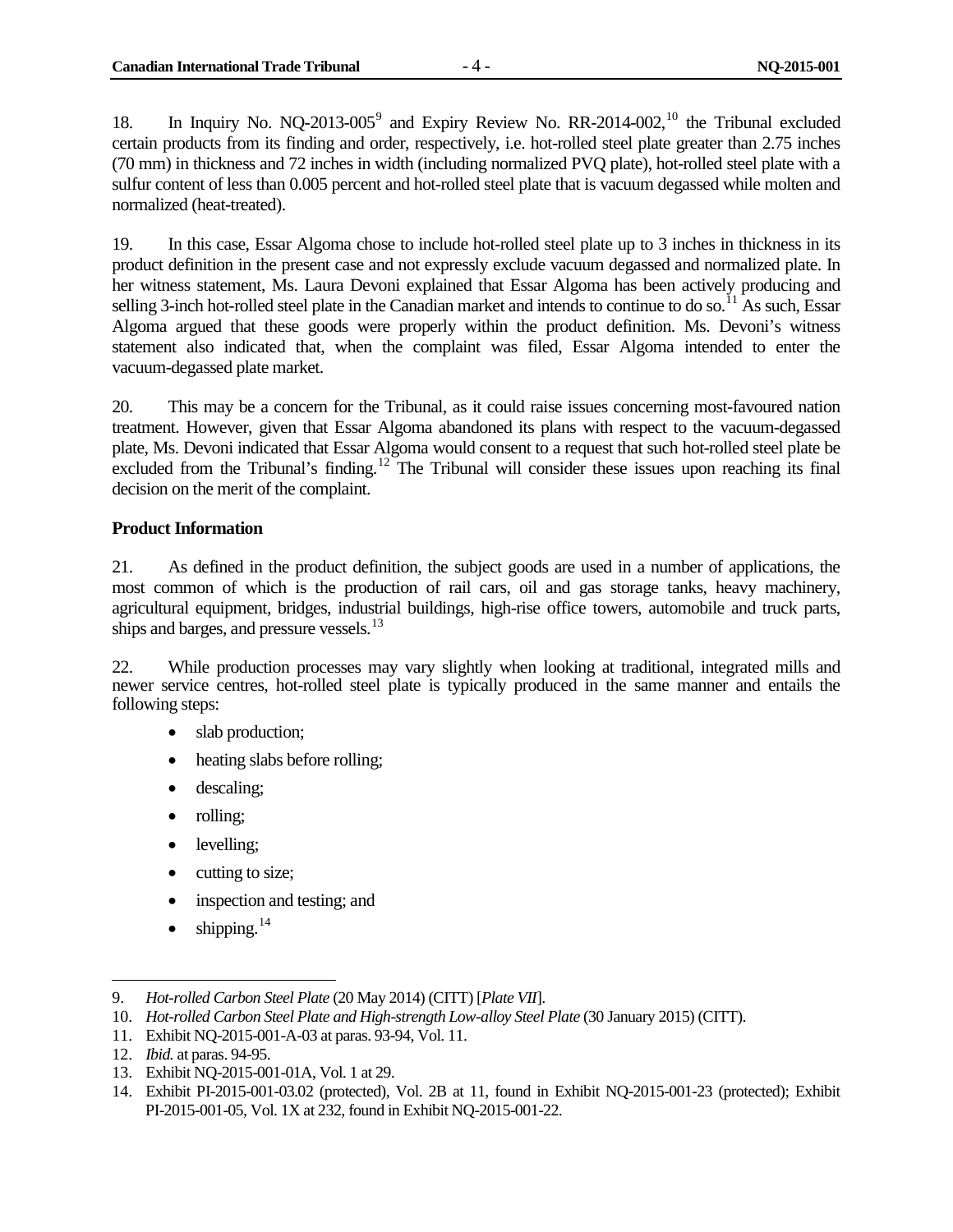23. Molten steel is poured from a ladle into the tundish of a continuous strand caster. From the tundish, it flows into the caster moulds to cool and to form a slab. The slab continues to move through the caster, cooling as it progresses, until it exits the caster, where it is cut to length with a torch. The slab is then either placed in inventory or immediately transferred to a reheat furnace where it is heated to a uniform rolling temperature. The plate is rolled to its final gauge in a series of rolling mills, leveled, identified and inspected for conformance to thickness tolerances and surface requirements. Plate that is formed directly into rectangular plate is known as "discrete plate". Traditional, integrated mills and service centres also produce steel plate (known as "plate from coil" or "cut-to-length plate"<sup>15</sup>) by unwinding a hot-rolled coil through levelling rolls to produce a flat piece of hot-rolled steel plate and then cutting it to length.

24. Hot-rolled steel plate may be sold directly to distributors, end users or service centres, which may resell standard cut-to-length sizes and grades, or which offer custom cutting services. Service centres also have the ability to resell standard sizes and grades of discrete plate purchased from other Canadian and/or offshore sources.

#### <span id="page-12-0"></span>**LEGAL FRAMEWORK**

25. The Tribunal is required, pursuant to subsection 42(1) of *SIMA*, to inquire as to whether the dumping or subsidizing of the subject goods has caused injury or retardation or is threatening to cause injury to the domestic industry,<sup>[16](#page-12-3)</sup> which is defined by reference to the domestic production of "like goods".

26. Accordingly, the Tribunal must first determine what constitutes "like goods" and then determine what constitutes the "domestic industry" for purposes of its injury analysis.

27. Since the subject goods originate in or are exported from more than one country, the Tribunal must also determine whether the conditions are met for a cumulative assessment of the effect of the dumping of the subject goods from all the subject countries on the domestic industry. The Tribunal must also determine, if it decides to proceed on that basis, whether cross-cumulation is appropriate.

28. The Tribunal can then assess whether the dumping or subsidizing of the subject goods has caused material injury to the domestic industry. Should the Tribunal arrive at a finding of no material injury, it will determine whether there exists a threat of material injury to the domestic industry. If the Tribunal reaches a negative conclusion in that respect, it will not need to proceed with an examination of the two potential exclusions mentioned above.

29. In conducting its analysis, the Tribunal will also examine other factors that might have had an impact on the domestic industry to ensure that any injury or threat of injury caused by such factors is not attributed to the effects of the dumping or subsidizing.

#### <span id="page-12-1"></span>**LIKE GOODS AND CLASSES OF GOODS**

30. In order for the Tribunal to determine whether the dumping or subsidizing of the subject goods has caused or is threatening to cause injury to the domestic producers of like goods, it must determine which

<span id="page-12-2"></span><sup>15.</sup> Exhibit NQ-2015-001-01A, Vol. 1 at 29.  $\overline{a}$ 

<span id="page-12-3"></span><sup>16.</sup> Subsection 2(1) of *SIMA* defines "injury" as "material injury to a domestic industry" and "domestic industry" as ". . . the domestic producers as a whole of the like goods or those domestic producers whose collective production of the like goods constitutes a major proportion of the total domestic production of the like goods except that, where a domestic producer is related to an exporter or importer of dumped or subsidized goods, or is an importer of such goods, 'domestic industry' may be interpreted as meaning the rest of those domestic producers".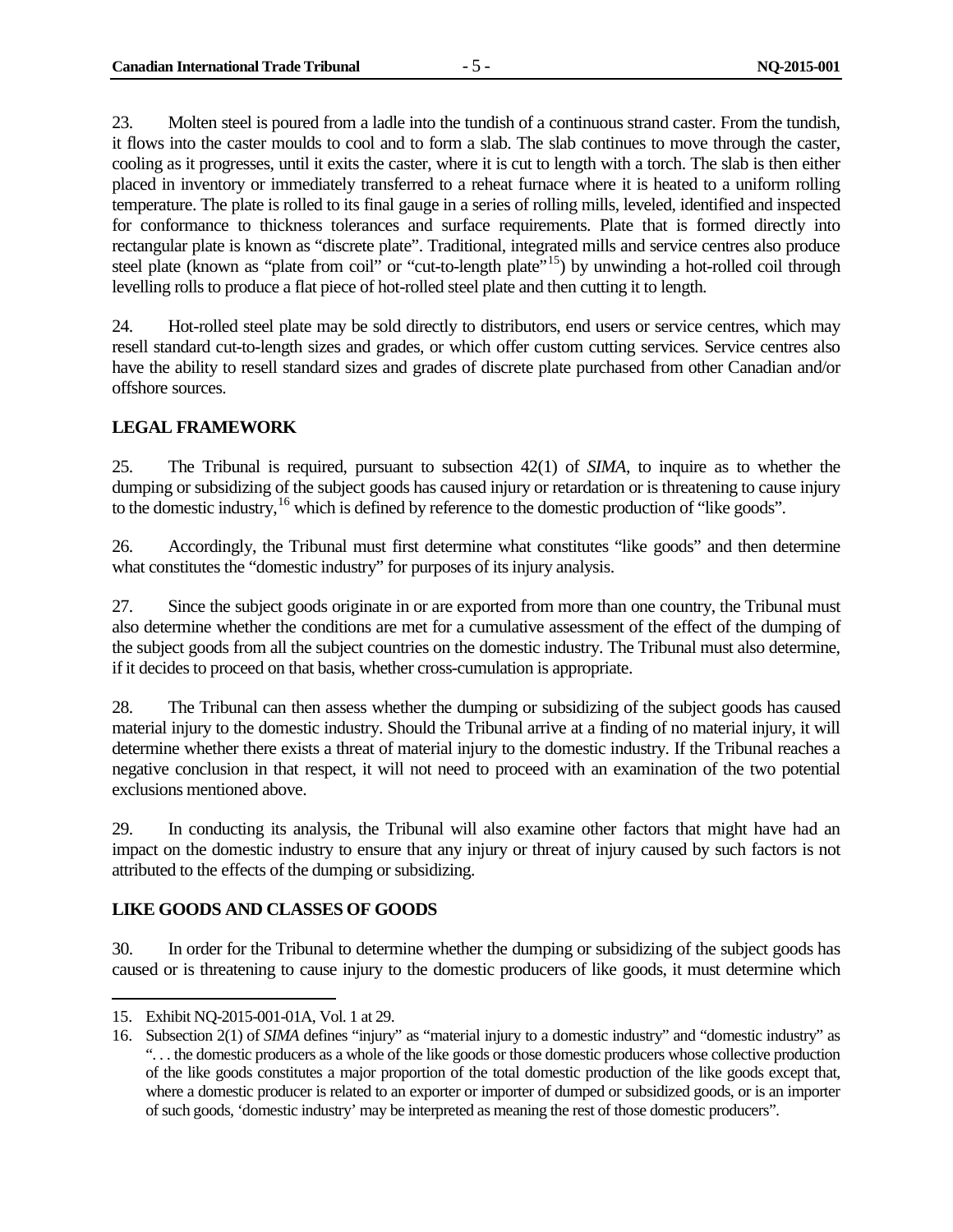domestically produced goods, if any, constitute like goods in relation to the subject goods. The Tribunal must also assess whether there is, within the subject goods and the like goods, more than one class of goods.

#### <span id="page-13-0"></span>**Like Goods**

31. Subsection 2(1) of *SIMA* defines "like goods", in relation to any other goods, as follows:

(a) goods that are identical in all respects to the other goods, or

(b) in the absence of any goods described in paragraph (a), goods the uses and other characteristics of which closely resemble those of the other goods.

32. In deciding the issue of like goods when goods are not identical in all respects to the other goods, the Tribunal typically considers a number of factors, including the physical characteristics of the goods (such as composition and appearance) and their market characteristics (such as substitutability, pricing, distribution channels, end uses and whether the goods fulfill the same customer needs).<sup>[17](#page-13-1)</sup>

33. Essar Algoma contended that the hot-rolled steel plate produced by the domestic industry constitutes "like goods" in relation to the subject goods. In support of this contention, Essar Algoma relied on the Tribunal's finding in *Plate VII*, submitting that the circumstances that existed at the time of that finding (including production by the domestic industry of hot-rolled steel plate products in the same range as the subject goods, similar manufacturing processes and similar factors having an impact on pricing) persist in this case, warranting a similar finding.

34. There was much discussion at the hearing about the widths of hot-rolled steel plate produced by the domestic industry. Essar Algoma claimed that service centres tend to concentrate on widths that are less than 72 inches, whereas the vast majority of Essar Algoma's production is hot-rolled steel plate in widths of 96 inches and greater.<sup>[18](#page-13-2)</sup> Mr. Rory Brandow also indicated that, while he has seen competition between goods in narrower widths, the subject goods tend to be in widths of 96 inches and greater.<sup>[19](#page-13-3)</sup>

35. Notwithstanding this seeming division within the domestic industry, the Tribunal is satisfied that the domestic industry, as a whole, produces the same range of hot-rolled steel plate products as the subject goods.<sup>[20](#page-13-4)</sup> While imports of the subject goods may be mostly in widths of 96 inches and wider, they are occasionally imported in widths of 72 inches and narrower.<sup>[21](#page-13-5)</sup> While service centres focus on the production of plate in widths of 72 inches and narrower, some are capable of producing plate in widths of 96 inches.<sup>[22](#page-13-6)</sup> As such, although domestic mills and service centres may choose to focus much of their production in different widths, the Tribunal is satisfied that both are producers of like goods.

36. In addition, the domestic industry uses essentially the same general manufacturing processes as are used in the production of the subject goods, even though the equipment used to produce steel plate may vary from mill to mill and may vary between the mills and service centres.

37. Furthermore, the factors that determine the relative pricing of foreign-produced hot-rolled steel plate are similar to those that go into the pricing of comparable domestically produced hot-rolled steel plate. The

<span id="page-13-1"></span><sup>17.</sup> *Copper Pipe Fittings*(19 February 2007), NQ-2006-002 (CITT) [*Pipe Fittings*] at para. 48.

<span id="page-13-2"></span><sup>18.</sup> *Transcript of Public Hearing*, Vol. 1, 7 December 2015, at 22.

<span id="page-13-3"></span><sup>19.</sup> *Ibid.* at 23.

<span id="page-13-4"></span><sup>20.</sup> Exhibit NQ-2015-001-06A, Tables 21, 22, Vol. 1.1A.

<span id="page-13-5"></span><sup>21.</sup> *Transcript of Public Hearing*, Vol. 1, 7 December 2015, at 23, 93-94, 141-42.

<span id="page-13-6"></span><sup>22.</sup> *Ibid.* at 61.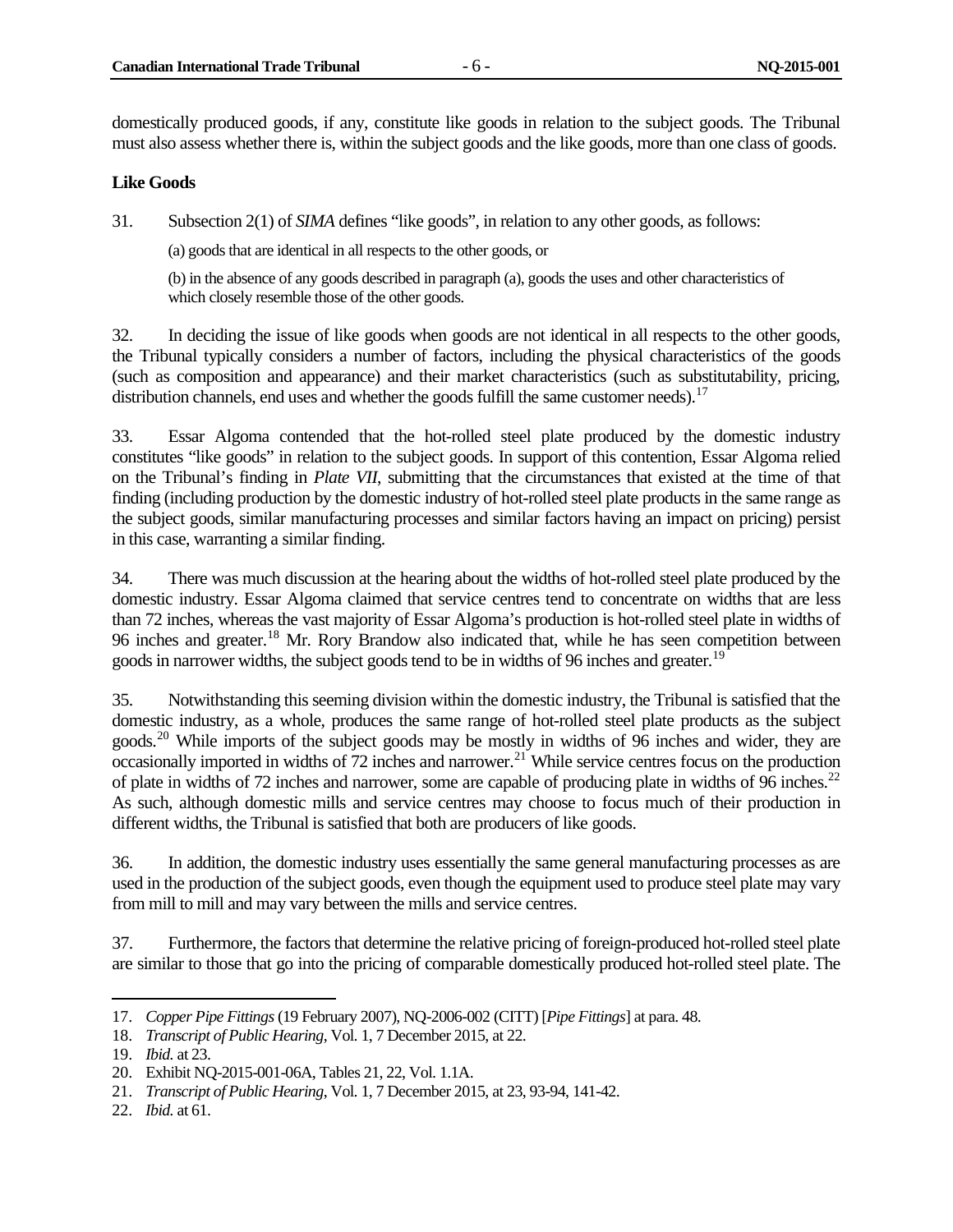evidence before the Tribunal indicated that the pricing of hot-rolled steel plate is largely demand-driven.<sup>[23](#page-14-1)</sup> The cost of raw materials, in particular iron ore, is another important factor that goes into the pricing of both domestically produced goods and the subject goods.<sup>[24](#page-14-2)</sup> In addition, it is common for price premiums to be charged on both domestically produced goods and the subject goods for certain extras (such as normalizing),  $25$  for certain grades and sizes,  $26$  and for products that are required to be certified.  $27$  In terms of market characteristics, domestically produced goods and the subject goods generally fulfil the same customer needs,<sup>[28](#page-14-6)</sup> compete directly with each other<sup>[29](#page-14-7)</sup> and rely on the same channels of distribution.<sup>[30](#page-14-8)</sup>

38. On the basis of the above considerations, the Tribunal is of the view that domestically produced hot-rolled steel plate products of the same description as the subject goods are like goods in relation to the subject goods. While the service centres may tend to concentrate on narrower widths and domestic mills may tend to concentrate on wider widths, they together produce a full range of like goods that compete with the subject goods of the same description and can be considered a single domestic industry (a point that will be discussed more fully below).

#### <span id="page-14-0"></span>**Classes of Goods**

 $\overline{a}$ 

39. The Tribunal will next consider whether there is more than one class of goods. In addressing the issue of classes of goods, the Tribunal typically examines whether goods potentially comprising separate classes of goods constitute "like goods" in relation to each other, in which case they will be regarded as comprising a single class of goods.<sup>[31](#page-14-9)</sup>

40. Essar Algoma submitted that there was no reason for the Tribunal to depart from previous decisions in which it found that there was a single class of goods. In this respect, it submitted that the like goods and the subject goods are commodity products that compete with one another in the Canadian marketplace and are fully interchangeable.

41. Conversely, SAIL suggested that there are two classes of goods: discrete plate in widths of 96 inches and wider and in thicknesses of up to 3 inches; and cut-to-length plate. SAIL argued that these two classes of hot-rolled steel plate are produced on dissimilar machinery and are not produced by the same group of companies.<sup>[32](#page-14-10)</sup> In support of this assertion, SAIL pointed to the fact that Essar Algoma, a single

<span id="page-14-6"></span>28. Exhibit NQ-2015-001-06A, Table 36, Vol. 1.1A.

<span id="page-14-1"></span><sup>23.</sup> *Transcript of Public Hearing*, Vol. 1, 7 December 2015, at 25-26, 30, Vol. 2, 8 December 2015, at 188, 195-96; Exhibit NQ-2015-001-A-01 at para. 238, Vol. 11; Exhibit NQ-2015-001-A-03 at paras. 6, 24, Vol. 11; Exhibit NQ-2015-001-A-05 at para. 98, Vol. 11A; Exhibit NQ-2015-001-A-10 (protected), confidential attachment 12 at 22, Vol. 12B.

<span id="page-14-2"></span><sup>24.</sup> *Transcript of Public Hearing,* Vol. 1, 7 December 2015, at 24, 84-85.

<span id="page-14-3"></span><sup>25.</sup> *Transcript of Public Hearing*, Vol. 1, 7 December 2015, at 28-29, Vol. 3, 9 December 2015, at 257; *Transcript of In Camera Hearing,* Vol. 1, 7 December 2015, at 3-4, 96, 105, Vol. 2, 8 December 2015, at 107; Exhibit NQ-2015-001-A-06 (protected) at paras. 23-27, Vol. 12A; Exhibit NQ-2015-001-A-05 at paras. 23-27, Vol. 11A.

<span id="page-14-4"></span><sup>26.</sup> *Transcript of In Camera Hearing,* Vol. 1, 7 December 2015, at 86-87, 96, 106-107; Exhibit NQ-2015-001-07A (protected), Tables 83, 85, 87, 89, 91, 93, Vol. 2.1A.

<span id="page-14-5"></span><sup>27.</sup> Exhibit NQ-2015-001-07A (protected), Tables 31, 32, Vol. 2.1A.

<span id="page-14-7"></span><sup>29.</sup> *Ibid.*, Tables 21, 22, 36.

<span id="page-14-8"></span><sup>30.</sup> *Ibid.*, Table 13; Exhibit NQ-2015-001-06A, Vol. 1.1A at 19.

<span id="page-14-9"></span><sup>31.</sup> *Unitized Wall Modules* (12 November 2013), NQ-2013-002 (CITT) at para. 26; *Aluminum Extrusions* (17 March 2009), NQ-2008-003 (CITT) at para. 115; *Polyisocyanurate Thermal Insulation Board* (11 April 1997), NQ-96-003 (CITT) at 10.

<span id="page-14-10"></span><sup>32.</sup> *Transcript of Public Hearing*, Vol. 4, 10 December 2015, at 396.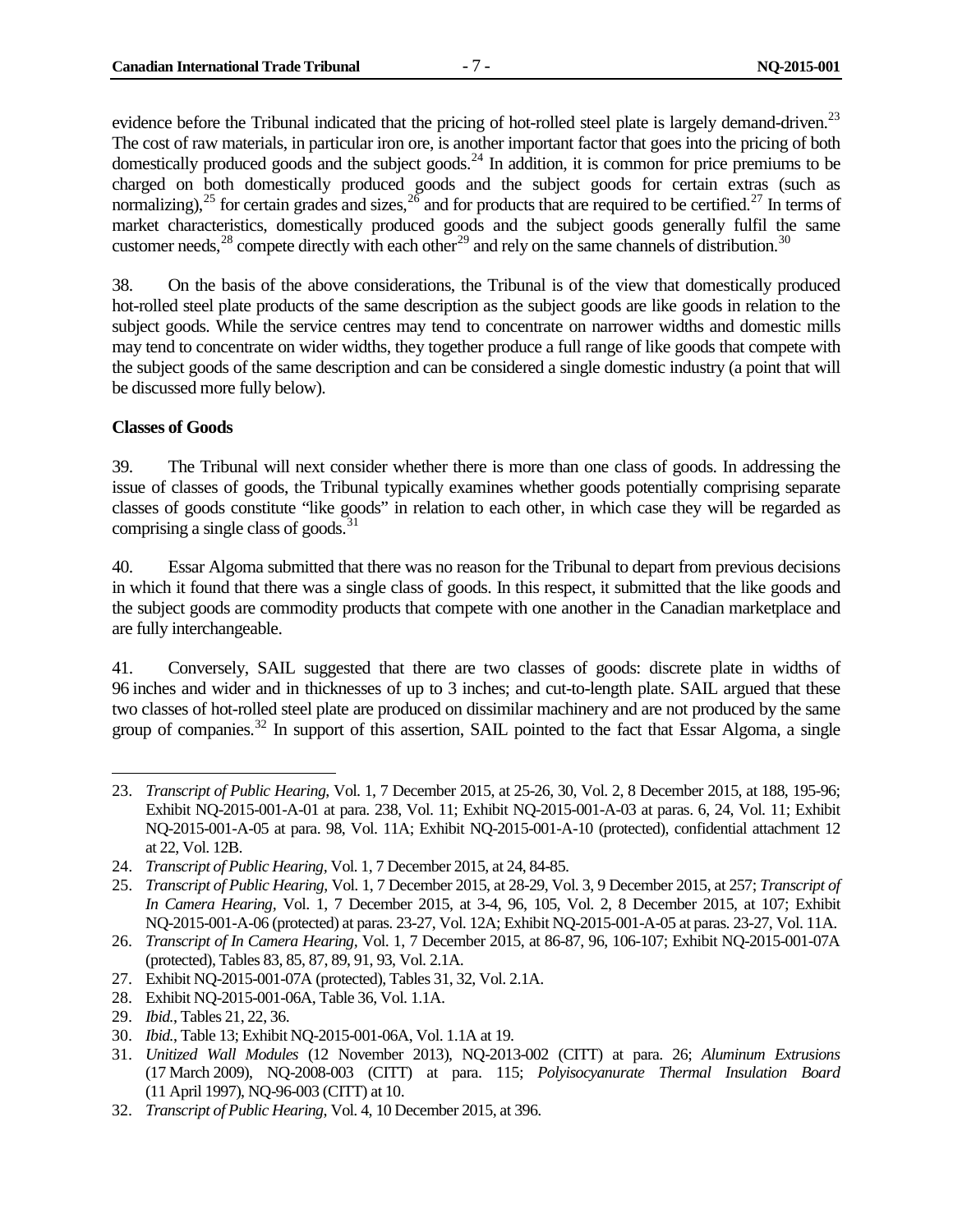producer and the unique producer of discrete plate in widths greater than 96 inches in Canada, <sup>[33](#page-15-1)</sup> occupies the upper strata of this definition, namely, the heavy plate segment, whereas the lower strata is comprised primarily of service centres. SAIL also claimed that service centres are distinguishable from the domestic mills because service centres employ modernized and applied technologies to introduce cost-effective, high-quality products into the market. SAIL also pointed to testimony which suggests that there is no room for imports in the part of the market in which service centres compete since the cut-to-length production process tends to be more cost effective than that of discrete plate.

42. In reply to SAIL's arguments, Essar Algoma urged the Tribunal not to engage in a microanalysis of hot-rolled steel plate subtypes within the product definition. Essar Algoma asserted that there is no bright line between service centres and domestic mills because both can produce hot-rolled steel plate in widths of 96 inches and both also produce hot-rolled steel plate in widths of 72 inches. Essar Algoma also asserted that, while hot-rolled steel plate in widths of 96 inches can be discrete plate, it can also be cut-to-length plate.[34](#page-15-2)

43. Weighing these arguments against the evidence, the Tribunal finds that there is no clear delineation between discrete plate and hot-rolled steel plate that has been cut to length from coil. Mr. Denis Boiteau's testimony was particularly instructive in this regard. He explained that cut-to-length equipment has evolved to a point where it now creates a product that is indistinguishable from discrete plate. In his view, this technological evolution differentiates today's hot-rolled steel plate from that of 20 years ago when hot-rolled steel plate cut to length from coil was not considered to be of the same quality as discrete plate.<sup>[35](#page-15-3)</sup>

44. The fact that the different types of businesses within the domestic industry produce these products on different equipment and that they tend to focus on different dimensions is not a sufficient reason to find that the goods themselves ought to be separated into different classes, given that the final products, whether discrete plate or plate cut to length from coil, are virtually identical. On the basis of the evidence before the Tribunal in this case, the Tribunal finds that any differences existing between cut-to-length plate and discrete plate are offset by the important similarities in terms of physical characteristics, end use and pricing.

45. In the Tribunal's view, as it has found in past hot-rolled steel plate cases, while the like goods and the subject goods fall along a continuum of different grades and dimensions, it remains appropriate to treat both discrete plate and cut-to-length plate as comprising a single class of goods.

#### <span id="page-15-0"></span>**DOMESTIC INDUSTRY**

46. Subsection 2(1) of *SIMA* defines "domestic industry" as follows:

the domestic producers as a whole of the like goods or those domestic producers whose collective production of the like goods constitutes a major proportion of the total domestic production of the like goods except that, where a domestic producer is related to an exporter or importer of dumped or subsidized goods, or is an importer of such goods, "domestic industry" may be interpreted as meaning the rest of those domestic producers.

<span id="page-15-1"></span><sup>33.</sup> *Transcript of Public Hearing*, Vol. 2, 8 December 2015, at 179. The Tribunal acknowledges that SSAB also produces plate in this range. However, this plate is cut to length from coil, rather than discrete plate.  $\ddot{\phantom{a}}$ 

<span id="page-15-2"></span><sup>34.</sup> *Transcript of Public Hearing*, Vol. 4, 10 December 2015, at 411.

<span id="page-15-3"></span><sup>35.</sup> *Transcript of Public Hearing*, Vol. 2, 8 December 2015, at 153-54.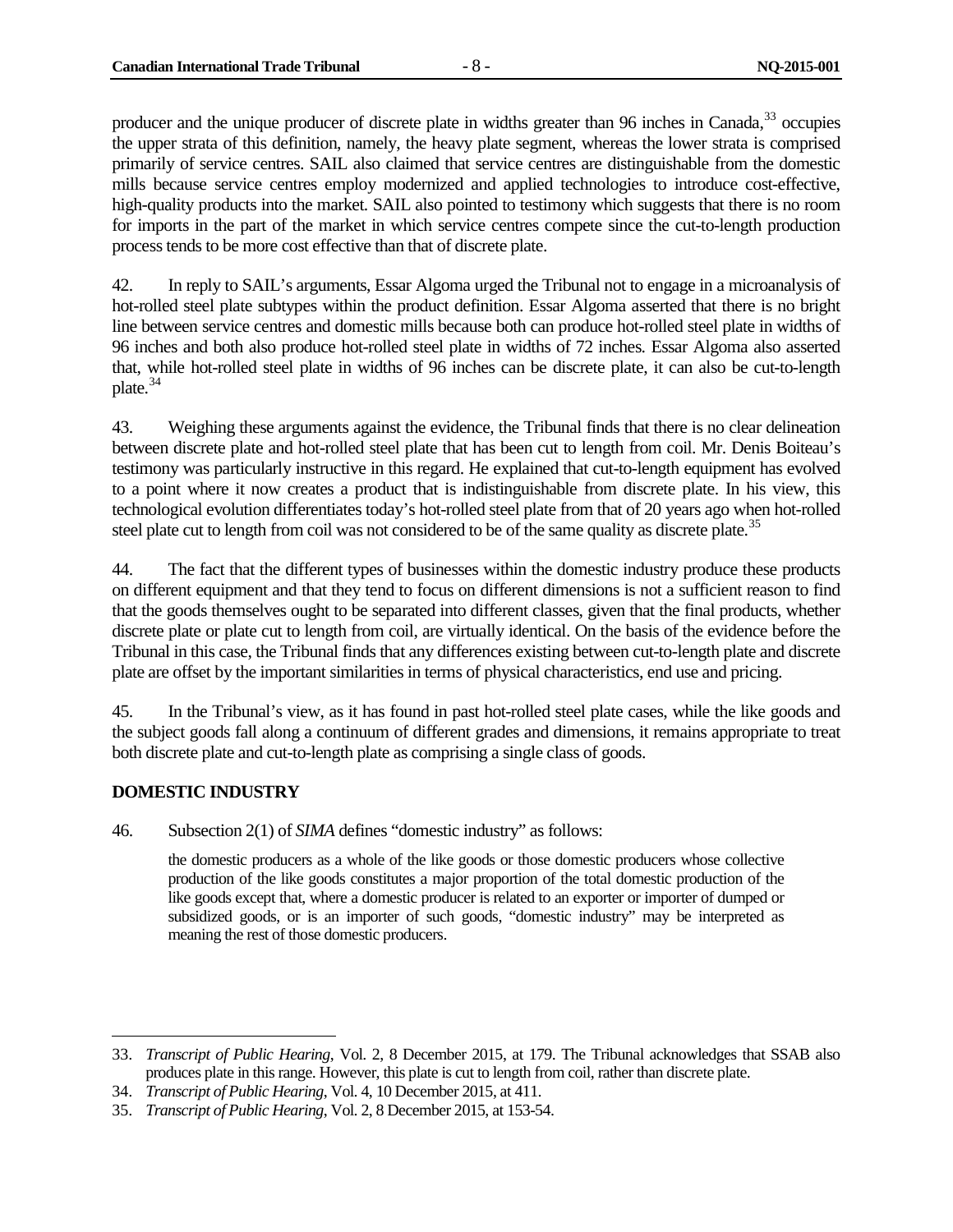47. The Tribunal must determine whether there has been injury, or whether there is a threat of injury, to the domestic producers as a whole or those domestic producers whose production represents a major proportion of the total domestic production of like goods.

48. Essar Algoma submitted that the domestic industry is comprised of traditional domestic mills, including itself, Evraz, SSAB and certain service centres. In its view, other service centres, namely, Samuel, Son & Co., Limited (Samuel), Varsteel Ltd. (Varsteel) and Russel Metals, should be excluded from the scope of the domestic industry given the nature and practices of their businesses.

49. Essar Algoma submitted that Samuel and Varsteel import substantial volumes of hot-rolled steel plate from various sources, including the subject countries, and that these imports have caused injury to the domestic mills.<sup>[36](#page-16-1)</sup> With respect to Russel Metals, Essar Algoma stated that Russel Metals is related to an importer of the subject goods, Acier Wirth Steel (Wirth), and should be excluded from the domestic industry on that basis.<sup>[37](#page-16-2)</sup>

50. Both SAIL and Jindal objected to Essar Algoma's request to exclude Samuel, Varsteel and Russel Metals from the domestic industry. SAIL argued that excluding these service centres would have a distorting impact on the data collected from the domestic industry, since these service centres, and Russel Metals in particular, produce substantial volumes of hot-rolled steel plate.<sup>[38](#page-16-3)</sup> Jindal suggested that Essar Algoma's objective was to exclude these three particular producers because the financial position of these service centres is generally positive in comparison to that of the domestic mills.<sup>[39](#page-16-4)</sup>

#### <span id="page-16-0"></span>**Service Centres as Part of the Domestic Industry**

51. The Tribunal finds that service centres are an increasingly important part of the domestic industry. The evidence is unequivocal that, although they tend to use different production processes and have different business models than the domestic mills, service centres produce goods falling within the definition of the subject goods. As in previous plate cases,  $40$  the Tribunal finds it appropriate to continue to include service centres within the scope of the domestic industry. This has not been disputed by Essar Algoma.

52. A growing number of service centres in  $Canada^{41}$  $Canada^{41}$  $Canada^{41}$  cut hot-rolled steel plate to length from coil, while several also imported discrete plate as importers of record. In order to ensure that the Tribunal had a reasonable and representative understanding of the entire hot-rolled steel plate industry within Canada, the Tribunal requested that certain service centres complete a producers/service centres' questionnaire. These

<sup>36.</sup> Exhibit NQ-2015-001-A-01 at para. 62, Vol. 11; Exhibit NQ-2015-001-A-02 (protected) at paras. 79, 90, Vol. 12.  $\overline{a}$ 

<span id="page-16-2"></span><span id="page-16-1"></span><sup>37.</sup> Exhibit NQ-2015-001-A-01 at para. 62, Vol. 11; Exhibit NQ-2015-001-A-02 (protected) at paras. 92-93, Vol. 12.

<span id="page-16-3"></span><sup>38.</sup> Exhibit NQ-2015-001-D-01 at paras. 63-66, Vol. 13A; Exhibit NQ-2015-001-D-02 (protected) at paras. 63-66, Vol. 14A.

<span id="page-16-4"></span><sup>39.</sup> Exhibit NQ-2015-001-C-01 at para. 109, Vol. 13.

<span id="page-16-5"></span><sup>40.</sup> *Hot-rolled Carbon Steel Plate and High-strength Low-alloy Steel Plate* (30 January 2015), RR-2014-002 (CITT) at para. 30; *Hot-rolled Carbon Steel Plate* (20 May 2014), NQ-2013-005 (CITT) at para. 53.

<span id="page-16-6"></span><sup>41.</sup> The Tribunal initially noted increased participation by service centres within the domestic industry in *Hot-rolled Carbon Steel Plate and High-strength Low-alloy Steel Plate* (10 August 2015), PI-2015-001 (CITT) at para. 24, commenting that ". . .service centres appear to have been playing a more prominent role in this industry in recent years." At that time, the Tribunal also observed that there appeared to be ". . . varying trends within the domestic industry . . .", namely, between service centres and domestic mills, that warranted further exploration during the final injury inquiry. These issues were also brought to the attention of parties during a conference call that took place between parties' counsel and the Tribunal on August 28, 2015.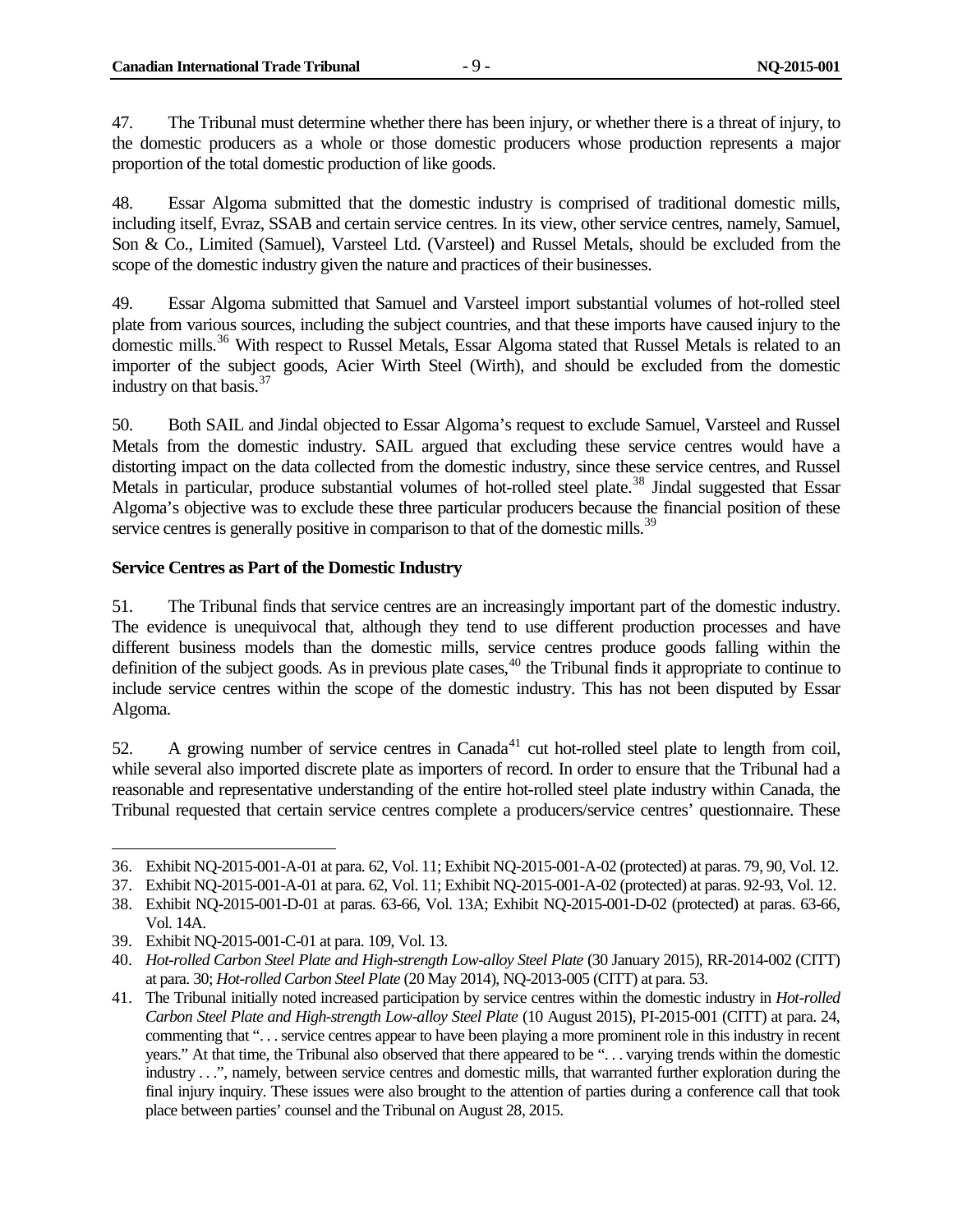service centres were identified by staff (through research and a review of past hot-rolled steel plate cases), and by companies that took part in the questionnaire consultation process.

53. A number of surveyed service centres were reluctant to reply to the questionnaire. Despite staff contacting them on numerous occasions to encourage them to complete the questionnaire and submit their responses by the Tribunal's deadline, the Tribunal had to issue several production orders to service centres on October 1 and 15, 2015, to obtain their questionnaire replies.<sup>[42](#page-17-2)</sup> The Tribunal was subsequently provided with much of the required information.

54. In the Tribunal's view, obtaining information from service centres was critical in order for it to study whether the effects alleged by Essar Algoma were representative of the effects experienced by the domestic industry as a whole. This information allowed the Tribunal to better understand the evolving dynamic in the Canadian plate market and the roles played by its various actors. It also confirmed the impression gained by the Tribunal over the past few plate investigations that service centres play an increasingly important role in the industry.

#### <span id="page-17-0"></span>**Whether Samuel, Varsteel and Russel Metals Should be Excluded from the Domestic Industry**

55. On the issue of whether specific service centres should be excluded from the domestic industry, the Tribunal will start by addressing certain general considerations that are relevant to this issue. It will then examine the situation of Samuel and Varsteel, where the arguments for excluding these two producers are based on their importation of the subject goods. The Tribunal will then address the arguments regarding Russel Metals, which are based not on its own imports of the subject goods but on its relationship with Wirth, which is an importer of the subject goods. It will then place this issue in the broader context of *SIMA*'s policy objectives.

#### <span id="page-17-1"></span>**General Considerations**

56. As indicated above, subsection 2(1) of *SIMA* defines "domestic industry" as the domestic producers as a whole of the like goods or those domestic producers whose collective production of the like goods constitutes a major proportion of the total domestic production of the like goods except that, where a domestic producer is related to an exporter or importer of dumped or subsidized goods, or is an importer of such goods, "domestic industry" may be interpreted as meaning the rest of those domestic producers.

57. The Tribunal typically treats a domestic producer of like goods as if it were not part of the domestic industry and limits its analysis of injury and threat of injury to the other domestic producers, if the domestic producer is first and foremost a conduit for the importation of the subject goods. In previous cases, the Tribunal set out the following factors to be assessed in determining whether to exclude a domestic producer from the domestic industry:  $43$ 

• structural factors concerning the characteristics of the market and the producer's place in that market, including the ratio of the producer's sales of the subject goods to its total sales in the domestic market; the ratio of the producer's volume of the subject goods to its production of

<span id="page-17-2"></span><sup>42.</sup> Exhibit NQ-2015-001-11.03.02, Vol. 3 at 11-17; Exhibit NQ-2015-001-11.05.02, Vol. 3 at 63-70; Exhibit NQ-2015-001-11.07.03, Vol. 3 at 109-113; Exhibit NQ-2015-001-11.12.02, Vol. 3A.  $\ddot{\phantom{a}}$ 

<span id="page-17-3"></span><sup>43.</sup> *Photovoltaic Modules and Laminates* (3 July 2015), NQ-2014-003 (CITT) at para. 50; *Cross-linked Polyethylene Tubing* (29 September 2006), NQ-2006-001 (CITT) at paras. 56-59 [*PEX Tubing*]; *Stainless Steel Sinks*  (24 May 2012), NQ-2011-002 (CITT) at paras. 64-66; *Pipe Fittings* at para. 65.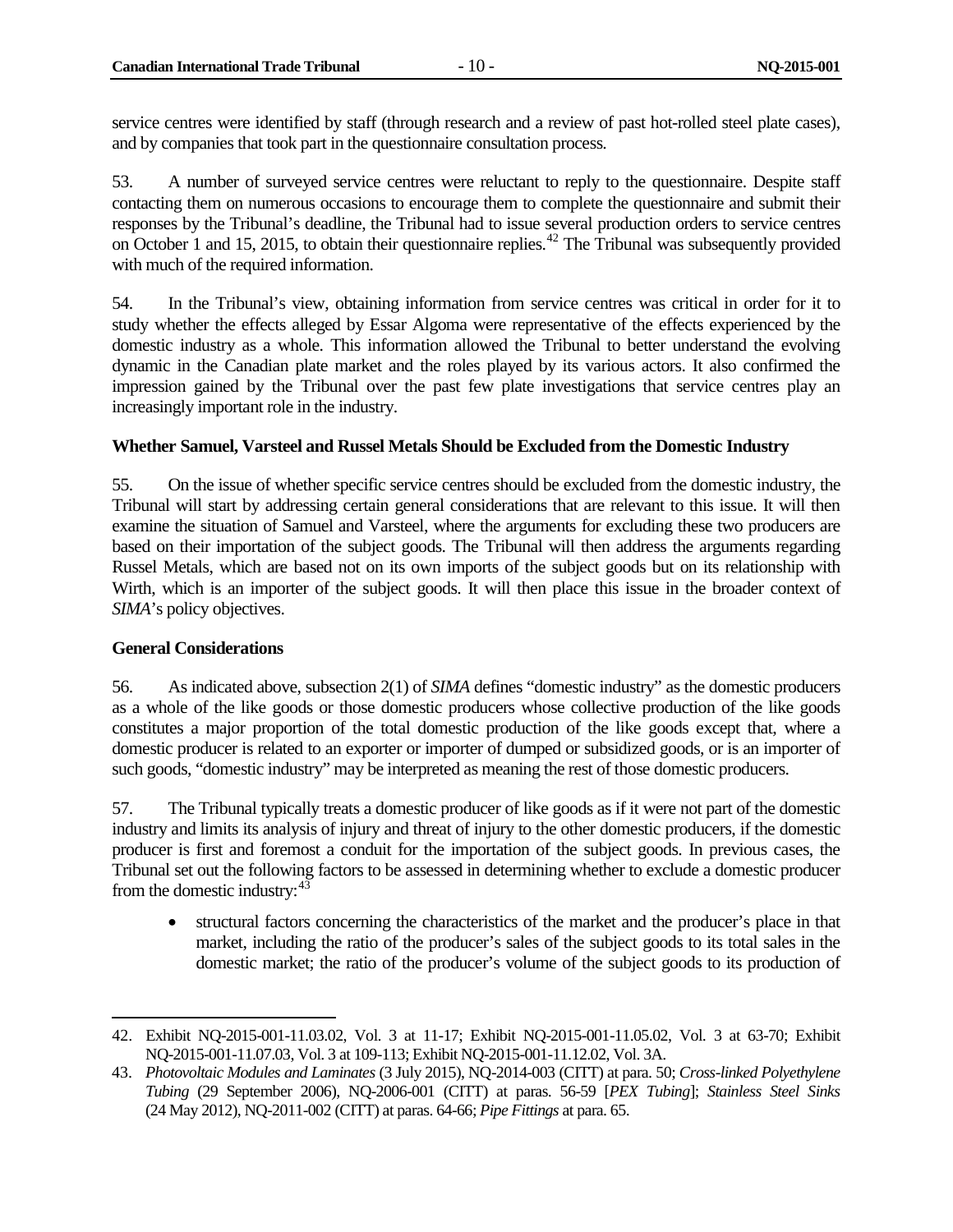like goods; and the producer's actual volume of imports of the subject goods and its share of the total volume of the subject goods; and

• factors focussing on the behaviour of the producer (both directly and in terms of its association with related companies), including whether the producer imported the subject goods as a defensive measure against other subject goods or as an aggressive measure to capture market share from other domestic producers of like goods; whether the producer imported the subject goods to fill a specific market niche or to compete broadly with the like goods produced by other domestic producers; and whether the producer's own like goods compete in the domestic market with the subject goods that it imports.

58. Upon a consideration of these factors, the Tribunal may however continue to include a domestic producer in the domestic industry despite its relationship with an exporter/importer or its import-related activities.<sup>[44](#page-18-0)</sup> The Tribunal has stated that it will exercise its discretion in a manner that promotes the policies and objectives of *SIMA*, which are to provide protection, in appropriate circumstances, for companies that produce goods in Canada.[45](#page-18-1)

#### Varsteel and Samuel

59. The evidence demonstrates that Varsteel did not import the subject goods until mid-2014, when it started producing cut-to-length plate after buying Evraz's cut-to-length line. As a result, the ratio of Varsteel's imports of the subject goods to its total domestic production grew substantially in 2014 and from January to June 2015 (the 2015 interim period) as compared to January to June 2014 (the 2014 interim period). As well, the subject goods comprised a greater proportion of Varsteel's total imports. That said, the Tribunal considers that, notwithstanding this growth, the ratio of Varsteel's imports of the subject goods to its total domestic production remained relatively low in both 2014 and the 2015 interim period. The Tribunal notes that Varsteel tends to rely on imports generally as part of its business strategy, though not to the extent to which domestic mills (and SSAB in particular) relied on imports from the United States.<sup>46</sup> Furthermore, Varsteel may have relied more on imports in 2014 and the 2015 interim period, as it had just started producing cut-to-length plate in the second half of 2014, after buying Evraz's cut-to-length line.<sup>[47](#page-18-3)</sup>

60. While Samuel imported the subject goods throughout the POI, the data indicate that Samuel's ratio of imports of the subject goods to total domestic production varied significantly over the POI, reaching low points in both 2013 and the 2015 interim period.<sup>[48](#page-18-4)</sup> Overall, the Tribunal is of the view that the volume of subject goods imported by Samuel was minimal vis-à-vis its own production.

<span id="page-18-0"></span><sup>44.</sup> In *European Communities – Definitive Anti-dumping Measures on Certain Iron or Steel Fasteners from China* [*EC-Fasteners*] (3 December 2010), WTO Doc. WT/DS397/R, Report of the Panel at para. 7.244, the Panel rejected a claim regarding the inclusion of importers, or parties related to exporters or importers of the allegedly dumped product, finding that the use of the term "may" in Article 4.1 of the *Agreement on Implementation of Article VI of the General Agreement on Tariffs and Trade 1994*, https://www.wto.org/english/docs\_e/legal\_e/19 adp.pdf [*Anti-dumping Agreement*] makes it clear that investigating authorities are not required to exclude related producers or importing producers and that there is nothing in Article 3.1 or 4.1 that limits the discretion of investigating authorities to exclude, or not, related or importing domestic producers. This matter was not in dispute before the Appellate Body in *EC-Fasteners* (15 July 2011), WTO Doc. WT/DS397/AB/R, Report of the Appellate Body at para. 411.  $\overline{a}$ 

<span id="page-18-1"></span><sup>45.</sup> *PEX Tubing* at para. 54.

<span id="page-18-2"></span><sup>46.</sup> Exhibit NQ-2015-001-07C (protected), Tables 3, 6, Vol. 2.1B.

<span id="page-18-3"></span><sup>47.</sup> Exhibit NQ-2015-001-11.07A, Vol. 3 at 128; Exhibit NQ-2015-001-11.09, Vol. 3A at 34.

<span id="page-18-4"></span><sup>48.</sup> Exhibit NQ-2015-001-07C (protected), Table 5, Vol. 2.1B.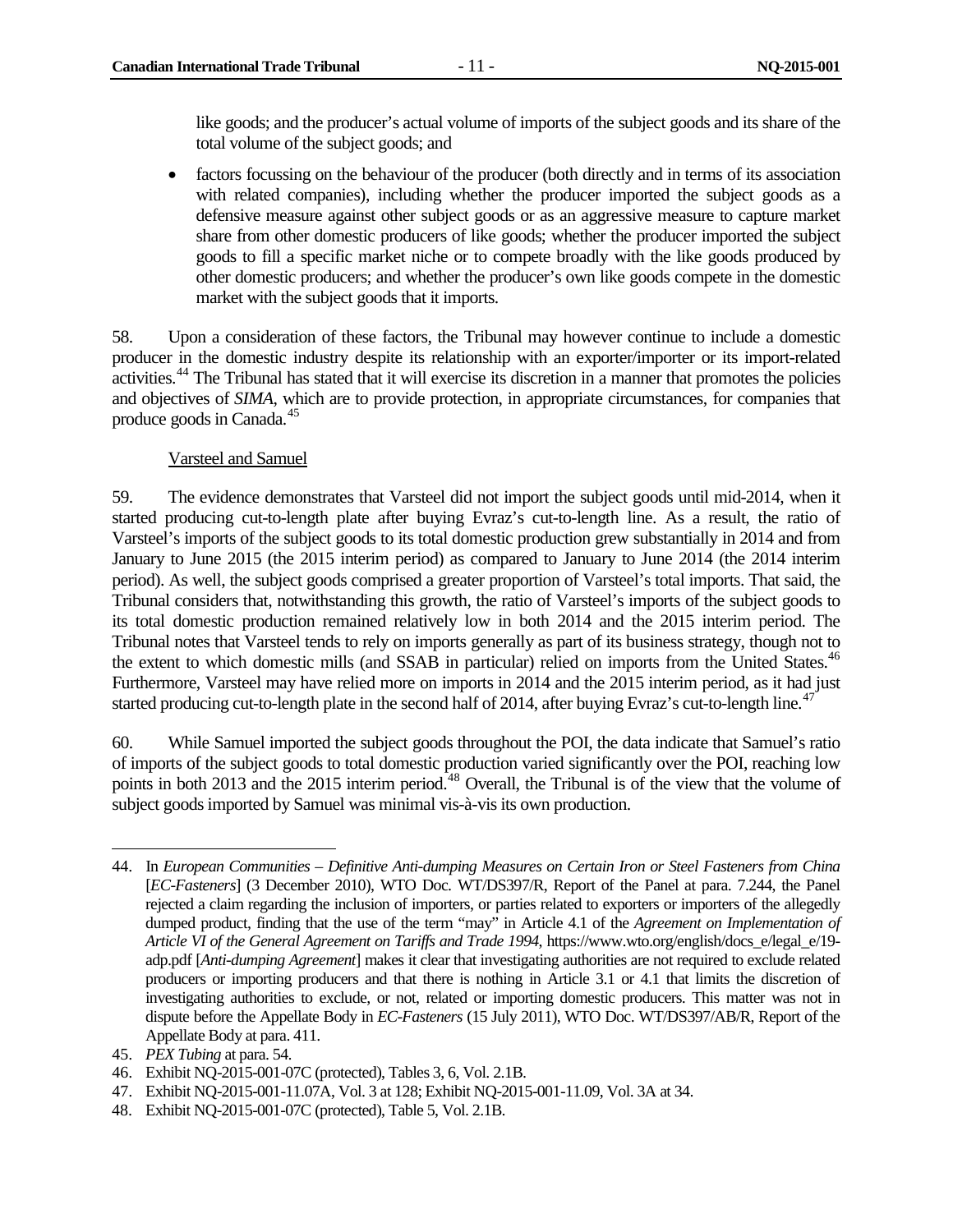61. Putting the evidence together, the Tribunal finds that the subject goods did not play an important role in the business models of Varsteel and Samuel, notwithstanding Essar Algoma's arguments to the contrary.[49](#page-19-0) As Mr. Boiteau explained, while these companies do rely on imports to a large extent, the proportion of their hot-rolled steel plate imports that originate in the subject countries is not substantial, as compared to the total volumes that these companies import from all sources, their total production of like goods and in comparison to total imports of the subject goods (by all those that import, including domestic producers and importers) into Canada.

62. Furthermore, it appears that Samuel imported the subject goods primarily as a defensive tactic. Mr. Boiteau, in his witness statement, indicated that Samuel's competitors began to purchase offshore hotrolled steel plate at prices substantially below the prices being offered by Canadian mills and that Samuel was then forced to respond by either seeking price concessions from domestic mills or buying the lower-priced offshore products or both.<sup>[50](#page-19-1)</sup> During his testimony, Mr. Boiteau characterized the subject goods as "disruptive" in the Canadian market. He expressed some hesitation about buying the subject goods, but indicated that Samuel purchased the subject goods "... in order to remain competitive in the marketplace".<sup>[51](#page-19-2)</sup> Indeed, he stated that "... we don't like it, but, if you want to stay in business, sometimes you have to do it."<sup>[52](#page-19-3)</sup>

63. For the above reasons, the Tribunal is not persuaded that these companies are, first and foremost, conduits for the importation of the subject goods. As such, the Tribunal will include Samuel and Varsteel in the domestic industry.

#### Russel Metals

64. In regards to Essar Algoma's argument that Russel Metals should be excluded from the domestic industry because of its relationship with Wirth (as opposed to its own imports), the Tribunal is mindful that *SIMA* allows domestic producers to be excluded from the domestic industry where they are related to an importer or exporter of dumped or subsidized goods. Subsection 2(1.2) of *SIMA* further elaborates on this exclusion based on a relationship and provides as follows:

(1.2) For the purposes of the definition "domestic industry" in subsection (1), a domestic producer is related to an exporter or an importer of dumped or subsidized goods where

(a) the producer either directly or indirectly controls, or is controlled by, the exporter or importer

. . .

and there are grounds to believe that the producer behaves differently towards the exporter or importer than does a non-related producer.

65. Furthermore, subsection 2(1.3) of *SIMA* provides that a person is deemed to control another ". . . where the first person is legally or operationally in a position to exercise restraint or direction over the other person."

66. At the Tribunal's request, Mr. Halcrow testified, during the hearing, to the nature of Russel Metals' relationship with Wirth. He acknowledged that Russel Metals wholly owns Wirth, a large importer of

<span id="page-19-1"></span><span id="page-19-0"></span><sup>49.</sup> *Transcript of Public Hearing*, Vol. 2, 8 December 2015, at 113-14, 141.  $\ddot{\phantom{a}}$ 

<span id="page-19-2"></span><sup>50.</sup> Exhibit NQ-2015-001-A-07 at para. 25, Vol. 11A.

<sup>51.</sup> *Transcript of Public Hearing*, Vol. 2, 8 December 2015, at 149-50.

<span id="page-19-3"></span><sup>52.</sup> *Ibid.* at 150.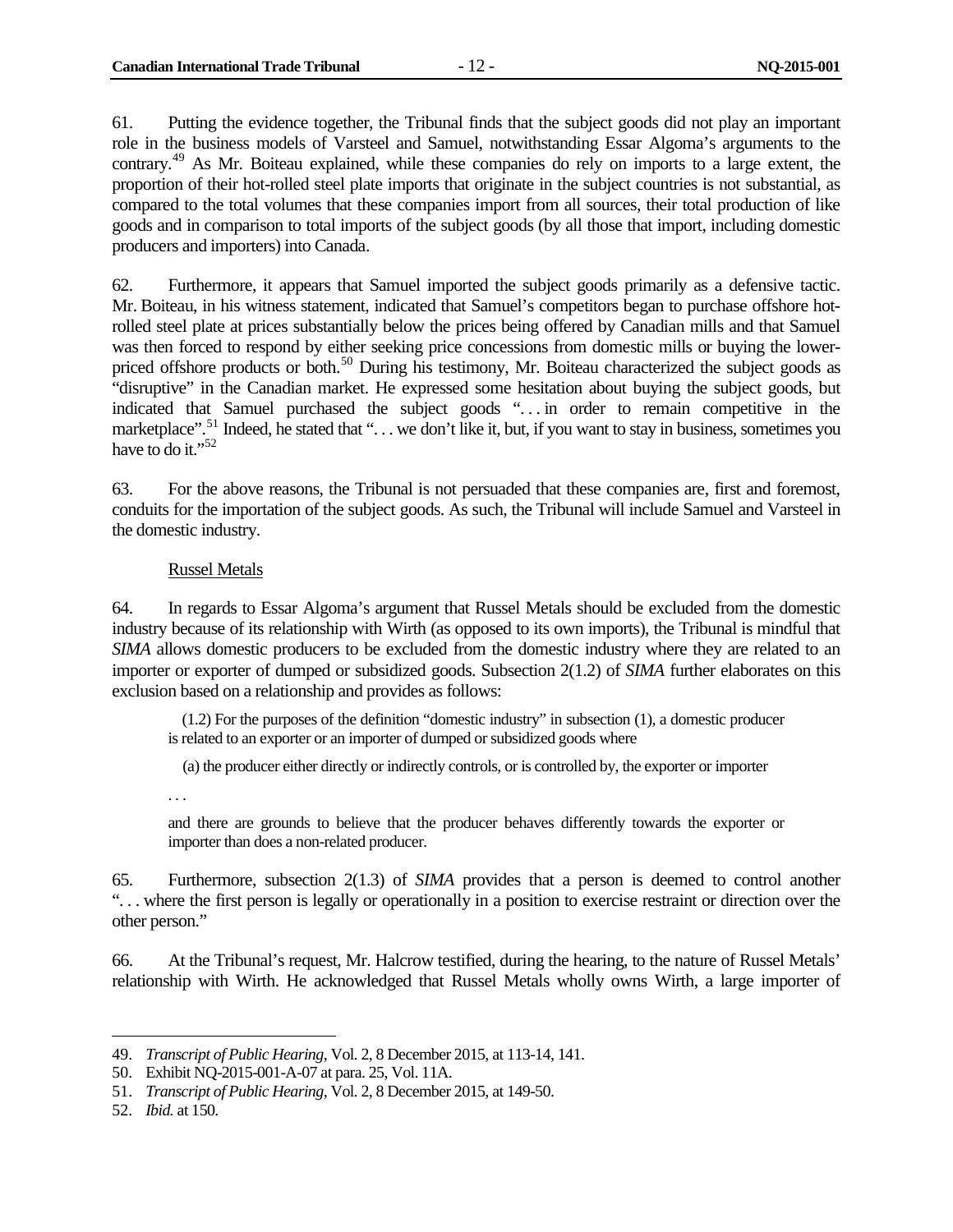products, including hot-rolled steel plate.<sup>[53](#page-20-1)</sup> He also indicated that Russel Metals' biggest supplier of plate, after the mills, is Wirth.<sup>[54](#page-20-2)</sup> Finally, he explained that Russel Metals and Wirth operate at arm's length of one another<sup>[55](#page-20-3)</sup> and that any sales between the two are made at prevailing market prices.<sup>[56](#page-20-4)</sup>

67. The Tribunal finds that the mere existence of a relationship between these two parties is insufficient to establish that Russel Metals should not be considered part of the domestic industry. According to subsections 2(1.2) and 2(1.3) of *SIMA*, the Tribunal must also have a reason to believe that Russel Metals behaved differently towards Wirth because of its ownership position.

68. Mr. Halcrow's testimony does not indicate that Russel Metals' intention or practice is to use Wirth as a conduit for the importation of low-priced imports. Rather, the Tribunal finds it more appropriate to characterize Russel Metals as a domestic producer on the basis of its practices and consider it alongside the rest of the domestic producers in the Tribunal's assessment of injury. When considering the evidence in its entirety, the Tribunal's impression is that, like most other producers that must rely on outside suppliers for materials, Russel Metals has adopted a strategy that is intended to make it less reliant on any single source. Russel Metals' purchases from Wirth seem to be only an element of that strategy, no more and no less. The fact that Russel Metals purchases plates from other foreign sources at prices higher than the prices of the subject goods is additional support for that impression.<sup>[57](#page-20-5)</sup>

#### SIMA Policy and Objectives

<span id="page-20-0"></span>69. Essar Algoma urged the Tribunal to exercise its discretion in determining what constitutes the domestic industry in a manner that takes into account the policy objectives of *SIMA*, i.e. the protection of domestic production.

70. There is no doubt that the objective of protecting domestic production is part of *SIMA*'s overall policy orientation. However, as the Tribunal indicated in *PEX Tubing*, [58](#page-20-6) the discretion to exclude a producer from the domestic industry may be exercised in appropriate circumstances, and the Tribunal, in this case, would add that the protection must only be granted upon certain fundamental conditions being met. One such fundamental condition is that excluding one or more domestic producers from the domestic industry would not hinder the Tribunal's ability to objectively assess the impact of the subject goods on the domestic industry as a whole. This requirement to conduct an objective assessment across the entire domestic industry is a key obligation for Canada under Article 3.1 of the *Anti-dumping Agreement* and Article 15.1 of the *Agreement on Subsidies and Countervailing Measures*. [59](#page-20-7)

71. The evidence in this case demonstrates that service centres, which were once thought to be marginal players in the production of like goods, now account for a significant and growing proportion of total domestic production of like goods.<sup>[60](#page-20-8)</sup> Of those service centres, Russel Metals and Samuel are big players,

<span id="page-20-1"></span><sup>53.</sup> *Transcript of Public Hearing*, Vol. 3, 9 December 2015, at 275-76.  $\overline{a}$ 

<span id="page-20-2"></span><sup>54.</sup> *Ibid.* at 275.

<span id="page-20-3"></span><sup>55.</sup> *Ibid.* at 286-87.

<span id="page-20-4"></span><sup>56.</sup> *Ibid.* at 290; Exhibit NQ-2015-001-15.18 (protected), Vol. 6F at 98.

<span id="page-20-5"></span><sup>57.</sup> Exhibit NQ-2015-001-07C (protected), Table 4, Vol. 2.1B; Exhibit NQ-2015-001-12.14B (protected), Vol. 4K at 112; Exhibit NQ-2015-001-15.18 (protected), Vol. 6F at 98.

<span id="page-20-6"></span><sup>58.</sup> *PEX Tubing* at para. 54.

<span id="page-20-7"></span><sup>59.</sup> https://www.wto.org/english/docs\_e/legal\_e/24-scm.pdf [*SCM Agreement*].

<span id="page-20-8"></span><sup>60.</sup> Exhibit NQ-2015-001-06A, Table 41, Vol. 1.1A; Exhibit NQ-2015-001-07A (protected), Table 41, Vol. 2.1A.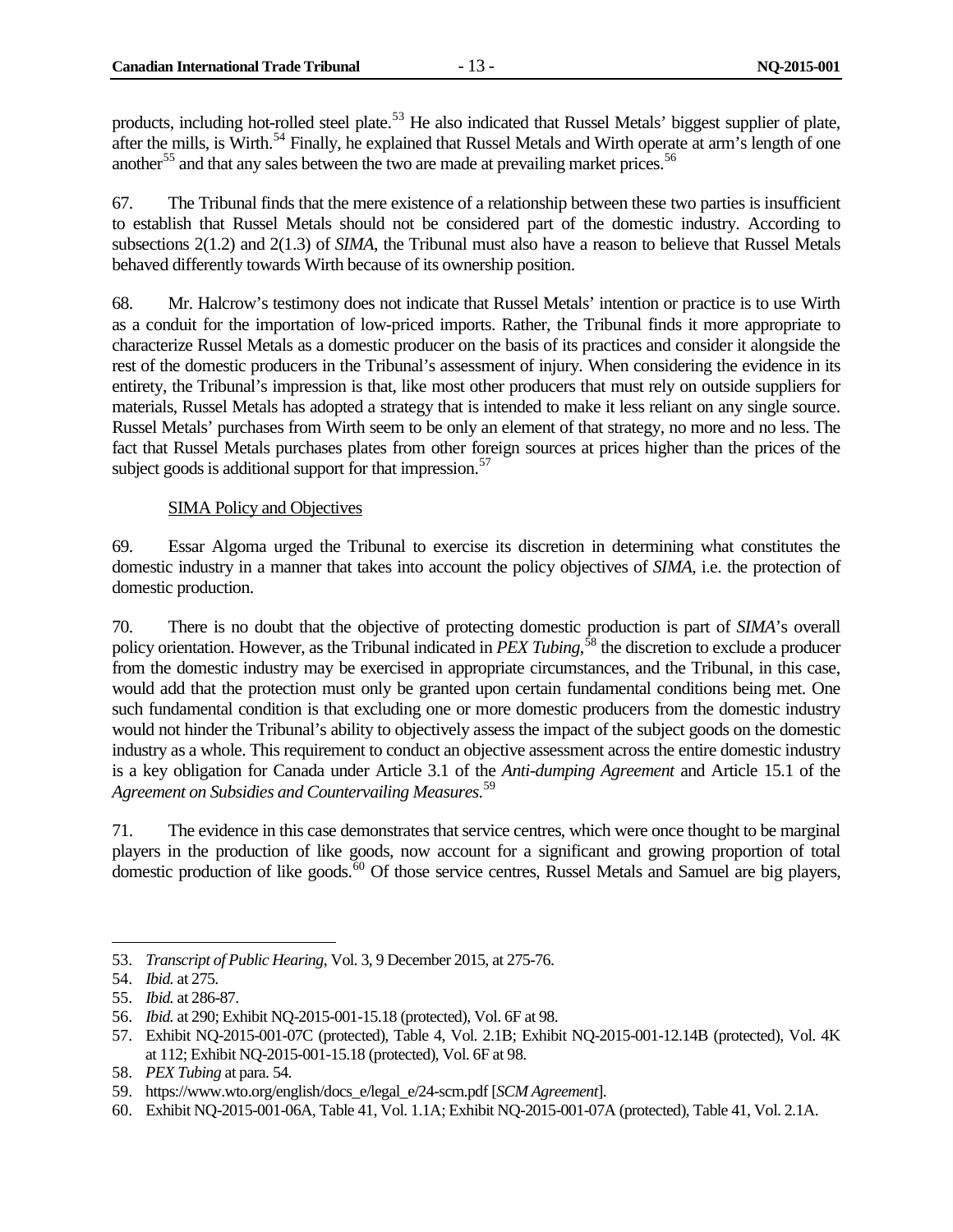while Varsteel started to produce cut-to-length plate in the second half of 2014.<sup>[61](#page-21-1)</sup> The Tribunal is concerned that excluding these companies from its injury analysis would leave the Tribunal with an incomplete and possibly skewed picture of the industry as a whole, thereby potentially compromising the integrity of its investigation.

72. As indicated above, when comparing the production and import activities of Russel Metals, Samuel and Varsteel, it is evident that, from both a structural point of view and a behavioural point of view, their activities are more akin to those of producers. Furthermore, the evidence does not indicate that their motivations when importing the subject goods (whether directly or via a third party) are opportunistic. Throughout the POI, Russel Metals (via Wirth), Samuel and Varsteel imported hot-rolled steel plate from non-subject countries in greater quantities and at higher prices than from the subject countries.<sup>[62](#page-21-2)</sup> This behaviour is consistent with a sourcing pattern that promotes multiple sources, as opposed to one that is based on opportunistic pricing considerations.

73. For these reasons, and because retaining the data from these three domestic producers will help the Tribunal conduct an objective assessment of the industry as a whole, the Tribunal finds that the domestic industry is comprised of the domestic mills (Essar Algoma, Evraz and SSAB) and the various other service centres that produce and sell cut-to-length plate within the scope of the product definition.

#### <span id="page-21-0"></span>**CUMULATION AND CROSS CUMULATION**

74. Subsection 42(3) of *SIMA* directs the Tribunal to make an assessment of the cumulative effect of the dumping or subsidizing of the subject goods if it is satisfied that the margin of dumping or the amount of subsidy in relation to the goods from each of the subject countries is not insignificant, the volume of the goods from each subject country is not negligible and cumulation is appropriate taking into account conditions of competition between the goods of each country or between them and the like goods.

75. As has been noted many times by the Tribunal, *SIMA* is silent in regard to cross-cumulation. In the past, that silence has been interpreted by the Tribunal as implicitly allowing goods from various countries to be cross-cumulated, that is, as enabling the Tribunal to consider the combined effect of goods that are dumped and goods that are subsidized, where the Tribunal is satisfied that such an assessment is appropriate based on conditions of competition.

76. However, since the WTO Appellate Body issued its report in *United States - Countervailing*  Measures on Certain Hot-rolled Carbon Steel Flat Products From India,<sup>[63](#page-21-3)</sup> the Tribunal has wrestled with issues related to whether, when and how to proceed with its practice of cross-cumulation. The Tribunal

<span id="page-21-1"></span><sup>61.</sup> Exhibit NQ-2015-001-07A (protected), Table 41, Vol. 2.1A; Exhibit NQ-2015-001-12.07 (protected), Vol. 4B at 13; Exhibit NQ-2015-001-12.12 (protected), Vol. 4F at 14; Exhibit NQ-2015-001-12.14 (protected), Vol. 4K at 13.  $\overline{a}$ 

<span id="page-21-2"></span><sup>62.</sup> Exhibit NQ-2015-001-12.07 (protected), Vol. 4B at 18; Exhibit NQ-2015-001-12.07A (protected), Vol. 4B at 102.2; Exhibit NQ-2015-001-12.12A (protected), Vol. 4F at 107; Exhibit NQ-2015-001-12.12D (protected), Vol. 4F at 153; Exhibit NQ-2015-001-12.14B (protected), Vol. 4K at 112.

<span id="page-21-3"></span><sup>63.</sup> (8 December 2014), WTO Doc. WT/DS436/AB/R, Report of the Appellate Body [*Indian Flat Products*]. In this dispute, India challenged countervailing duties imposed by the United States on imports of certain steel products from India, arguing that the U.S. International Trade Commission had acted inconsistently with Article 15.3 of the *SCM Agreement* by cumulating the effects of subsidized imports from India with those of imports from 10 other countries. Imports from 5 countries, including India, were subject to both dumping and subsidizing investigations. Imports from the remaining 6 countries were subject to dumping investigations only. India did not take issue with the former category but argued that, for the purposes of the subsidizing investigation, its goods should not have been cumulated with the latter category, i.e. with goods that were subject to a dumping investigation only.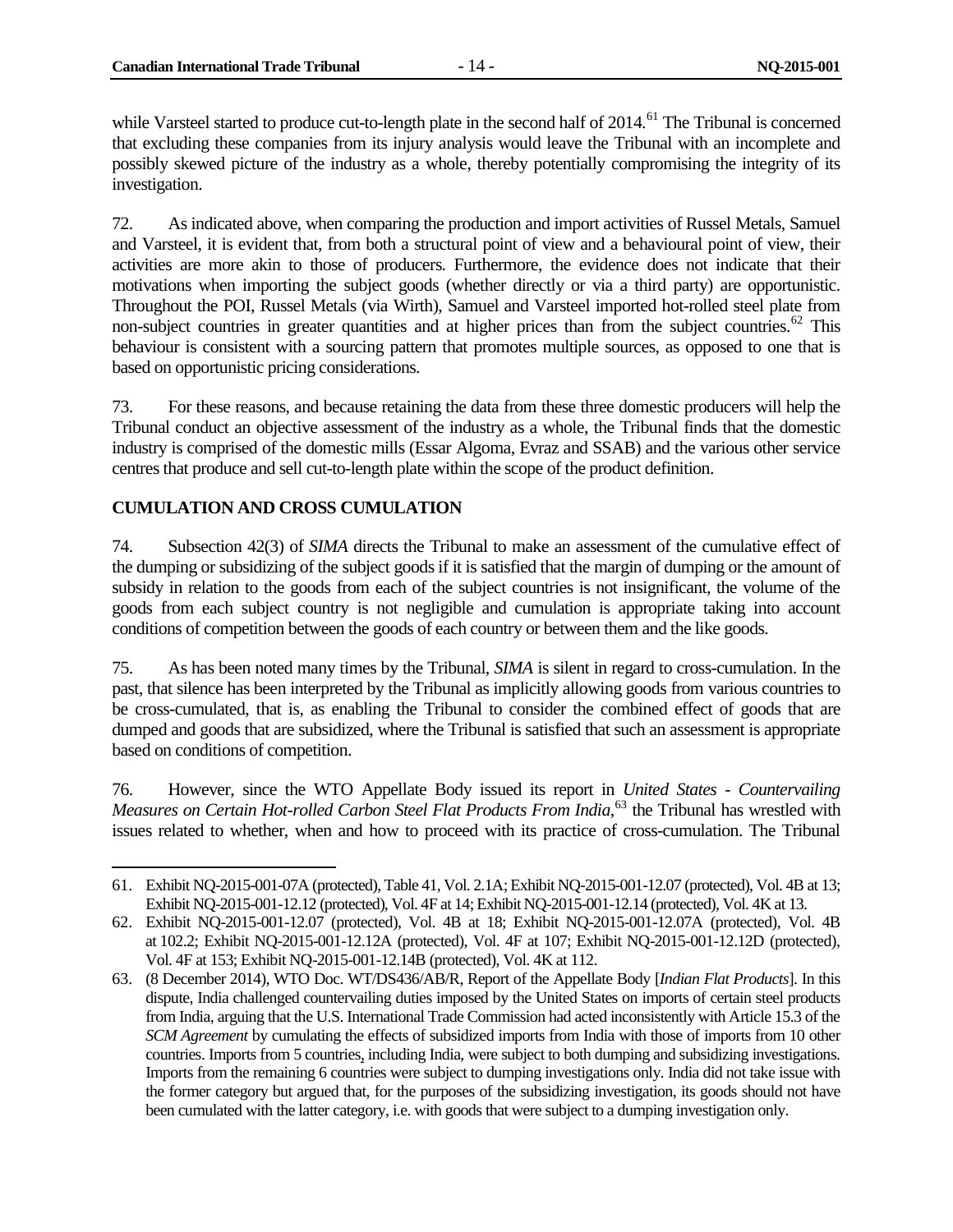interprets *Indian Flat Products* to mean that, insofar as dumping and subsidizing are concerned, the subject goods must essentially be considered in separate silos, given that the Appellate Body held that a consideration of goods that are dumped but not subsidized cumulatively with goods that are subject only to a countervailing duty investigation is inconsistent with Article 15.3 of the *SCM Agreement*.

77. Nevertheless, *Indian Flat Products* does not provide guidance as to how investigating authorities should separate the effects of dumping from the effects of subsidizing in situations such as this, where goods from one country are both dumped and subsidized, and goods from another country are dumped only. Given the facts in this case, the Tribunal has considered how to reconcile the conclusions in *Indian Flat Products* with subsection 42(3) of *SIMA*, which requires a cumulative assessment of all dumped goods, provided the conditions of this subsection are met.

78. To that end, the Tribunal specifically asked counsel to address the applicability of cumulation and cross-cumulation to this case in their closing arguments.

79. Essar Algoma submitted that cumulation is appropriate in this case based on conditions of competition, primarily because hot-rolled steel plate is a commodity product. As such, and as has been held in previous inquiries involving hot-rolled steel plate, Essar Algoma argued that hot-rolled steel plate imported from one subject country is interchangeable with hot-rolled steel plate from any other subject countries and with the like goods. Further, hot-rolled steel plate arrives in Canada from the subject countries via the same mode of transportation, namely, by ocean vessel. Both the subject goods and the like goods participate in similar channels of distribution (e.g. large distributors and service centres). Finally, the subject goods and the like goods appear to compete with each other on similar considerations of quality and price.

80. Essar Algoma also advocated for a fully cross-cumulated analysis, submitting that it is appropriate because there is a nexus between the Russian and Indian goods, that nexus being that both are subject to a dumping investigation. Essar Algoma also submitted that there is no reason to treat Russian goods differently from Indian goods based on their role in the market. In particular, the same conditions of competition apply to all subject goods and with respect to the like goods. Moreover, the effects of the goods from both India and Russia on the domestic industry are intertwined and inseparable. These arguments were said to apply to country-to-country cross-cumulation, as opposed to situations where both unfair trade practices are held to exist within imports from a single country, in which case, Essar Algoma suggested that it was practically impossible to separate the effects of dumping from the effects of subsidizing.

81. Finally, Essar Algoma argued that to separate the effects of subsidizing from the effects of dumping on the same goods in these circumstances would be largely speculative, as opposed to being based on positive and objective evidence in accordance with the fundamental obligations of those agreements. In its submission, such an analysis would not be accurate and would therefore contravene Article 3 of the *Anti-dumping Agreement* and Article 15 of the *SCM Agreement*.

82. Jindal argued that the Tribunal must make a separate finding against India because the subsidizing investigation against Russia was terminated by the CBSA. SAIL also argued that the dumped and subsidized goods from India need to be examined separately from the dumped goods from Russia. While opposing parties argued that separate findings are required for each country, they did not specifically address the cumulation of dumped goods from both sources.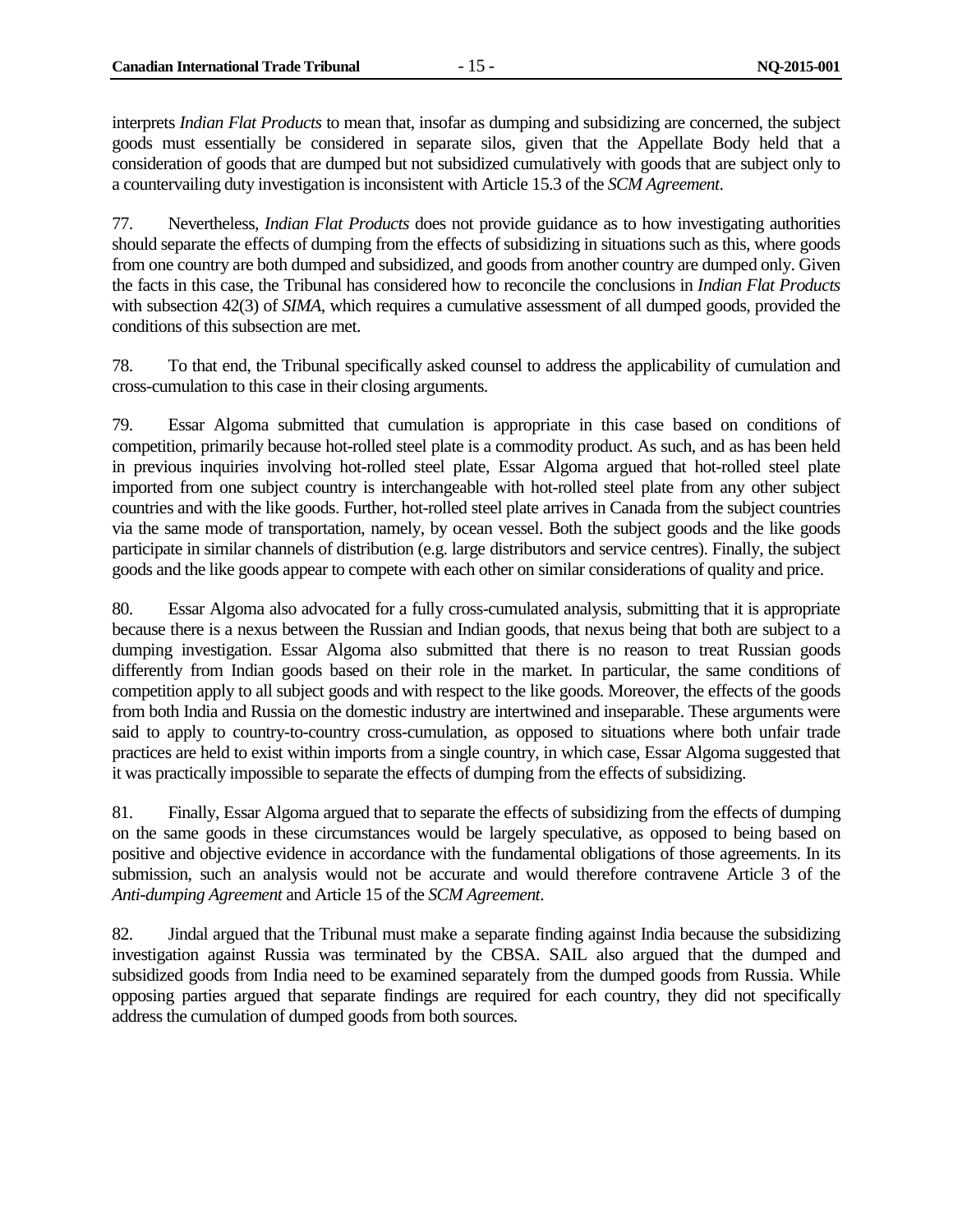#### <span id="page-23-0"></span>**Cumulation**

83. As noted in the section regarding the CBSA's final determination, the Tribunal is satisfied that the margins of dumping of the subject goods from India and Russia are not insignificant, as they are greater than the 2 percent of the export price threshold set out in subsection 2(1) of *SIMA*. Similarly, the Tribunal is satisfied that the amount of subsidy determined for India is significant, as it too is above the *SIMA* threshold.

84. Furthermore, the Tribunal is satisfied that the volume of the subject goods from each subject country is not negligible. Under subsection 2(1) of *SIMA*, "negligible" is defined as meaning a volume of dumped goods that is less than 3 percent of the total volume of imports of subject and non-subject goods meeting the product description and released into Canada. The information provided by the CBSA confirms that the volume of dumped and subsidized imports from India and the volume of dumped imports from Russia are greater than 3 percent and are therefore not negligible.<sup>[64](#page-23-2)</sup>

85. Therefore, the Tribunal will assess whether it is appropriate to consider the cumulative effect of the dumped goods from India and Russia accounting for relevant factors relating to the conditions of competition, such as interchangeability, quality, pricing, distribution channels, modes of transportation, timing of arrivals and geographic dispersion.<sup>[65](#page-23-3)</sup>

86. The evidence on the record confirms the Tribunal's previous findings that the like goods are sold through the same or similar channels of distribution as the subject goods and that these commodity products compete with one another in the Canadian marketplace on the basis of price and quality considerations.<sup>66</sup> Consequently, the Tribunal finds that it is appropriate to cumulate the dumped goods from India with the dumped goods from Russia.

87. Moreover, having met the provisions of subsection 42(3) of *SIMA*, namely, the margins of dumping and amount of subsidy must not be insignificant, the volumes must not be negligible and the conditions of competition must warrant a cumulated analysis, the language within *SIMA* implies, and in particular the use of the term "shall", suggests that, under such circumstances, cumulation is not only appropriate but indeed mandatory.

#### <span id="page-23-1"></span>**Cross-cumulation**

 $\overline{a}$ 

88. Having found it appropriate to cumulate the effects of the dumped goods from India with the dumped goods from Russia, the Tribunal will proceed with its injury analysis by considering the effects of the dumped and subsidized goods from India together with the dumped goods from Russia.

89. In order to ensure compliance with the direction provided by the Appellate Body on the practice of cross-cumulation, the Tribunal will then determine whether it should conduct a separate analysis of the allegedly injurious effects of the subsidized goods from India as an "other factor" in accordance with paragraph 37.1(3)(b) of the *Special Import Measures Regulations*. [67](#page-23-5) This will ensure that the Tribunal is attuned to the possibility that this case could be a situation in which goods that are only subsidized have a different effect on domestic production than goods that are only dumped, a scenario envisioned by the Tribunal in Expiry Review No. RR-2008-004.<sup>[68](#page-23-6)</sup>

<span id="page-23-2"></span><sup>64.</sup> Exhibit NQ-2015-001-04A, Vol. 1.1A at 111.

<span id="page-23-3"></span><sup>65.</sup> *Flat Hot-rolled Carbon and Alloy Steel Sheet and Strip* (17 August 2001), NQ-2001-001 (CITT) at 16; *Waterproof Footwear*(25 September 2009), NQ-2009-001 (CITT) at note 28.

<span id="page-23-4"></span><sup>66.</sup> Exhibit NQ-2015-001-06A, Tables 13, 21, 22, 36, Vol. 1.1A.

<span id="page-23-5"></span><sup>67.</sup> S.O.R./84-927 [*Regulations*].

<span id="page-23-6"></span><sup>68.</sup> *Stainless Steel Wire* (29 July 2009) (CITT) at para. 54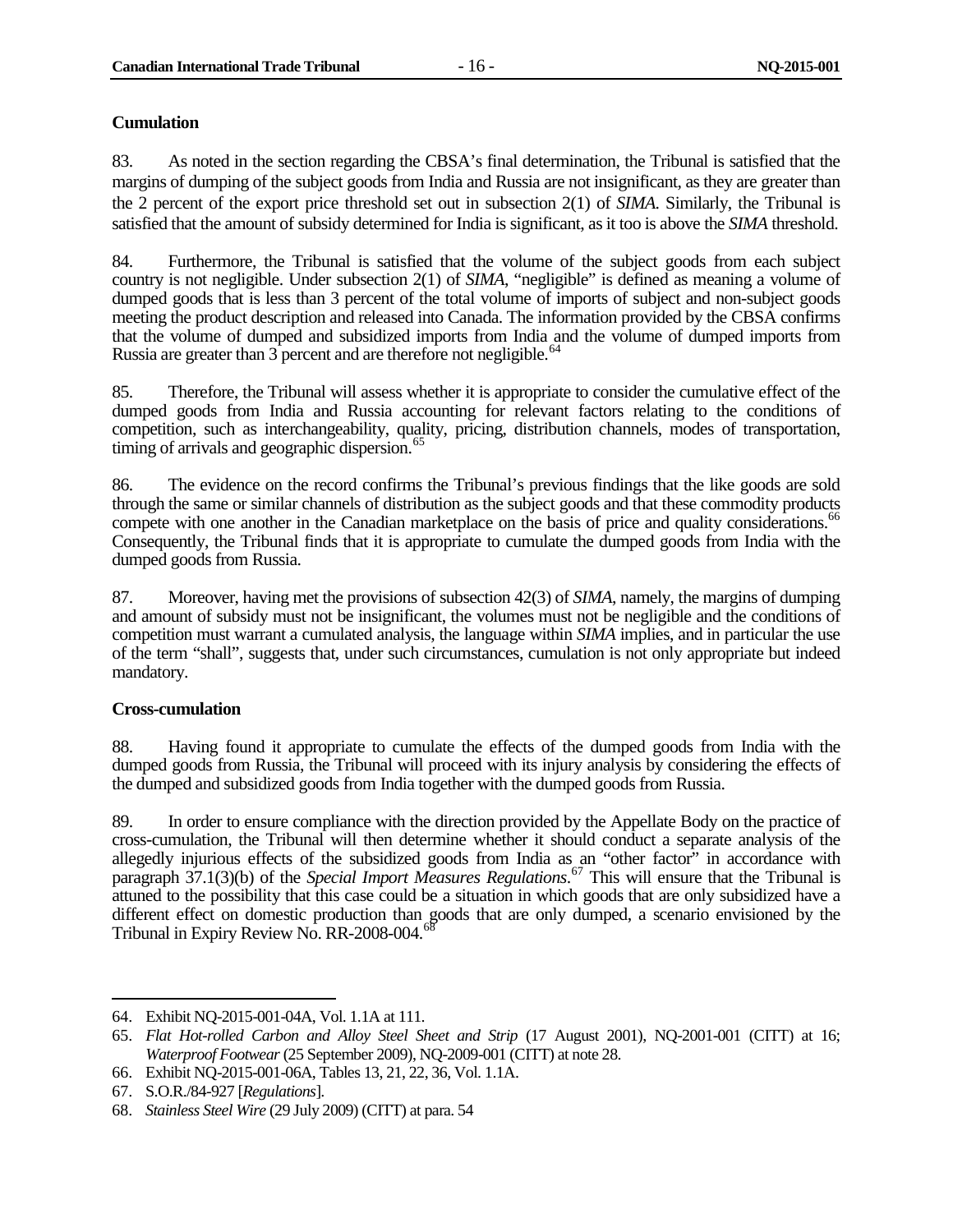90. In doing that, however, the Tribunal is mindful that the evidence in this case does not suggest that the dumped goods from Russia are in any way distinguishable, in terms of their effects or otherwise, from the dumped and subsidized goods from India. By all accounts, the subject goods from both countries and the like goods produced by the domestic industry are completely interchangeable commodity products.

91. The Tribunal is also aware of the risks that could arise in this type of analysis. Indeed, this type of analysis would not only be complicated but also require the Tribunal to make numerous and potentially problematic and/or imprecise assumptions.

92. In light of the foregoing legal and theoretical considerations, arguments of the parties and the facts of this case, the Tribunal will therefore begin by assessing injury to the domestic industry, including the causation of such injury, if it is found to exist, by combining the volumes and price effects from both sources of the subject goods. The Tribunal will then consider whether or not it is necessary to determine a methodology that enables it to exclude from its dumping analysis effects that are solely related to the subsidizing of the subject goods from India.

## <span id="page-24-0"></span>**OVERVIEW OF THE TRIBUNAL'S APPROACH TO THE INJURY AND THREAT OF INJURY ANALYSES**

93. The Tribunal's mandate is to determine whether the dumping and subsidizing of subject goods have caused or are threatening to cause material injury to the domestic industry producing like goods. In conducting an injury inquiry, subsection 37.1(1) of the *Regulations* instructs the Tribunal to consider the volume of the dumped and subsidized goods, their effect on the price of like goods in the domestic market and their resulting impact on the state of the domestic industry. Subsection 37.1(1) also directs the Tribunal to consider whether a causal relationship exists between the dumping and subsidizing of the goods and the material injury on the basis of such factors.

94. In determining whether the dumping and subsidizing have caused material injury to the domestic industry, the Tribunal must consider whether any factors other than the dumping or subsidizing of the subject goods have caused injury, with the injury caused by such other factors not to be attributed to the subject goods. Such other factors to be considered include, *inter alia,* the volumes and prices of non-subject goods, a contraction in demand and developments in technology.<sup>[69](#page-24-1)</sup>

95. In circumstances where the Tribunal makes a determination that the dumping and subsidizing of the subject goods have not caused material injury to the domestic industry, the Tribunal must then consider whether the dumping and subsidizing are threatening to cause material injury in the future. In assessing the threat of injury, the Tribunal typically considers a time frame of 12 to 18 months, and no more than 24 months, beyond the date of its finding.

96. The Tribunal is guided in its consideration of a potential threat of injury by the factors prescribed in subsection  $37.1(2)$  of the *Regulations*.<sup>[70](#page-24-2)</sup> A determination of a threat of material injury is to be based on facts

<span id="page-24-1"></span><sup>69.</sup> See paragraph 37.1(3)(b) of the *Regulations*.

<span id="page-24-2"></span><sup>70.</sup> Subsection 37.1(2) of the *Regulations* reads as follows: "For the purposes of determining whether the dumping or subsidizing of any goods is threatening to cause injury, the following factors are prescribed: (a) the nature of the subsidy in question and the effects it is likely to have on trade; (b) whether there has been a significant rate of increase of dumped or subsidized goods imported into Canada, which rate of increase indicates a likelihood of substantially increased imports into Canada of the dumped or subsidized goods; (c) whether there is sufficient freely disposable capacity, or an imminent, substantial increase in the capacity of an exporter, that indicates a likelihood of a substantial increase of dumped or subsidized goods, taking into account the availability of other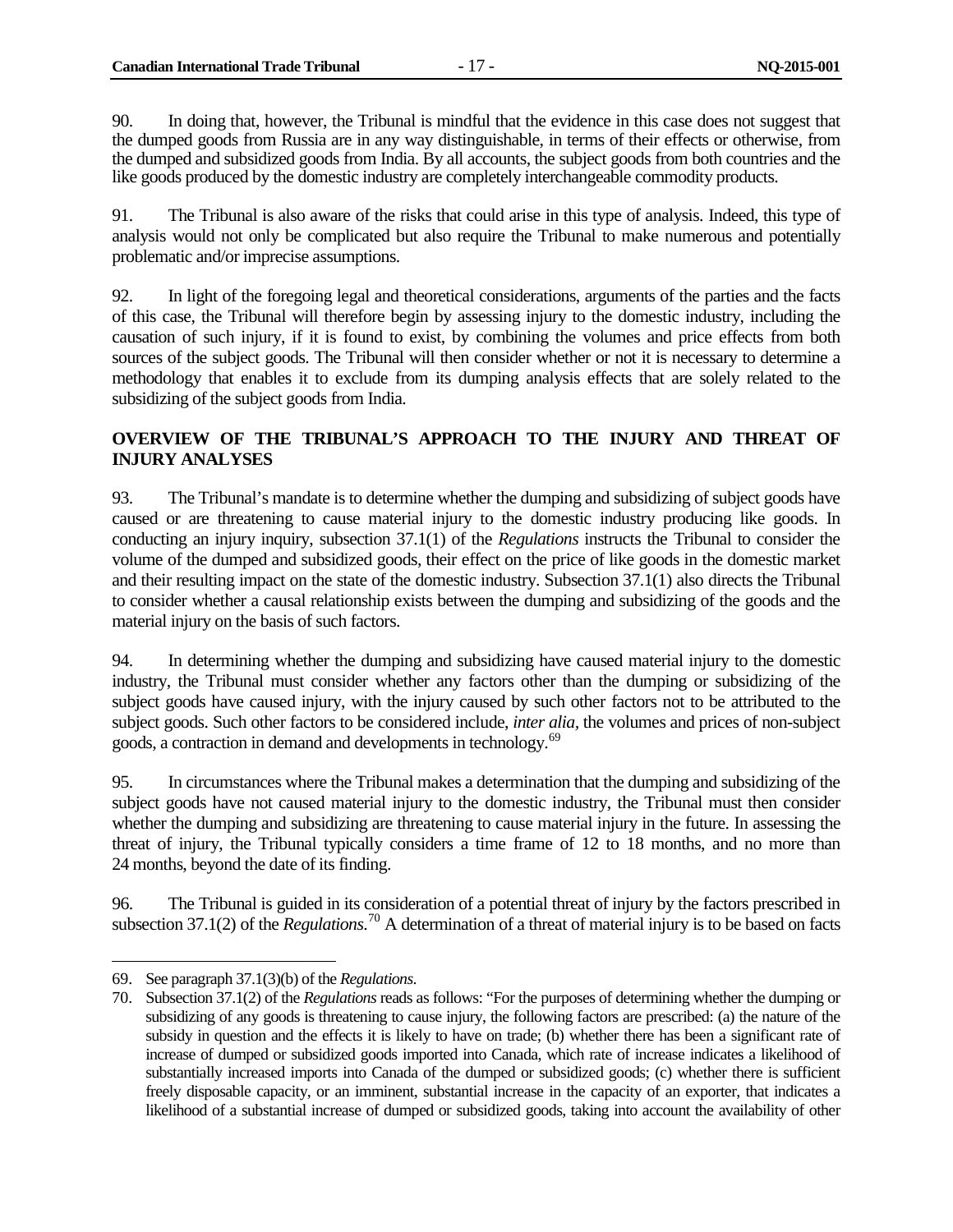and not merely on allegation, conjecture or remote possibility. Also of relevance is subsection 2(1.5) of *SIMA*, which indicates that a threat of injury finding cannot be made unless the change in circumstances which would create a situation in which the dumping and subsidizing of the goods would cause injury is clearly foreseen and imminent.

97. In considering the resulting or threatening impact of the dumped and subsidized goods on the state of the domestic industry, the Tribunal is required to consider all relevant economic factors and indices that have a bearing on the state of the domestic industry.

98. Having decided that the service centres that Essar Algoma sought to exclude—Russel Metals, Samuel and Varsteel—are included within the domestic industry, the information from those three companies will be included in the domestic industry data, and their performance forms part of the impact analysis found below. Even though the individual performance of certain companies within the domestic industry can be informative, the Tribunal must nonetheless examine whether the subject goods negatively impacted (or threatened to impact) the domestic industry as a whole. In this context, the Tribunal cannot put undue weight on the experience of one company while neglecting to consider the industry as a whole.

99. Therefore, the Tribunal will weigh the evidence regarding the impact that the subject goods had or may threaten to have on the entire domestic industry's production, sales, market share, profitability, productivity and capacity utilization, investments, cash flow, inventories and employment to determine whether or not it was materially injured and/or is threatened with material injury. At the same time, the Tribunal will weigh whether and how other non-related factors were the cause of such injury or threat thereof to all the domestic producers.

100. Both in written submissions and during the hearing, Essar Algoma stated that it was alleging injury for the year 2014 and onwards only, as opposed to the entire POI.<sup>[71](#page-25-1)</sup> As such, Essar Algoma essentially conceded that no injury had occurred in 2012 and 2013. Thus, the Tribunal will focus the following analysis on whether injury occurred in 2014 and the 2015 interim period.

#### <span id="page-25-0"></span>**Overview of the Canadian market**

101. Before proceeding with its analysis, the Tribunal will set the context by describing the Canadian market as reflected by the evidence. The Canadian apparent market totalled approximately 1 million tonnes in 2012 and 2013, increasing by 19 percent to approximately 1.25 million tonnes in  $2014$ <sup>[72](#page-25-2)</sup>. The market totalled about 500,000 tonnes in the 2015 interim period, decreasing by 15 percent from the 2014 interim period.[73](#page-25-3) Sales from domestic production (both domestic mills and service centres) accounted for a 48 percent market share in 2012, 59 percent in 2013, 50 percent in 2014 and 60 percent in the 2015 interim period.[74](#page-25-4)

- <span id="page-25-1"></span>71. *Transcript of Public Hearing*, Vol. 1, 7 December 2015, at 9.
- <span id="page-25-2"></span>72. Exhibit NQ-2015-001-06A, Tables 49, 50, Vol. 1.1A.
- <span id="page-25-3"></span>73. *Ibid.*

 $\overline{a}$ 

<span id="page-25-4"></span>74. *Ibid.*, Table 51.

export markets to absorb any increase; (d) the potential for product shifting where production facilities that can be used to produce the goods are currently being used to produce other goods; (e) whether the goods are entering the domestic market at prices that are likely to have a significant depressing or suppressing effect on the price of like goods and are likely to increase demand for further imports of the goods; (f) inventories of the goods; (*g*) the actual and potential negative effects on existing development and production efforts, including efforts to produce a derivative or more advanced version of like goods; (g.1) the magnitude of the margin of dumping or amount of subsidy in respect of the dumped or subsidized goods; (g.2) evidence of the imposition of anti-dumping or countervailing measures by the authorities of a country other than Canada in respect of goods of the same description or in respect of similar goods; and (h) any other factors that are relevant in the circumstances."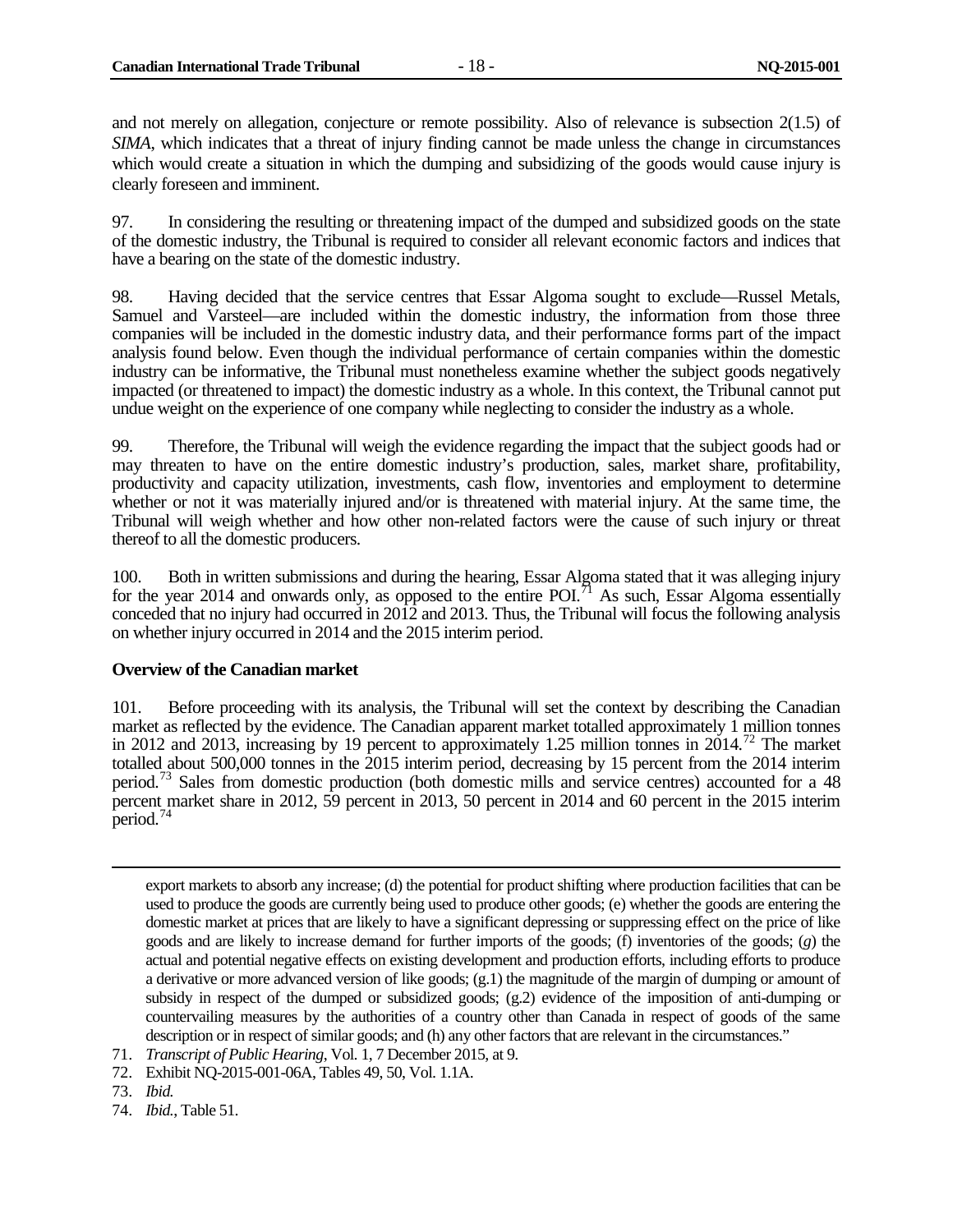102. Within the domestic industry as a whole, the apparent market share of the domestic mills declined from 2013 to 2014 and in the 2015 interim period as compared to the 2014 interim period.<sup>[75](#page-26-2)</sup> At the same time, the apparent market share captured by the domestic service centres declined slightly between 2013 and 2014, but grew considerably in the 2015 interim period over the 2014 interim period. In both 2014 and the 2015 interim period, the domestic service centres' apparent market share remained higher than 2012 levels.<sup>[76](#page-26-3)</sup>

103. Total imports from subject and non-subject countries fell between 2012 and 2013, before increasing in 2014.<sup>[77](#page-26-4)</sup> The market share of imports from non-subject countries increased slightly between 2012 and 2013 and then decreased considerably in 2014, before increasing in the 2015 interim period relative to the 2014 interim period.<sup>[78](#page-26-5)</sup>

104. It is important to indicate at this early stage that the evidence and testimony reveal a range of factors that play an important role in shaping the Canadian market for the subject goods, and these factors are described below; their effects on the performance of the domestic industry will be taken into account throughout the Tribunal's analysis.

#### <span id="page-26-0"></span>**Intra-industry Competition**

105. Domestic mills tend to focus production on different segments of the product definition than service centres. For instance, Essar Algoma and SSAB both concentrate production on plate that is wider than 72 inches,[79](#page-26-6) while Evraz generally produces a "niche" product that is 72 inches and narrower.[80](#page-26-7) By contrast, the service centres largely focus production on narrower plate that is cut from coil.<sup>[81](#page-26-8)</sup> Nevertheless, testimony confirms that the domestic mills and service centres can and do compete with one another within the Canadian market, $82$  with service centres having acquired a portion of the domestic mills' production volumes and sales.<sup>[83](#page-26-10)</sup> Witnesses spoke to the evolution of cut-to-length technology lines, particularly with regard to flattening, and the increasing number of applications in which cut-to-length products can replace discrete plate.<sup>[84](#page-26-11)</sup> In addition, the Tribunal heard evidence that the industry as a whole is evolving towards value-added production.<sup>[85](#page-26-12)</sup>

#### <span id="page-26-1"></span>**Different Business and Service Models**

106. Questionnaire responses indicate that delivery times and terms are considered to be "very important" factors in purchasing decisions. Meanwhile, testimony revealed that service centres are often able to meet their customers' needs faster than certain domestic mills, given their different business

<span id="page-26-2"></span><sup>75.</sup> Exhibit NQ-2015-001-07A (protected), Table 51, Vol. 2.1A.  $\overline{a}$ 

<span id="page-26-3"></span><sup>76.</sup> *Ibid.*

<span id="page-26-4"></span><sup>77.</sup> Exhibit NQ-2015-001-06A, Table 42, Vol. 1.1A.

<span id="page-26-5"></span><sup>78.</sup> Exhibit NQ-2015-001-07A (protected), Table 44, Vol. 2.1A.

<span id="page-26-6"></span><sup>79.</sup> Whereas Essar Algoma's production in this area consists of discrete plate, SSAB produces cut-to-length product. *Transcript of Public Hearing*, Vol. 1, 7 December 2015, at 22, 93, Vol. 2, 8 December 2015, at 179.

<span id="page-26-7"></span><sup>80.</sup> *Transcript of Public Hearing*, Vol. 2, 8 December 2015, at 230.

<span id="page-26-8"></span><sup>81.</sup> *Ibid.* at 125.

<span id="page-26-9"></span><sup>82.</sup> *Transcript of Public Hearing*, Vol. 1, 7 December 2015, at 95, 100, Vol. 2 at 146-47, 230.

<span id="page-26-10"></span><sup>83.</sup> Exhibit NQ-2015-001-07A (protected), Tables 41, 50, 51, Vol. 2.1A; Exhibit NQ-2015-001-07B (protected), Table 39, Vol. 2.2A; *Transcript of Public Hearing*, Vol. 3, 9 December 2015, at 241; Exhibit NQ-2015-001-11.09, Vol. 3A at 34.

<span id="page-26-11"></span><sup>84.</sup> *Transcript of Public Hearing*, Vol. 2, 8 December 2015, at 154-55, Vol. 3, 9 December 2015, at 276.

<span id="page-26-12"></span><sup>85.</sup> *Transcript of Public Hearing*, Vol. 3, 9 December 2015, at 276, 285.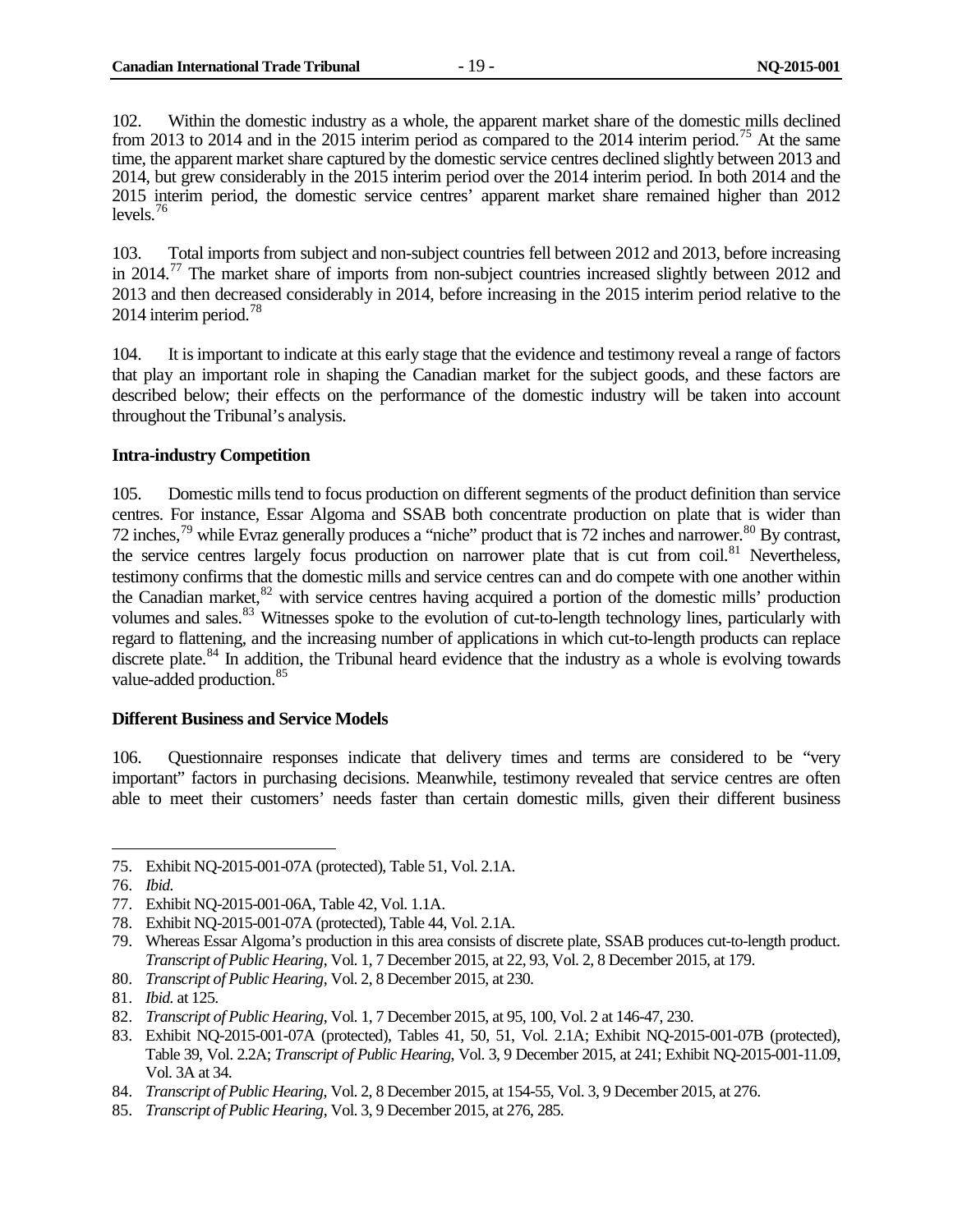strategies, production volumes and delivery lead times.<sup>[86](#page-27-5)</sup> The evidence also suggests that, even as between mills, there exist important differences in delivery times.<sup>[87](#page-27-6)</sup> All this indicates that there are specific business and service models within the different segments of the market that are intended to address different demand requirements.

#### <span id="page-27-0"></span>**Integration of the North American Steel Industry**

107. The North American steel industry is now highly integrated. The rationalization and specialization of production by corporations within this single unified market have impacted the production and sales volumes of the domestic mills. For example, the evidence demonstrates that a significant percentage of non-subject goods are now imported from the United States by members of the domestic industry, reflecting rational business decisions to meet Canadian demand for certain plate products from affiliated production facilities in the United States (and vice-versa for other steel products).<sup>[88](#page-27-7)</sup>

#### <span id="page-27-1"></span>**Falling Commodity Prices and Weak Demand**

108. The performance of the domestic industry in recent years must be considered in the broader context of low commodity (particularly oil) prices and weakening demand for steel not only in Canada and North America but also worldwide.<sup>[89](#page-27-8)</sup>

#### <span id="page-27-2"></span>**Financial Situation of Essar Algoma**

109. Essar Algoma, a major player in the domestic industry, has experienced past operational problems and continuing financial difficulties. These issues have had a rippling effect throughout the domestic industry, given Essar Algoma's share of production, a point that will be developed more fully below.

#### <span id="page-27-3"></span>**INJURY ANALYSIS**

 $\overline{a}$ 

110. It is within this context that the Tribunal will conduct its injury analysis by, first examining the volume of the dumped and subsidized goods, second, analyzing the price effects of the subject goods and, third, determining what impact the dumping and subsidizing of the subject goods, in and of themselves, have had on the domestic industry.<sup>[90](#page-27-9)</sup>

#### <span id="page-27-4"></span>**Import Volume of Dumped and Subsidized Goods**

111. Paragraph 37.1(1)(a) of the *Regulations* directs the Tribunal to consider the volume of the dumped and subsidized goods and, in particular, whether there has been a significant increase in the volume, either in absolute terms or relative to the production or consumption of the like goods.

<span id="page-27-5"></span><sup>86.</sup> *Transcript of Public Hearing*, Vol. 2, 8 December 2015, at 168-69, 207, 215-16, Vol. 3, 9 December 2015, at 279.

<span id="page-27-6"></span><sup>87.</sup> *Transcript of Public Hearing*, Vol. 2, 8 December 2015, at 181-82.

<span id="page-27-7"></span><sup>88.</sup> Exhibit NQ-2015-001-07A (protected), Table 42, Vol. 2.1A; *Transcript of Public Hearing*, Vol. 2, 8 December 2015, at 189-90, 206-207.

<span id="page-27-8"></span><sup>89.</sup> Exhibit NQ-2015-001-C-01 at para. 83, Vol. 13; *Transcript of Public Hearing*, Vol. 2, 8 December 2015, at 117-18, 177-78, 183-85.

<span id="page-27-9"></span><sup>90.</sup> *Oil Country Tubular Goods* (23 March 2010), NQ-2009-004 (CITT) at para. 209; *Unitized Wall Modules* (12 November 2013), NQ-2013-002 (CITT) at footnote 35; *Mexico – Anti-dumping Duties on Steel Pipes and Tubes from Guatemala* (8 June 2007), WTO Doc. WT/DS331/R, Final Report of the Panel at 7.352; *United States – Anti-dumping Measures on Certain Hot-rolled Steel Products from Japan* (24 July 2001), WTO Doc. WT/DS184/AB/R, Report of the Appellate Body at paras. 223-24.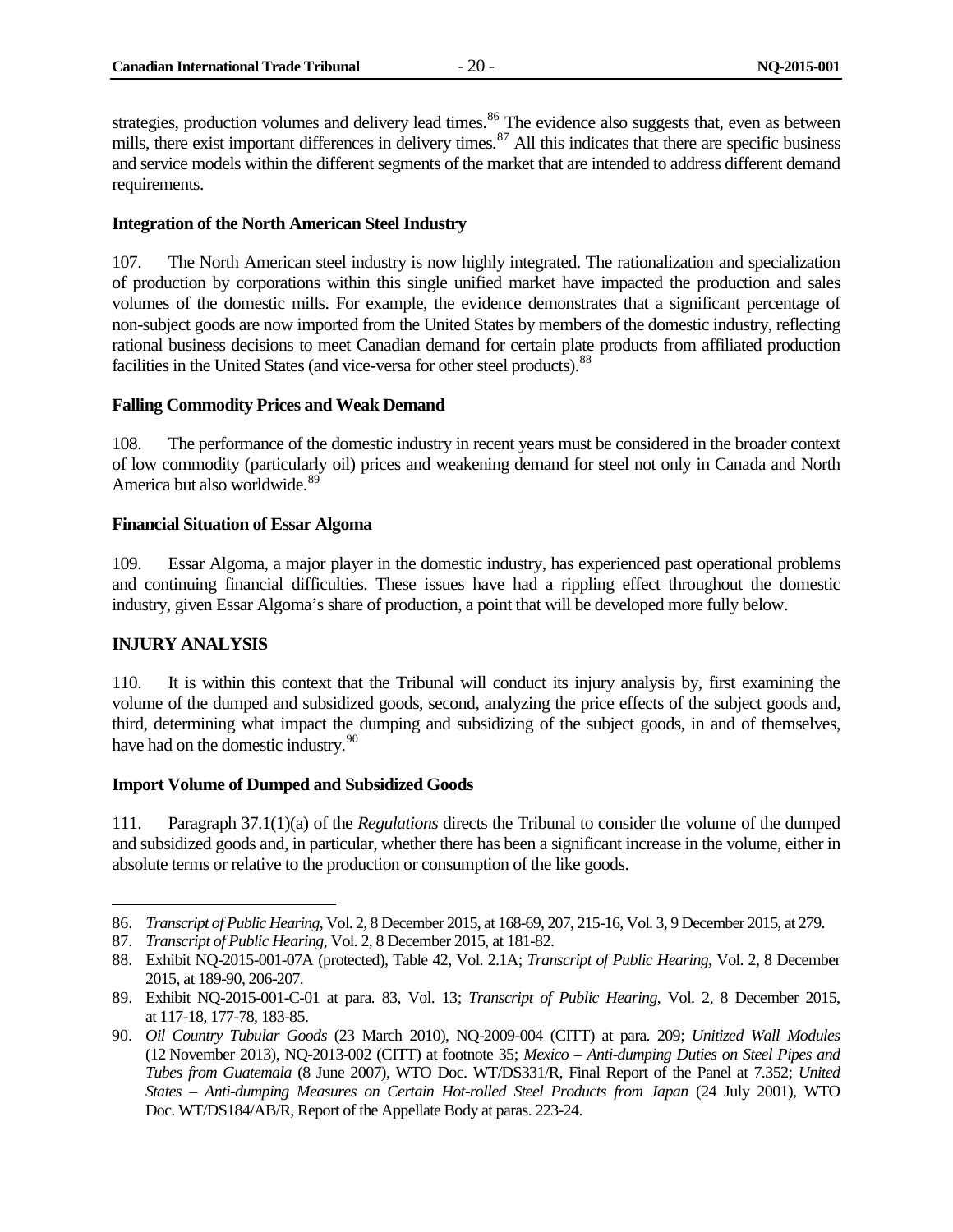112. Essar Algoma submitted that substantial volumes of the subject goods have been imported into Canada. It contended that, once the finding in *Plate VII* entered into force, the subject goods filled the void left by the countries affected by that finding.<sup>[91](#page-28-1)</sup> Essar Algoma stated that there was a sevenfold increase in imports of the subject from 2013 to  $2014^{92}$  $2014^{92}$  $2014^{92}$  and an increase of more than thirteenfold in sales of those imports from 2013 to 2014.<sup>[93](#page-28-3)</sup> As a result, it argued that imports of the subject goods gained market share at the expense of the domestic industry.  $94$ 

113. While acknowledging that imports of the subject goods from India increased over the POI, SAIL maintained that these goods did not result in any lost sales for the domestic industry in 2012. It also observed that a substantial proportion of the subject goods from India in 2013 were actually imported by Essar Algoma.<sup>[95](#page-28-5)</sup> With respect to 2014, although SAIL acknowledged that the volume of the subject goods imported from India did increase, it contended that the entire apparent market also increased at the same time.<sup>[96](#page-28-6)</sup>

114. Over the course of the POI, the evidence demonstrates that imports of the subject goods decreased from 2012 to 2013, before increasing significantly to their highest point in 2014.<sup>[97](#page-28-7)</sup> While Essar Algoma did import a notable proportion of the subject goods in 2013, this was not the case in 2014.<sup>[98](#page-28-8)</sup> In 2014, imports of the subject goods increased over 1,000 percent, before decreasing by 61 percent in the 2015 interim period as compared to the 2014 interim period.<sup>[99](#page-28-9)</sup>

115. Furthermore, the evidence indicates that relative to total domestic production and to total domestic sales from domestic production, the magnitude of imports of the subject goods remained fairly low in both 2012 and 2013, while by 2014—a year in which domestic mills did *not* import the subject goods—the subject goods accounted for a higher percentage.<sup>[100](#page-28-10)</sup> These percentages decreased in the 2015 interim period, but remained slightly higher than they were in 2012 and 2013.<sup>[101](#page-28-11)</sup>

116. Therefore, the evidence confirms that the volumes of the subject goods did increase substantially in 2014 over 2013, both in absolute terms, and when considered relative to domestic production and domestic sales from domestic production.

#### <span id="page-28-0"></span>**Price Effects of Dumped and Subsidized Goods**

117. Paragraph 37.1(1)(b) of the *Regulations* directs the Tribunal to consider the effects of the dumped and subsidized goods on the price of like goods and, in particular, whether the dumped and subsidized goods have significantly undercut or depressed the price of like goods or suppressed the price of like goods by preventing price increases for those like goods that would otherwise likely have occurred.

<span id="page-28-1"></span><sup>91.</sup> Exhibit NQ-2015-001-A-01 at para. 175, Vol. 11.

<span id="page-28-2"></span><sup>92.</sup> *Ibid.* at para. 10, citing Exhibit NQ-2015-001-07A (protected), Table 49, Vol. 2.1A.

<span id="page-28-3"></span><sup>93.</sup> Exhibit NQ-2015-001-A-02 (protected) at para. 132, Vol. 12.

<span id="page-28-4"></span><sup>94.</sup> Exhibit NQ-2015-001-A-01 at paras. 172, 199, Vol. 11, citing Exhibit NQ-2015-001-07A (protected), Tables 42, 51, Vol. 2.1A; Exhibit NQ-2015-001-A-01 at paras. 172, 199, Vol. 11, citing Exhibit NQ-2015-001-07B (protected), Tables 45, 59, Vol. 2.1B.

<span id="page-28-5"></span><sup>95.</sup> Exhibit NQ-2015-001-D-01 at paras. 81-86, Vol. 13A; Exhibit NQ-2015-001-11.13, Vol. 3B at 8.

<span id="page-28-6"></span><sup>96.</sup> Exhibit NQ-2015-001-D-01 at para. 88, Vol. 13A.

<span id="page-28-7"></span><sup>97.</sup> Exhibit NQ-2015-003-07A (protected), Tables 42, 43, Vol. 2.1A.

<span id="page-28-8"></span><sup>98.</sup> *Ibid.*; Exhibit NQ-2013-005-A-12 (protected) at paras. 171-74, Vol. 12B; Exhibit NQ-2015-001-11.13, Vol. 3B at 8.

<span id="page-28-9"></span><sup>99.</sup> Exhibit NQ-2015-003-07A (protected), Table 43, Vol. 2.1A.

<span id="page-28-10"></span><sup>100.</sup> Exhibit NQ-2015-003-07D (protected), Table 48, Vol. 2.1B.

<span id="page-28-11"></span><sup>101.</sup> *Ibid.*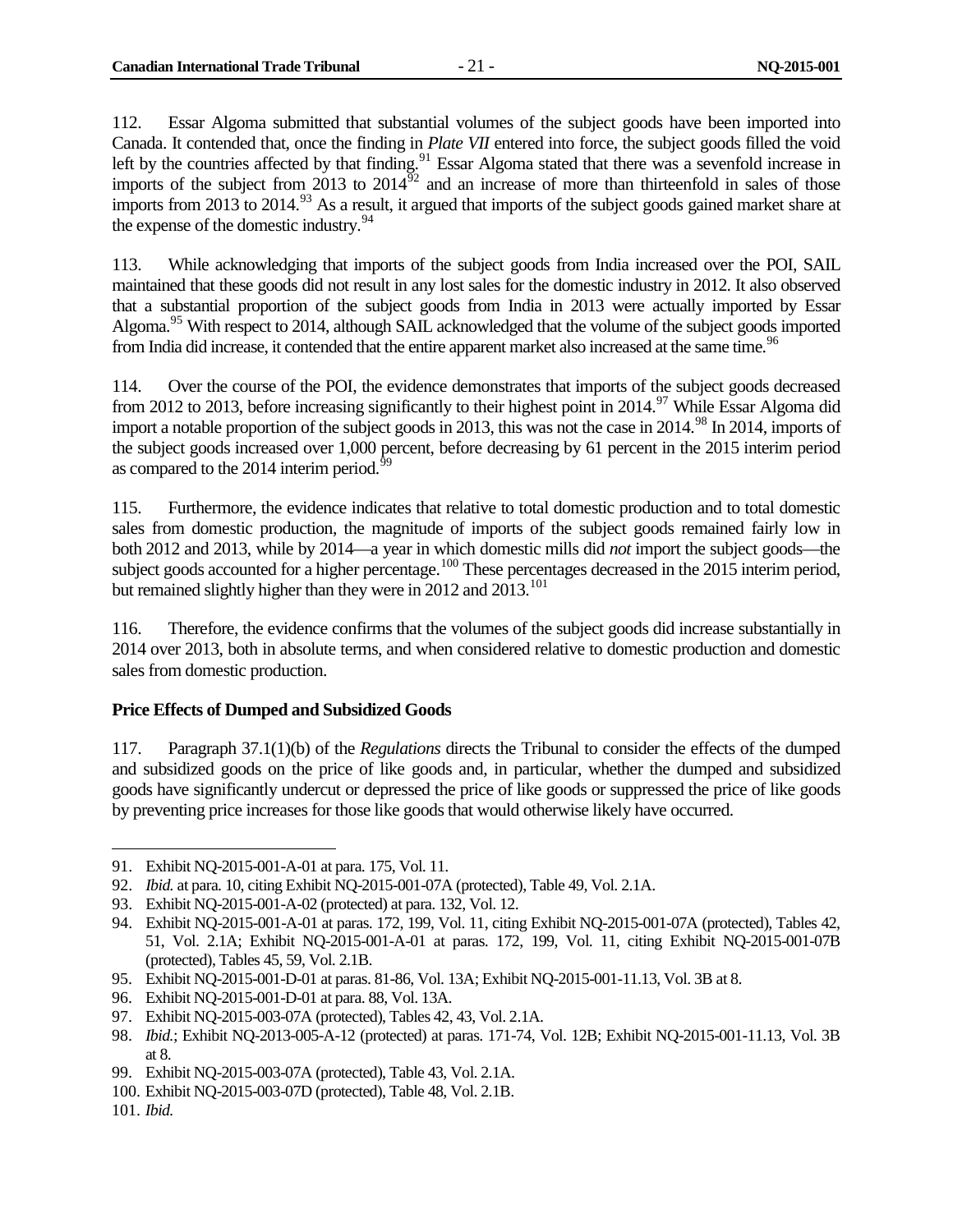118. To that end, the Tribunal collected data from domestic producers (both domestic mills and service centres) importers, purchasers and foreign producers regarding sales by trade level, sales by product type and specification, sales of benchmark products and sales to common accounts.<sup>[102](#page-29-1)</sup>

119. The price effects of the dumped and subsidized goods must be considered within the context of other factors impacting price—in this case, the broader context of falling commodity (particularly oil) prices and weakening demand for steel in Canada, North America and around the world. The Tribunal heard repeated testimony regarding the world economic slowdown, and the concurrent impact on prices and sales throughout the industry.<sup>[103](#page-29-2)</sup> Witnesses explained that price levels were currently lower than 2009 recession levels, which has resulted in a poor North American market and declines in demand from significant customers.[104](#page-29-3)

120. Essar Algoma alleged that the subject goods caused injury to the domestic industry by significantly undercutting, depressing and suppressing the price of the like goods. While Essar Algoma acknowledged that Canadian market prices were significantly higher in 2014 over 2013, it noted that all market prices increased year over year.[105](#page-29-4) Moreover, Essar Algoma submitted that, while the *average* Canadian market price in 2014 was higher than in 2013, the domestic industry in fact suffered a steep price decline from September 2014 to the present, due to a surge in low-priced subject imports.<sup>[106](#page-29-5)</sup> Conversely, SAIL argued that Essar Algoma essentially harmed itself by importing the subject goods from India in 2013 at a time when prices were lowest.

#### <span id="page-29-0"></span>**Price Undercutting**

121. When examined at an aggregate level (i.e. all benchmark products and trade levels combined), the subject goods undercut the price of the like goods over every period in the POI.<sup>[107](#page-29-6)</sup> Similarly, price undercutting was evident for benchmark products. For instance, for both ASTM A36/A36M, which represented significant volumes of sales from domestic production,<sup>[108](#page-29-7)</sup> and ASTM 572/A572M, the subject goods undercut the price of the like goods in every period during which they were imported.<sup>[109](#page-29-8)</sup> Even when divided at the trade level between sales to distributors and services centres and sales to end users, the subject goods undercut the price of the like goods in all but two instances.<sup>[110](#page-29-9)</sup>

122. In regard to SAIL's argument about Essar Algoma's imports from India in 2013, the evidence shows that, out of 19 points of comparison (examining both benchmark products and trade levels), 14 instances of price undercutting occurred from the first quarter of 2014 and beyond, while just 2 out of 8 possible instances occurred in  $2013$ .<sup>[111](#page-29-10)</sup> As such, the evidence reveals that the majority of price undercutting took place when the domestic mills did not import any subject goods (i.e. in 2014 and beyond).

<span id="page-29-1"></span><sup>102.</sup> Exhibit NQ-2015-001-06A, Vol. 1.1A at 6-7.

<span id="page-29-2"></span><sup>103.</sup> *Transcript of Public Hearing*, Vol. 2, 8 December 2015, at 117-18, 184.

<span id="page-29-3"></span><sup>104.</sup> *Transcript of Public Hearing*, Vol. 1, 7 December 2015, at 11-12, Vol. 2, 8 December 2015, at 177-78, 183-85.

<span id="page-29-4"></span><sup>105.</sup> Exhibit NQ-2015-001-A-01 at para. 143, Vol. 11.

<span id="page-29-5"></span><sup>106.</sup> *Ibid.* at paras. 145-46.

<span id="page-29-6"></span><sup>107.</sup> Exhibit NQ-2015-001-07A (protected*)*, Table 52, Vol. 2.1A.

<span id="page-29-7"></span><sup>108.</sup> *Ibid.*, Tables 68, 70.

<span id="page-29-8"></span><sup>109.</sup> *Ibid.*, Table 80.

<span id="page-29-9"></span><sup>110.</sup> *Ibid.*, Tables 67, 69, 71, 73.

<span id="page-29-10"></span><sup>111.</sup> *Ibid.*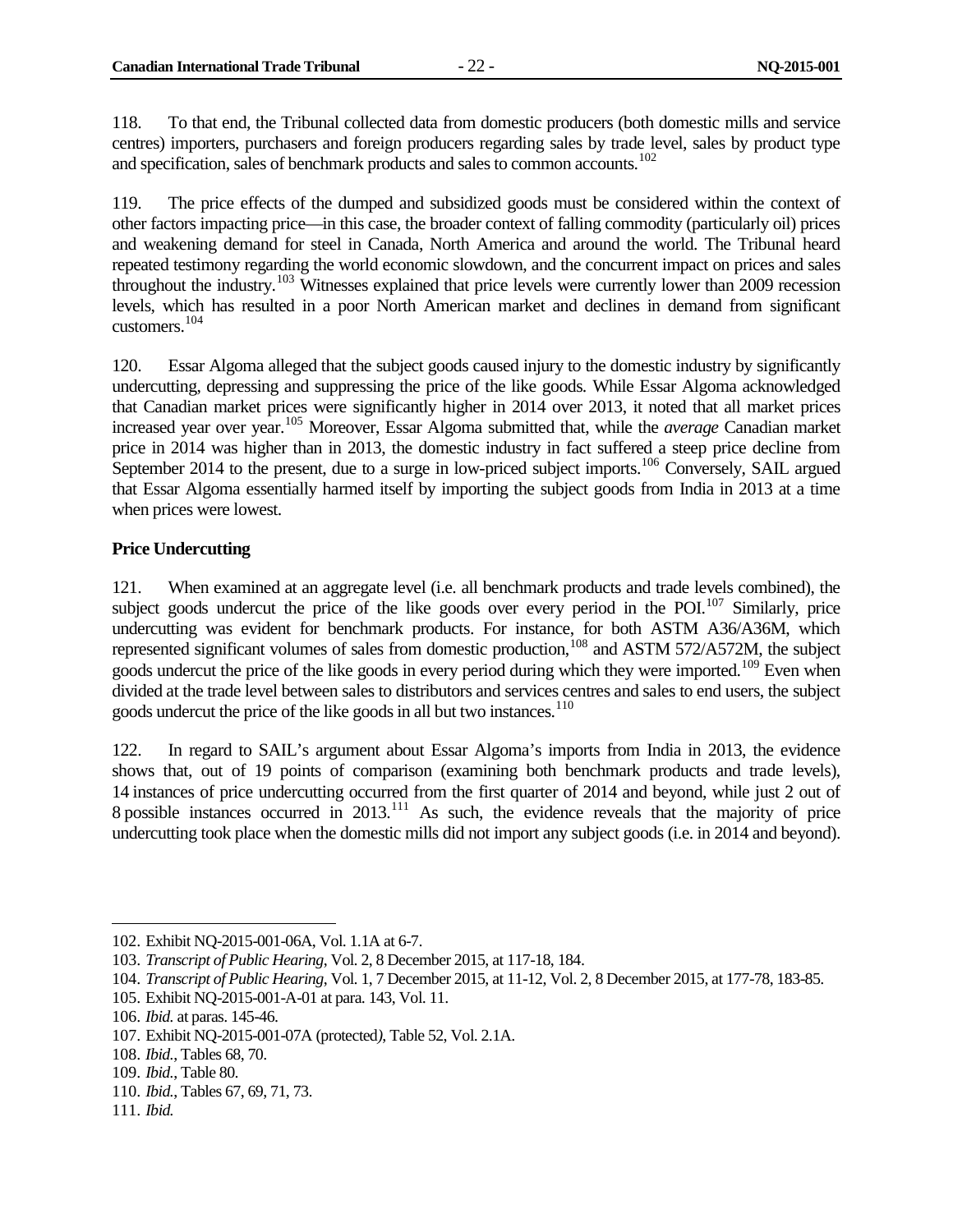Moreover, the magnitude of the undercutting was considerable, as, on average, the subject goods undercut the price of the like goods by no more than 20 percent.<sup>[112](#page-30-1)</sup>

123. As a result of the foregoing, the Tribunal finds that the subject goods did significantly undercut the prices of the like goods throughout the POI.

#### <span id="page-30-0"></span>**Price Depression**

124. The Tribunal will next examine whether the subject goods have caused price depression by forcing the domestic industry to lower prices in order to maintain sales or market share.

125. The evidence demonstrates that domestic prices dropped from 2012 to 2013, before recovering in 2014.<sup>[113](#page-30-2)</sup> In fact, in the apparent market as a whole and at different trade levels, prices in 2014 were higher than they had been in 2012.[114](#page-30-3) However, prices did fall in the 2015 interim period compared to the  $2014$  interim period.<sup>[115](#page-30-4)</sup>

126. When compared to the pricing of the subject goods at the aggregate level, the trends remain similar. In particular, the prices of the subject goods fell between 2012 and 2013 before recovering somewhat in 2014.<sup>[116](#page-30-5)</sup> Unlike the prices of like goods, however, prices of the subject goods in 2014 remained below 2012 levels.<sup>[117](#page-30-6)</sup> Similarly, while the prices of the like goods decreased between the 2014 interim period and the 2015 interim period, the aggregate prices of the subject goods actually increased in that same period.<sup>[118](#page-30-7)</sup>

127. With respect to benchmark products, prices of the like goods of both ASTM A36/A36M and ASTM A572/A572M increased steadily over each quarter of the POI from the third quarter of 2013 to the third quarter of 2014, with the exception of one instance.<sup>[119](#page-30-8)</sup> Those prices reached their peak in either the third or the fourth quarter of 2014, before decreasing over the remaining quarters of the POI.<sup>[120](#page-30-9)</sup>

128. Pricing trends for the subject goods at the benchmark level were decidedly more mixed. For both ASTM A36/A36M and ASTM A572/A572M sales to distributors and service centres, prices increased from the fourth quarter of 2013 to the third quarter of 2014, before decreasing slightly in the fourth quarter of 2014. However, they then reached their highest point of the POI in the first quarter of 2015 before decreasing again in the second quarter of 2015.<sup>[121](#page-30-10)</sup> By contrast, for sales to end users of ASTM A36/A326M, which represented a significantly smaller volume of sales from imports, prices held fairly constant before increasing substantially in the second quarter of  $2015$ <sup>[122](#page-30-11)</sup>

129. Essar Algoma provided some lost sale allegations which indicated that it had to lower its prices in certain instances in order to retain some portion of its sales. However, given that prices for both the like goods and the subject goods increased from 2013 to 2014, the Tribunal cannot conclude that price

<span id="page-30-7"></span>118. *Ibid.*

<sup>112.</sup> *Ibid.*  $\overline{a}$ 

<span id="page-30-2"></span><span id="page-30-1"></span><sup>113.</sup> Exhibit NQ-2015-001-07B (protected), Tables 52-53, 60-66, Vol. 2.1B.

<span id="page-30-3"></span><sup>114.</sup> *Ibid.*, Tables 52, 60, 61, 63.

<span id="page-30-4"></span><sup>115.</sup> *Ibid.*, Tables 52-53, 60-61, 63.

<span id="page-30-5"></span><sup>116.</sup> *Ibid.*, Table 52.

<span id="page-30-6"></span><sup>117.</sup> *Ibid.*

<span id="page-30-8"></span><sup>119.</sup> Exhibit NQ-2015-001-07A (protected), Tables 67, 69, 71, 73, Vol. 2.1A.

<span id="page-30-9"></span><sup>120.</sup> *Ibid.*

<span id="page-30-10"></span><sup>121.</sup> *Ibid.*, Tables 67, 71.

<span id="page-30-11"></span><sup>122.</sup> *Ibid.*, Table 69.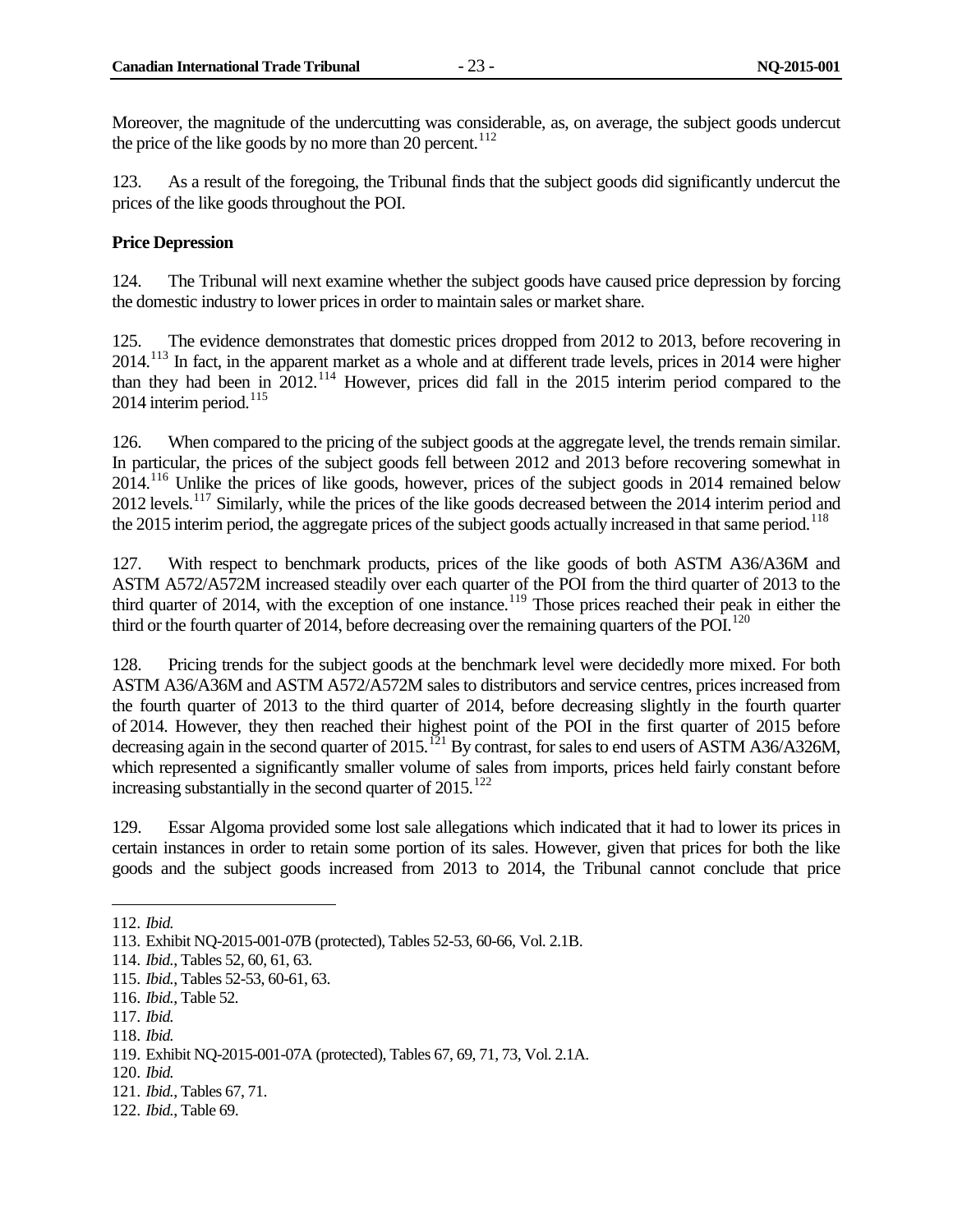depression occurred for the domestic industry as a whole. Moreover, while the price of like goods decreased in the 2015 interim period, the price of the subject goods actually increased during that same time. Therefore, the Tribunal finds that the subject goods did not cause price depression during the 2015 interim period.

#### <span id="page-31-0"></span>**Price Suppression**

130. In order to assess price suppression, the Tribunal typically compares the changes in the domestic industry's consolidated \$/tonne cost of goods manufactured to the changes in the weighted average selling prices of the like goods to determine if domestic producers have been able to increase selling prices in step with increases in their cost of goods manufactured.

131. Essar Algoma conceded that price suppression did not occur in the "usual" manner. However, it argued that the extremely low prices of 2013 meant that, even with price increases in 2014, it was not able to raise prices sufficiently to avert price suppression. In particular, Essar Algoma pointed to price suppression on plate in widths greater than 96 inches.

132. However, while some of the domestic mills may have experienced price suppression in 2014, when the domestic industry as a whole is considered, the Tribunal finds that the subject goods did not suppress the price of the like goods over the POI.

133. The evidence demonstrates that the net unit sales value of the like goods decreased in 2013. At the same time, however, the industry's cost of goods sold also decreased—indeed to a greater degree than selling prices.<sup>[123](#page-31-3)</sup> In 2014, net unit sales value increased, as did the industry's overall cost of goods sold. In general, however, it appears that prices were high enough to exceed the cost of goods sold for the domestic industry as a whole.<sup>[124](#page-31-4)</sup>

#### <span id="page-31-1"></span>**Resulting Impact**

134. As indicated above, the Tribunal will focus the following analysis on whether injury occurred in 2014 and the 2015 interim period.

#### <span id="page-31-2"></span>**Production**

135. The evidence demonstrates that domestic production increased steadily over the POI, with declining production by the domestic mills more than offset by increased production by service centres.<sup>[125](#page-31-5)</sup>

136. The domestic mills alleged that the subject goods caused the decline in their production. However, the Tribunal believes that the evidence reveals the powerful impact on production of a range of other non-related factors. For instance, in October 2015, Essar Algoma experienced a raw material shortage due to a dispute with its iron ore supplier, which reduced its productivity.<sup>[126](#page-31-6)</sup> Similarly, earlier in the year, difficult weather conditions resulted in a raw material shortage which impacted Essar Algoma's production levels.<sup>127</sup>

<span id="page-31-3"></span><sup>123.</sup> *Ibid.*, Table 96; Exhibit NQ-205-001-07B (protected), Table 95, Vol. 2.1B.

<span id="page-31-4"></span><sup>124.</sup> Exhibit NQ-2015-001-07A (protected), Table 96, Vol. 2.1A; Exhibit NQ-205-001-07B (protected), Table 95, Vol. 2.1B.

<span id="page-31-5"></span><sup>125.</sup> Exhibit NQ-2015-001-07A, Table 41, Vol. 2.1A.

<span id="page-31-6"></span><sup>126.</sup> *Transcript of Public Hearing*, Vol. 1, 7 December 2015, at 26.

<span id="page-31-7"></span><sup>127.</sup> *Ibid.*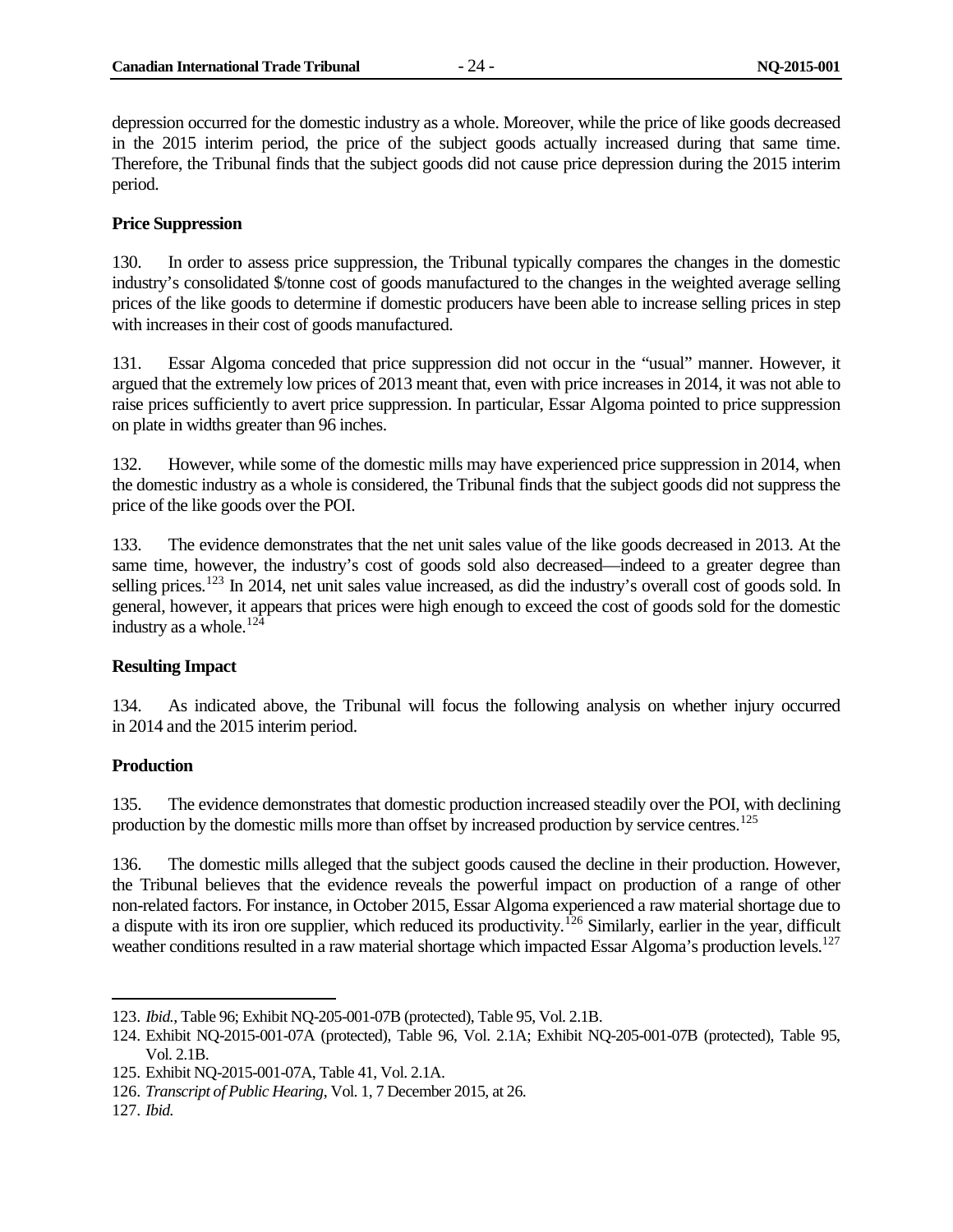Moreover, in 2013 and 2014, Evraz sold its cut-to-length facilities to two service centres, Varsteel and Samuel,<sup>[128](#page-32-1)</sup> causing a significant shift in the production statistics from domestic mills to service centres.

137. Another factor that cannot be ignored by the Tribunal is that of non-subject imports from the United States. The record shows that significant volumes of hot-rolled steel plate were imported into Canada from the United States during the POI, particularly in 2014 when imports from the United States increased by 24 percent over the previous year.<sup>[129](#page-32-2)</sup> A large proportion of these imports were by domestic producers themselves.[130](#page-32-3) Domestic mills are part of a larger group of enterprises that tend to allocate production and purchases on a North American basis.<sup>[131](#page-32-4)</sup> Service centres tend to procure their imports in a similar fashion.<sup>[132](#page-32-5)</sup> Accordingly, these levels of imports from the United States may be the result of business decisions that take into account the high degree of integration within North America, and leverage the regional proximities and freight advantages between some locations in Canada and the United States.<sup>133</sup> Although decisions to import products from the United States may be logical from a business point of view, to the extent that these imports could have been produced in Canada, they have displaced Canadian production.<sup>[134](#page-32-7)</sup> In an analysis under *SIMA* that purports to consider the cause of the alleged injury, the effect that imports from the United States may have had on domestic production cannot be attributed to the subject goods.

138. Considering the above, the Tribunal finds that the subject goods did not negatively impact the production of the domestic industry as a whole and that the decline in the production level of the portion of the domestic industry composed of domestic mills was primarily attributable to other non-related factors rather than to the subject goods themselves.

#### <span id="page-32-0"></span>**Sales and Market Share**

139. The evidence demonstrates that sales from domestic production increased by 26 percent in 2013 and by 2 percent in 2014, before falling by 6 percent in the 2015 interim period.<sup>[135](#page-32-8)</sup> However, as with production levels, sales from domestic production by domestic mills declined, while those of the domestic service centres increased. The total volume of the like goods sold by the domestic mills decreased by 11 percent between 2013 and 2014, while the total volume sold by service centres increased by 15 percent in that same period.<sup>[136](#page-32-9)</sup> As such, the domestic industry as a whole did not lose sales.

140. When sales from domestic production are viewed relative to the subject goods, the evidence reveals that the subject goods gained market share at the expense of the domestic industry as a whole in 2014.<sup>137</sup> This growing market share coincided with both a surge in the absolute volume of imports of the subject

<span id="page-32-1"></span><sup>128.</sup> *Transcript of Public Hearing*, Vol. 2, 8 December 2015, at 164, 168; *Transcript of Public Hearing*, Vol. 3, 9 December 2015, at 241; Exhibit NQ-2015-001-11.09, Vol. 3A, at 34.  $\overline{a}$ 

<span id="page-32-3"></span><span id="page-32-2"></span><sup>129.</sup> Exhibit NQ-2015-001-06, Table 43, Vol. 1.1; Exhibit NQ-2015-001-07A (protected), Table 42, Vol. 2.1A.

<span id="page-32-4"></span><sup>130.</sup> Exhibit NQ-2015-001-07A (protected), Table 42, Vol. 2.1A.

<span id="page-32-5"></span><sup>131.</sup> *Transcript of Public Hearing*, Vol. 2, 8 December 2015, at 180, 189, 197-98, 217.

<sup>132.</sup> *Transcript of Public Hearing*, Vol. 2, 8 December 2015, at 136, Vol. 3, 9 December 2015, at 276, 281-84.

<span id="page-32-6"></span><sup>133.</sup> *Transcript of Public Hearing*, Vol. 1, 7 December 2015, at 90-91.

<span id="page-32-7"></span><sup>134.</sup> *Transcript of Public Hearing*, Vol. 2, 8 December 2015, at 217.

<span id="page-32-8"></span><sup>135.</sup> Exhibit NQ-2015-001-06A, Table 50, Vol. 1.1A.

<span id="page-32-9"></span><sup>136.</sup> *Ibid.*

<span id="page-32-10"></span><sup>137.</sup> Exhibit NQ-2015-001-07A (protected), Table 51, Vol. 2.1A.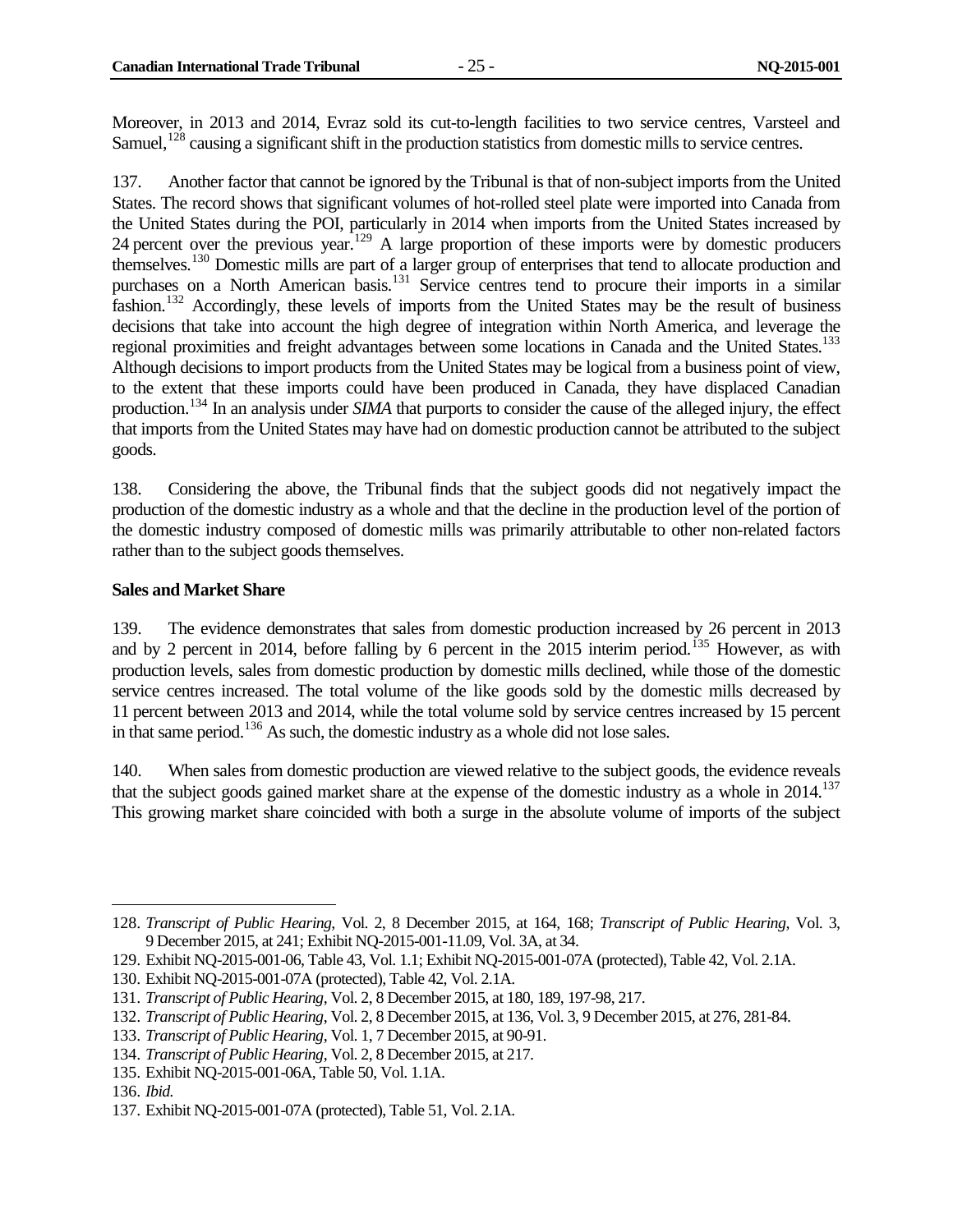goods,<sup>[138](#page-33-0)</sup> and an increase in instances of price undercutting by the subject goods.<sup>[139](#page-33-1)</sup> Moreover, sales from imports of non-subject goods also decreased in market share between 2013 and 2014.<sup>[140](#page-33-2)</sup>

141. While recognizing that the market share of the domestic industry increased during the 2015 interim period, $141$  the Tribunal finds that the subject goods did impact the domestic industry, particularly Essar Algoma, in the form of lost sales and market share.

142. In this regard, the Tribunal notes that Essar Algoma provided some lost sales allegations to confirm the trends in the data. While the Tribunal considers the lost sales allegations to have only limited evidentiary value, the Tribunal accepts Mr. Brandow's testimony that Essar had to lower its prices in certain instances to retain some portion of its sales. In other cases, Essar was unable to lower prices to preserve sales in the face of low-priced imports.[142](#page-33-4)

143. However, the Tribunal also finds that the evidence confirms arguments made by the parties opposed regarding the role played by other factors in causing the domestic industry to lose sales and market share. Specifically, in its analysis of the causal relationship between imports of the subject goods and the alleged injury to domestic producers, the Tribunal finds compelling evidence about the role played by other factors.

144. As noted above, the Tribunal heard evidence regarding the evolution of cut-to-length lines, particularly with regard to flatness, and the increasing number of applications in which cut-to-length products can replace discrete plate.<sup>[143](#page-33-5)</sup> This, combined with evidence that the industry as a whole is evolving towards value-added production,<sup>[144](#page-33-6)</sup> leads the Tribunal to conclude that domestic mills lost sales to their intra-industry competitors, the service centres. As such, the lost sales and market share that the domestic mills have experienced cannot therefore be attributed strictly to the subject goods.

145. Similarly, witnesses testified that Essar Algoma was required to extend its delivery lead times in 2014 and that deliveries from Essar Algoma are not 100 percent on time at present.<sup>[145](#page-33-7)</sup> Witnesses also noted that service centres operate on the basis of much shorter lead times, as their business models are focussed on providing service, adding value and meeting customers' needs quickly on a smaller production scale.<sup>146</sup> This difference in the manner in which service centres and domestic mills operate has resulted in the domestic mills forgoing a relatively important segment of the market.<sup>[147](#page-33-9)</sup> Accordingly, the Tribunal finds that the domestic mills, through their own actions, lost potential sales and market share to the service centres, which negatively impacted their performance.

146. The Tribunal also notes that the integrated structure of the North American steel industry has resulted in self-inflicted injury to the domestic industry. In particular, witnesses for both SSAB and Evraz explained that they operate on an integrated business platform, whereby certain aspects of plate production

<span id="page-33-0"></span><sup>138.</sup> *Ibid.*, Table 42.  $\overline{a}$ 

<span id="page-33-1"></span><sup>139.</sup> *Ibid.*, Tables 67, 69, 71 73.

<span id="page-33-2"></span><sup>140.</sup> *Ibid.*, Table 51.

<span id="page-33-3"></span><sup>141.</sup> Exhibit NQ-2015-001-06A, Table 51, Vol. 2.1A.

<span id="page-33-4"></span><sup>142.</sup> *Transcript of Public Hearing*, Vol. 1, 7 December 2015, at 89.

<span id="page-33-5"></span><sup>143.</sup> *Transcript of Public Hearing*, Vol. 2, 8 December 2015, at 154-55, Vol. 3, 9 December 2015, at 276.

<span id="page-33-6"></span><sup>144.</sup> *Transcript of Public Hearing*, Vol. 3, 9 December 2015, at 276, 285.

<span id="page-33-7"></span><sup>145.</sup> *Transcript of Public Hearing*, Vol. 1, 7 December 2015, at 39, 41-43, Vol. 2, 8 December 2015, 131-32.

<span id="page-33-8"></span><sup>146.</sup> *Transcript of Public Hearing*, Vol. 2, 8 December 2015, at 168-69, 207, 215-16, Vol. 3, 9 December 2015, at 276, 279, 285.

<span id="page-33-9"></span><sup>147.</sup> *Transcript of Public Hearing*, Vol. 1, 7 December 2015, at 95.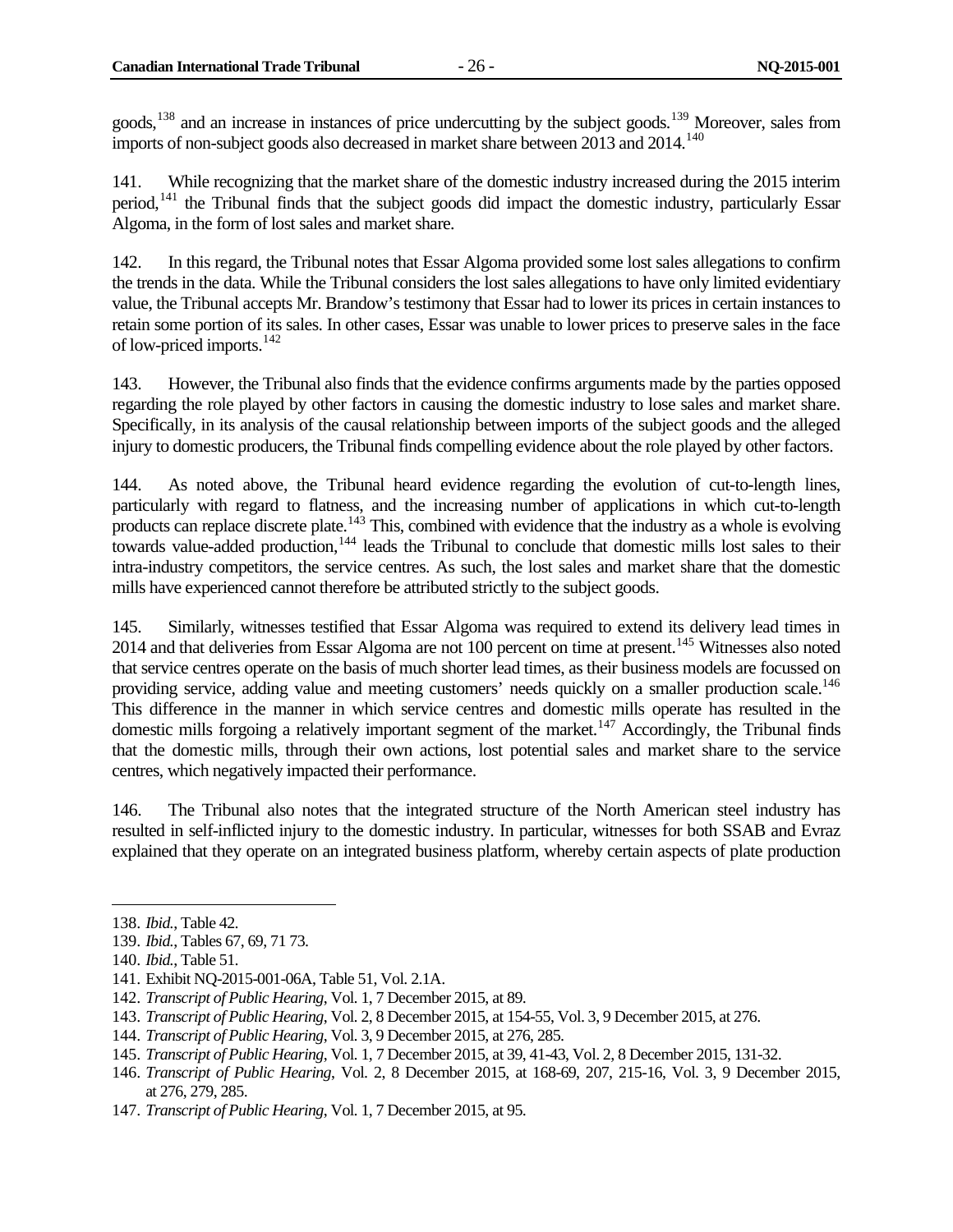have been allocated to the United States rather than Canada.<sup>[148](#page-34-1)</sup> While the Tribunal in no way questions the legitimacy of this business model, it nonetheless must recognize the impact that this approach necessarily has on the production, sales and market share of the domestic industry. Again, however, this was a result of the domestic industry's internal decisions on production allocation, and any losses that resulted cannot be attributed to the subject goods.

147. Finally, The Tribunal heard repeated testimony regarding the global economic slowdown and the concurrent impact on prices and sales throughout the industry.<sup>[149](#page-34-2)</sup> Witnesses explained that price levels were currently lower than 2009 recession levels, which has resulted in a poor North American market and declines in demand from significant customers.<sup>[150](#page-34-3)</sup>

148. There is no doubt that this drop in prices, coupled with a drop in demand, has significantly impacted the domestic industry. This powerful global trend has occurred independently of the subject goods and cannot be attributed to their presence. While the Tribunal recognizes that the subject goods may have exacerbated the effect of this trend to some degree as demonstrated by Essar's lost sales allegations, the Tribunal finds that this global trend is the root cause of much of the injury being felt by steel producers in Canada and around the globe. This is in addition to the effects caused by all the others factors considered above.

#### <span id="page-34-0"></span>**Profitability**

149. The domestic industry experienced net losses in 2014; however, the Tribunal notes that these losses were less substantial than they had been in 2013.<sup>[151](#page-34-4)</sup> Moreover, the Tribunal notes that, at the gross margin level, the domestic industry was the most profitable in 2014 over the previous years of the POI and in the 2015 interim period when compared to the 2014 interim period.<sup>[152](#page-34-5)</sup> Thus, the domestic industry's profitability actually improved during the time in which the volume of imports of the subject goods increased.

150. Much of the lack of profitability appears to be concentrated in the domestic mills, as opposed to the service centres.<sup>[153](#page-34-6)</sup> In fact, when profitability is concerned, the service centres did relatively well over the POI.[154](#page-34-7)

151. The Tribunal acknowledges that the domestic mills (and especially Essar Algoma) experienced difficulties in terms of their net income and gross margins. In that sense, the domestic industry suffered some injury at the end of the POI. However, the Tribunal finds that the injury suffered by the domestic industry in terms of profitability cannot be attributed to imports of the subject goods alone. While there is no doubt that the subject goods negatively impacted prices and therefore profit margins over the POI, the Tribunal finds that the domestic industry's overall lack of profitability was caused by factors that had nothing to do with the subject goods in and of themselves.

<span id="page-34-1"></span><sup>148.</sup> *Transcript of Public Hearing*, Vol. 2, 8 December 2015, at 189-90, 206-207, Vol. 3, 9 December 2015, at 281-82.

<span id="page-34-2"></span><sup>149.</sup> *Transcript of Public Hearing*, Vol. 2, 8 December 2015, at 117-18, 184.

<span id="page-34-3"></span><sup>150.</sup> *Ibid.* at 177-78, 183-85.

<span id="page-34-4"></span><sup>151.</sup> Exhibit NQ-2015-001-07B (protected), Table 95, Vol. 2.1B; Exhibit NQ-2015-001-07A (protected), Table 96, Vol. 2.1A. As noted in the investigation report, there are limitations with respect to the data received from the certain service centres for these tables.

<span id="page-34-5"></span><sup>152.</sup> Exhibit NQ-2015-001-07B (protected), Table 95, Vol. 2.1B; Exhibit NQ-2015-001-07A (protected), Table 96, Vol. 2.1A.

<span id="page-34-6"></span><sup>153.</sup> Exhibit NQ-2015-001-07B (protected), Table 95, Vol. 2.1B.

<span id="page-34-7"></span><sup>154.</sup> *Ibid.*, Tables 95-96.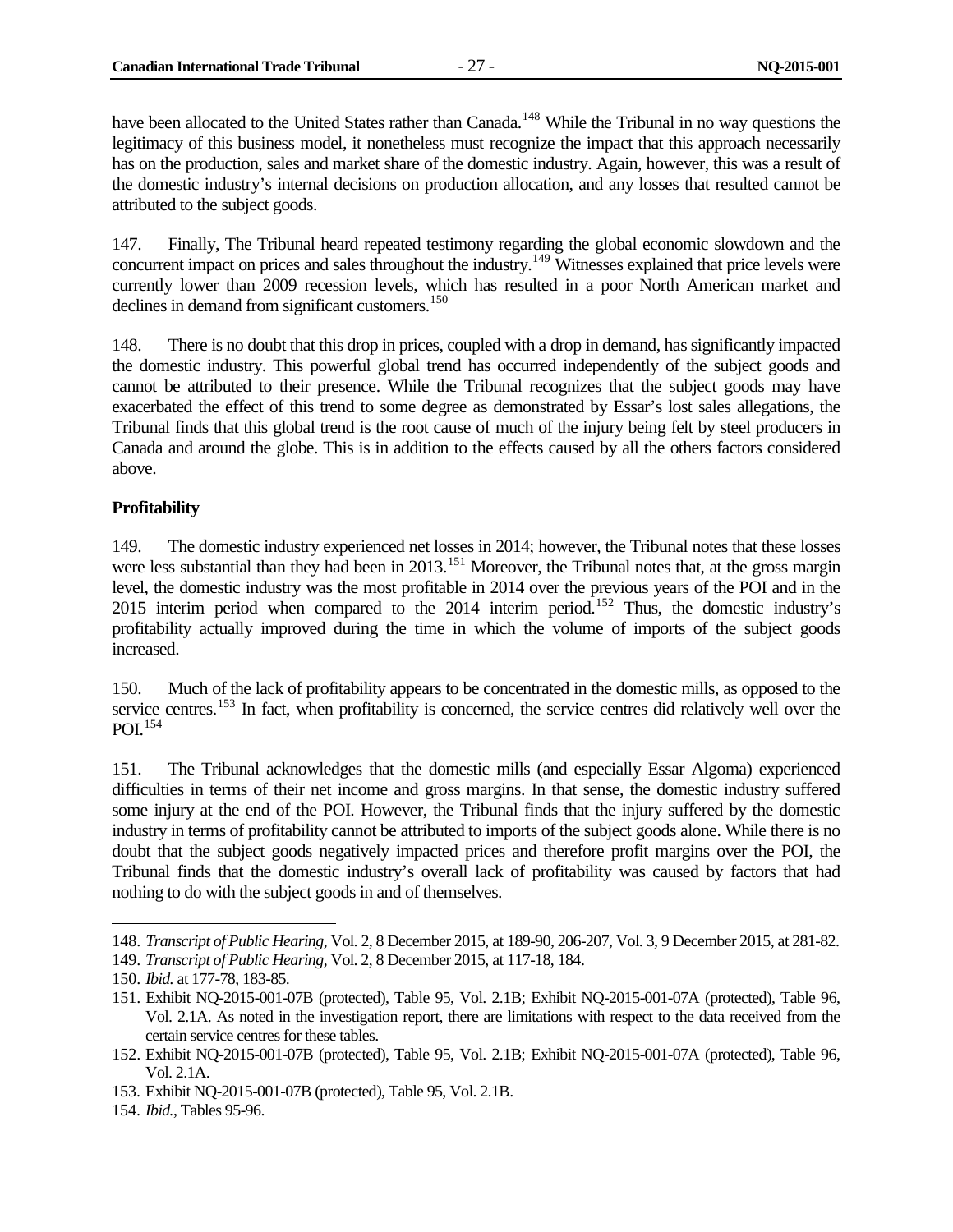152. This unfortunate conclusion is particularly true for Essar Algoma. The Tribunal accepts Jindal's allegations that Essar Algoma's contractual dispute with Cliffs Natural Resources (Cliffs) and its continuing financial difficulties made customers "reluctant to deal" with Essar Algoma. In fact, Essar Algoma stated that the contractual dispute did result in raw material shortages in October 2015 and that this had obvious implications for its production, sales and profits.<sup>[155](#page-35-0)</sup> This shortage was in addition to the shortage caused by inclement weather earlier in 2015.<sup>[156](#page-35-1)</sup> While Essar Algoma testified that it subsequently entered into a new iron ore deal which has met its raw material needs,  $157$  these earlier shortages undoubtedly had a negative impact on Essar Algoma's performance.

153. In addition to the impacts on Essar Algoma's performance, the dispute with Cliffs had even further and more serious ramifications for Essar Algoma's profitability. As characterized by Ms. Devoni, the dispute with Cliffs was the "... straw that broke the camel's back ...", as it forced Essar Algoma to file its third proceeding under the *Companies' Creditors Arrangement Act*<sup>[158](#page-35-3)</sup> in 24 years.<sup>[159](#page-35-4)</sup> Moreover, witnesses for Essar Algoma stated that resolving the iron ore supply situation was critical to the resolution of the proceeding under the *CCAA*. [160](#page-35-5) Both this proceeding and Essar Algoma's difficulties in securing a reliable iron ore supply may have caused potential customers to view Essar Algoma with a certain amount of caution,<sup>[161](#page-35-6)</sup> although the degree to which this has impacted customer relations is not clear.<sup>[162](#page-35-7)</sup> Nonetheless, the proceeding under the *CCAA* has impacted, and continues to impact, the performance and profitability of Essar Algoma and, by extension, a substantial portion of the domestic industry, given its share of overall domestic production.

154. Similarly, Ms. Devoni explained the negative impacts that Essar Algoma's pension deficit and high debt obligations had on its profitability over the POI.<sup>[163](#page-35-8)</sup> The evidence showed that this issue depleted Essar Algoma's liquidity and resulted in an over-leveraged balance sheet.<sup>[164](#page-35-9)</sup> Essar Algoma itself stated that these factors, which are unrelated to the subject goods, negatively impacted its financial performance.<sup>[165](#page-35-10)</sup> While this would undoubtedly have had a negative impact on Essar Algoma's profitability, the Tribunal also notes that, due to the size of Essar Algoma's apparent market share within the domestic industry,<sup>[166](#page-35-11)</sup> it would also affect the overall profitability of the domestic industry as a whole. However, these pension deficits and high debt obligations and their resultant impact on the profitability of the domestic industry cannot be attributed to the subject goods.

155. On the basis of the foregoing, the Tribunal cannot conclude that the subject goods, in and of themselves, negatively impacted the domestic industry's profitability. Had the subject goods not been in the market, the profitability of the domestic industry would have likely been much better. Nevertheless, given

<span id="page-35-3"></span>158. R.S.C., 1985, c. C-36 [*CCAA*].

- <span id="page-35-5"></span>160. *Transcript of Public Hearing*, Vol. 1, 7 December 2015, at 31.
- <span id="page-35-6"></span>161. *Transcript of Public Hearing*, Vol. 2, 8 December 2015, at 130; Exhibit NQ-2015-001-A-12 (protected) at paras. 99-102, Vol. 12B; Exhibit NQ-2015-001-A-17, Public Attachment 2 at 13, Public Attachment 6 at 1-2, Vol. 11F.
- <span id="page-35-7"></span>162. *Transcript of Public Hearing*, Vol. 1, 7 December 2015, at 28-29, Vol. 2, 8 December 2015, at 130-31.
- <span id="page-35-8"></span>163. *Transcript of Public Hearing*, Vol. 1, 7 December 2015, at 24; Exhibit NQ-2015-001-A-17, Public Attachment 4 at 15-16, Vol. 11F.
- <span id="page-35-9"></span>164. Exhibit NQ-2015-001-A-17, Public Attachment 1 at 9, Public Attachment 4 at 23, Vol. 11F.
- <span id="page-35-10"></span>165. *Ibid.*, Public Attachment 4 at 30.

<span id="page-35-0"></span><sup>155.</sup> *Transcript of Public Hearing*, Vol. 1, 7 December 2015, at 26-27.  $\overline{a}$ 

<span id="page-35-1"></span><sup>156.</sup> *Ibid.* at 26.

<span id="page-35-2"></span><sup>157.</sup> *Ibid.* at 27.

<span id="page-35-4"></span><sup>159.</sup> *Transcript of Public Hearing*, Vol. 1, 7 December 2015, at 26; Exhibit NQ-2015-001-C-01, tab 6, Vol. 13.

<span id="page-35-11"></span><sup>166.</sup> Exhibit NQ-2015-001-07A (protected), Table 41, Vol. 2.1A.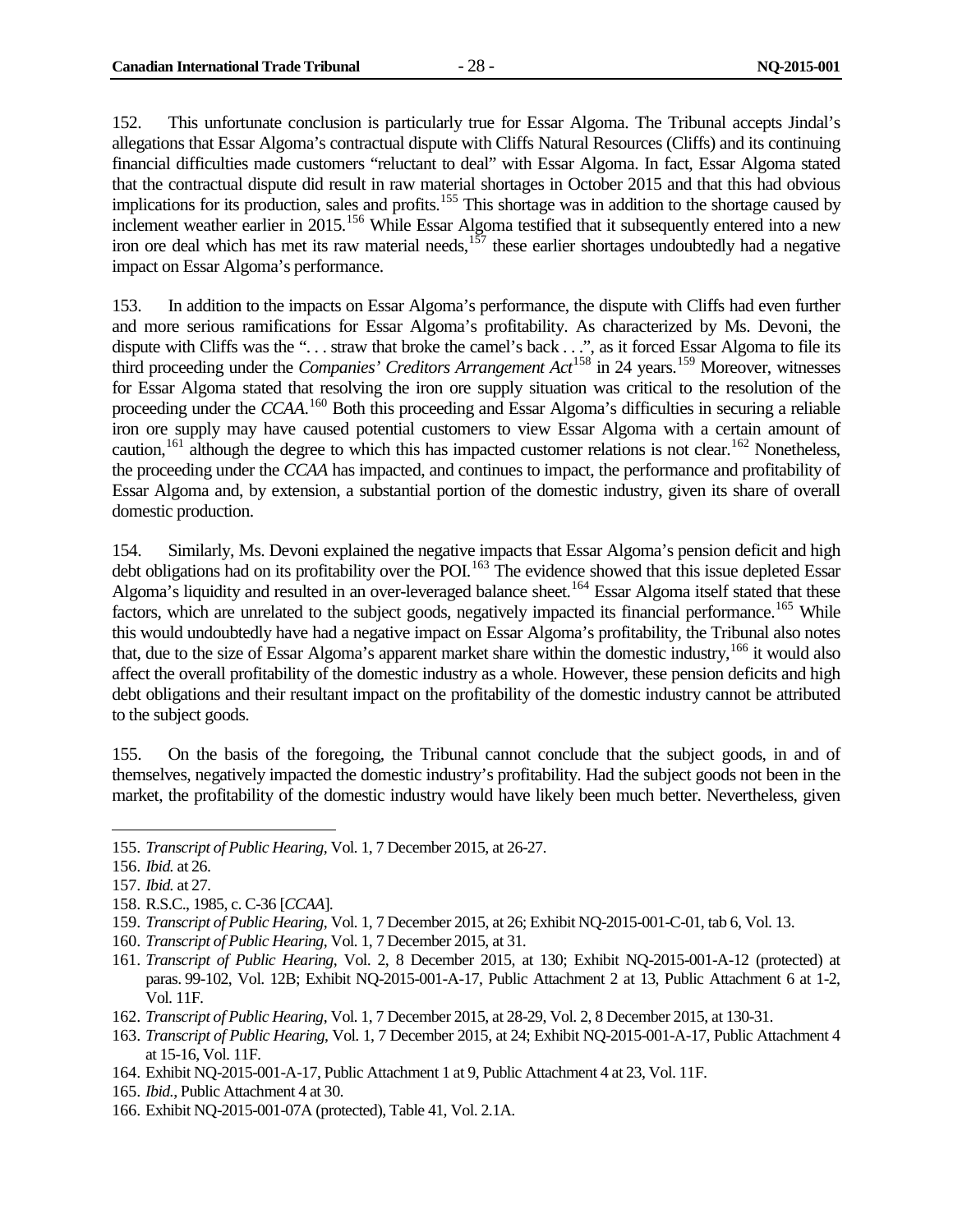the other factors with which Essar Algoma was dealing, the Tribunal cannot attribute injury to the subject goods alone.

156. The fact that other players in the domestic industry performed well in terms of profitability, even in the face of increasing imports of the subject goods, reinforces the Tribunal's finding of the lack of a causal relationship between the subject goods and material injury caused to the domestic industry as a whole.

157. This is particularly true in light of evidence that the domestic mills operate with much higher costs of production and at greater volumes than the service centres. For the industry as a whole in 2014, while the increase in the domestic industry's net unit sales value outpaced the cost of goods sold in 2014, the cost of goods sold nonetheless comprised a significant portion of the domestic industry's consolidated income.<sup>[167](#page-36-1)</sup> Again, however, this result was largely due to the operations of the domestic mills, as opposed to the service centres.<sup>[168](#page-36-2)</sup> When considered in light of the differences in business models operated by the domestic mills and the service centres discussed above,<sup>[169](#page-36-3)</sup> the Tribunal finds that the domestic mills' more capital-intensive production process continues to significantly impact their profitability compared to the lighter cut-to-length production process of the service centres.

#### <span id="page-36-0"></span>**Productivity and Capacity Utilization**

158. The evidence demonstrates that the domestic industry's productivity (measured in terms of average tonnes per employee) decreased between 2012 and 2014, and then increased in the 2015 interim period when compared to the 2014 interim period. At the same time, however, the domestic industry's average tonnes per hour worked remained virtually unchanged throughout the POI.<sup>[170](#page-36-4)</sup> It therefore does not appear that the subject goods had any impact on the productivity of the domestic industry.

159. In fact, the Tribunal heard testimony about productivity improvements that the service centres have made over the past 20 years even in the face of low-priced imports. Service centres, in particular, have significantly improved the processes involved in cut-to-length production lines, especially with respect to increased flatness.[171](#page-36-5) Furthermore, service centres operate on different business and production models that are far more efficient than those of the domestic mills and geared to adding value to their products across the range within the product definition.<sup>[172](#page-36-6)</sup>

160. With respect to capacity utilization, the evidence demonstrates that the total capacity utilization rate for the domestic industry increased from 48 percent in 2013 to 52 percent in 2014.<sup>[173](#page-36-7)</sup> This trend continued during the 2015 interim period, during which capacity utilization increased from 44 percent in the 2014 interim period to 49 percent.<sup>[174](#page-36-8)</sup> Thus, the Tribunal finds that the subject goods did not negatively impact the capacity utilization of the domestic industry.

<span id="page-36-1"></span><sup>167.</sup> *Ibid.*, Table 96; Exhibit NQ-205-001-07B (protected), Table 95, Vol. 2.1B.

<span id="page-36-2"></span><sup>168.</sup> Exhibit NQ-2015-001-07A (protected), Table 96, Vol. 2.1A; Exhibit NQ-205-001-07B (protected), Table 95, Vol. 2.1B.

<span id="page-36-3"></span><sup>169.</sup> *Transcript of Public Hearing*, Vol. 2, 8 December 2015, at 169, 207, 215-16, Vol. 3, 9 December 2015, at 276, 279, 285.

<span id="page-36-4"></span><sup>170.</sup> Exhibit NQ-2015-001-06A, Table 107, Vol. 1.1A.

<span id="page-36-5"></span><sup>171.</sup> *Transcript of Public Hearing*, Vol. 2, 8 December 2015, at 154.

<span id="page-36-6"></span><sup>172.</sup> *Transcript of Public Hearing*, Vol. 2, 8 December 2015, at 169, 207, 215-16, Vol. 3, 9 December 2015, at 276-79, 285.

<span id="page-36-7"></span><sup>173.</sup> Exhibit NQ-2015-001-06A, Table 108, Vol. 1.1A.

<span id="page-36-8"></span><sup>174.</sup> *Ibid.*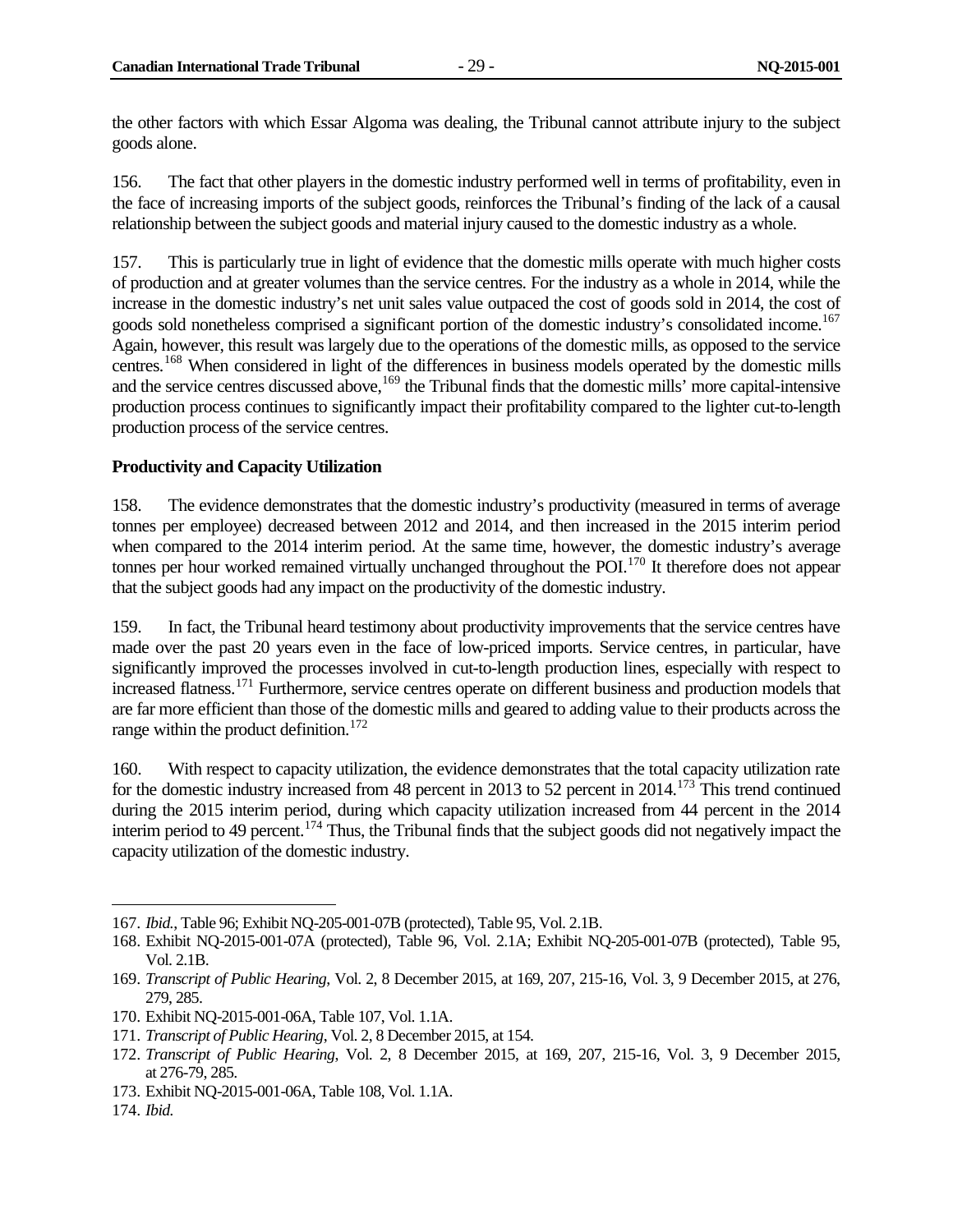161. Therefore, the Tribunal finds that the subject goods did not cause injury to the domestic industry in terms of productivity and capacity utilization over the POI.

#### <span id="page-37-0"></span>**Investments and Innovation**

162. Overall, investments by the domestic industry increased substantially between 2013 and 2014.<sup>175</sup> While projected investments were significantly lower in 2015, they are forecast to increase for 2016 and 2017, though they are not projected to reach the previous high of  $2014$ <sup> $176$ </sup>

163. The Tribunal heard testimony from Mr. McNevitts regarding the sale of one of Evraz's cut-to-length lines in 2013. In particular, Mr. McNevitts testified that Evraz decided to sell the line in question rather than invest "significant" amounts of money to upgrade it in response to pressure from low-priced imports.<sup>[177](#page-37-4)</sup> While this represents a forgone investment opportunity on behalf of Evraz, the Tribunal notes that the facility was in fact purchased by a service centre (i.e. another domestic producer), which then made the necessary investments to upgrade it and operate in a niche market to increase sales and profitability.[178](#page-37-5)

164. The Tribunal notes the different approaches being taken by various domestic mills to changing market dynamics. SSAB now operates on an integrated North American model, shipping product between plants throughout North America, with its facility in Toronto, Ontario, now more of a service centre.<sup>179</sup> Evraz also appears to have moved out of a segment of the market in which service centres are more efficient, given their lighter operations.[180](#page-37-7) The evidence suggests that Essar Algoma has taken a different approach on this issue.<sup>[181](#page-37-8)</sup>

165. Given the foregoing, the Tribunal finds that the subject goods did not have an impact on investments by the domestic industry.

#### <span id="page-37-1"></span>**Cash Flow**

166. The domestic mills argued that they experienced cash flow issues over the POI. In particular, Ms. Devoni testified that Essar Algoma's cash flow was negatively impacted by the subject goods, as they captured domestic sales and undercut domestic prices. In this, the Tribunal accepts that the subject goods had an injurious impact on the domestic industry, especially on the domestic mills.

167. Nevertheless, these negative impacts cannot strictly be attributed to the subject goods. Ms. Devoni also testified that Essar Algoma's already tight cash flow was impacted by other non-related factors at the same time as the subject goods entered the market. For example, she explained how Essar Algoma's cash flow had been reduced by the terms of the contract with Cliffs (its iron ore supplier) and its legacy costs and pension obligations. Moreover, these cash flow issues impacted Essar Algoma's ability to make necessary purchases, fund payroll, order raw materials and operate at full capacity.<sup>[182](#page-37-9)</sup> These cash flow issues would

<span id="page-37-2"></span><sup>175.</sup> Exhibit NQ-2015-001-07B (protected), Table 111, Vol. 2.1A.

<span id="page-37-3"></span><sup>176.</sup> *Ibid.*

<span id="page-37-4"></span><sup>177.</sup> *Transcript of Public Hearing*, Vol. 3, 9 December 2015, at 241.

<span id="page-37-5"></span><sup>178.</sup> *Transcript of Public Hearing*, Vol. 2, 8 December 2015, at 164, 168, Vol. 3, 9 December 2015, at 241.

<span id="page-37-6"></span><sup>179.</sup> *Transcript of Public Hearing*, Vol. 2, 8 December 2015, at 189-91, 205-207.

<span id="page-37-7"></span><sup>180.</sup> *Transcript of Public Hearing*, Vol. 3, 9 December 2015, at 241-46.

<span id="page-37-8"></span><sup>181.</sup> *Transcript of In Camera Hearing*, Vol. 1, 7 December 2015, at 86-88.

<span id="page-37-9"></span><sup>182.</sup> *Transcript of Public Hearing*, Vol. 1, 7 December 2015, at 24; Exhibit NQ-2015-001-A-17, Public Attachment 2 at 12, Public Attachment 6 at 1-3, Vol. 11F.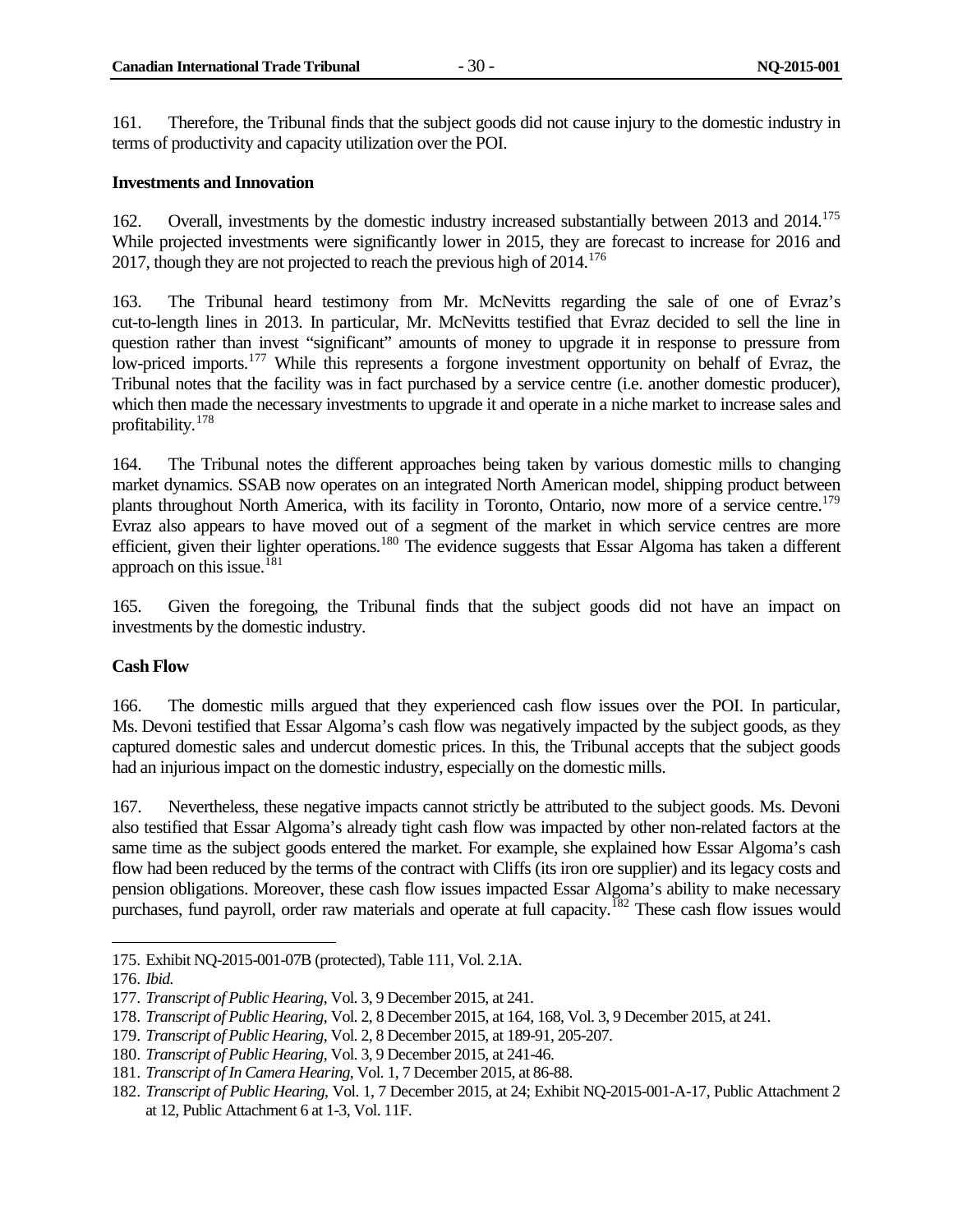necessarily have had a considerable impact on the financial performance of Essar Algoma and, through it, the domestic industry as a whole.

168. Therefore, the Tribunal finds that subject goods were not the cause of material injury to the domestic industry as a whole. Once again, unrelated factors, rather than the presence of the subject goods, had a substantial impact on the domestic industry's cash flow.

#### <span id="page-38-0"></span>**Inventories**

169. Essar Algoma claimed that large inventories of the subject goods accumulated over the POI. However, the evidence does not support this claim. While the domestic industry's consolidated inventory was sizeable over the course of the POI, inventories of the subject goods remained substantially smaller,<sup>[183](#page-38-3)</sup> even though witnesses noted that some inventories of the subject goods continue to work their way through the market.<sup>[184](#page-38-4)</sup> On the basis of the evidence, the Tribunal cannot conclude that the subject goods caused injury to the domestic industry in terms of their inventories.

#### <span id="page-38-1"></span>**Employment and Wages**

170. The evidence demonstrates that the domestic industry actually increased its levels of direct employment over most of the POI, although direct employment fell by 22 percent in the 2015 interim period relative to the 2014 interim period.<sup>[185](#page-38-5)</sup> Similarly, wages paid by the domestic industry increased from 2013 to 2014, before falling in the 2015 interim period.<sup>[186](#page-38-6)</sup>

171. Witnesses for Essar Algoma testified that it had to lay off employees directly related to the production of plate. However, on cross-examination, Ms. Devoni conceded that half of these lay-offs were the result of the Essar Algoma's attempts to streamline operations and find efficiencies, and were thus attributable to other factors and irrespective of the subject goods.<sup>[187](#page-38-7)</sup>

172. While Essar Algoma may have suffered injury in terms of employment losses, there is no indication of injury suffered by the domestic industry as a whole. Moreover, there is no evidence to support a causal relationship between employment, wages and imports of the subject goods.

#### <span id="page-38-2"></span>**Conclusion**

 $\overline{a}$ 

173. On the basis of the evidence and the testimony, the Tribunal finds that the domestic industry suffered injury in 2014 and the 2015 interim period and that some of this injury can be attributed to the subject goods. However, the injury was restricted to the domestic mills in general and Essar Algoma in particular, as opposed to the domestic industry as a whole. As well, a substantial portion of the injury can be attributed to a range of other unrelated factors—not the subject goods in and of themselves. Accordingly, the Tribunal finds that the subject goods have not caused material injury to the domestic industry.

<span id="page-38-3"></span><sup>183.</sup> Exhibit NQ-2015-001-07A (protected), Table 112, Vol. 2.1A.

<span id="page-38-4"></span><sup>184.</sup> *Transcript of Public Hearing*, Vol. 2, 8 December 2015, at 180, Vol. 3, 9 December 2015, at 302.

<span id="page-38-5"></span><sup>185.</sup> Exhibit NQ-2015-001-06A, Table 104, Vol. 1.1A.

<span id="page-38-6"></span><sup>186.</sup> Exhibit NQ-2015-001-07B (protected), Table 106, Vol. 2.1B.

<span id="page-38-7"></span><sup>187.</sup> *Transcript of Public Hearing*, Vol. 1, 7 December 2015, at 26.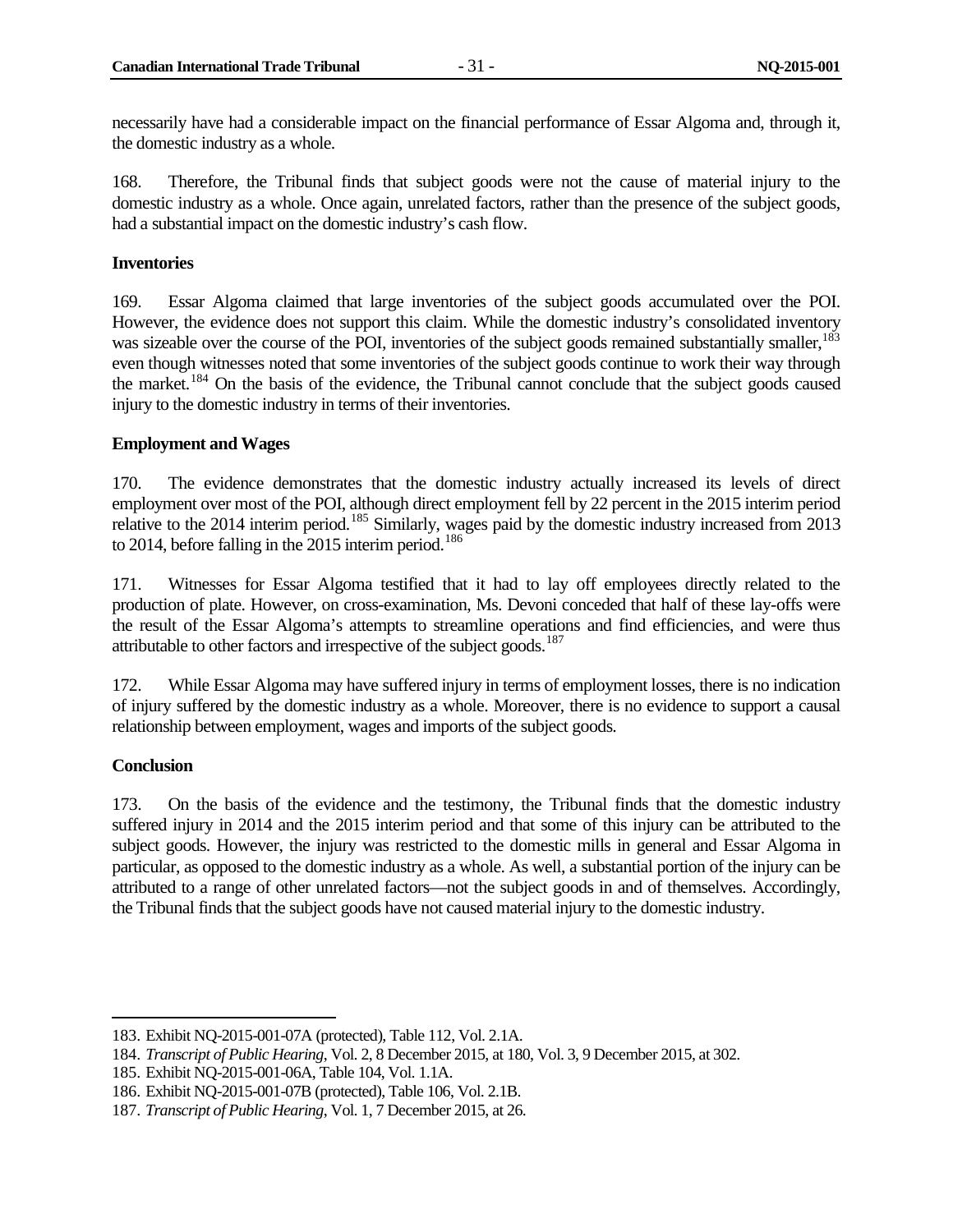#### <span id="page-39-0"></span>**THREAT OF INJURY ANALYSIS**

174. Having found that the dumping and subsidizing of the subject goods have not caused material injury to the domestic industry, the Tribunal must now consider whether they are threatening to cause material injury.

#### <span id="page-39-1"></span>**Positions of Parties**

175. Essar Algoma contended that the dumping and subsidizing of the subject goods are threatening to cause injury. Essar Algoma pointed to falling plate prices,<sup>[188](#page-39-3)</sup> weakening demand both domestically and internationally,[189](#page-39-4) global oversupply,[190](#page-39-5) and continued overproduction and exports of low-priced plate from the People's Republic of China (China).<sup>[191](#page-39-6)</sup>

176. SAIL asserted that pending infrastructure projects will result in increased demand for plate within India and, consequently, will cause a decrease in exports to Canada.<sup>[192](#page-39-7)</sup> In addition, SAIL pointed to the decrease in the subject goods imported from India between the 2014 interim period and the 2015 interim period as evidence that there is no imminent and clearly foreseeable threat to the domestic industry.<sup>[193](#page-39-8)</sup>

#### <span id="page-39-2"></span>**Overview of the Tribunal's Analytical Approach**

177. As noted above, a determination of threat of material injury is to be based on facts and not merely on allegation, conjecture or remote possibility. Furthermore, a finding of threat of injury cannot be made unless it is clearly foreseen and imminent. In that sense, the Tribunal must start its analysis by considering whether and how factors affecting the current state of the domestic industry might change over the short term. It must consider all relevant economic factors and indices that have a bearing on the state of the domestic industry, as it considers any and all evidence that would indicate the degree to which the sustained presence of the subject goods in the Canadian market could impact the industry's condition.

178. To that end, the Tribunal will proceed by first establishing the time frame for its threat of injury analysis. It will then review the likelihood of substantially increased imports of the subject goods in Canada, as well as the likelihood that the subject goods would enter the domestic market at prices that could significantly undercut, depress or suppress the prices of like goods. Finally, the Tribunal will consider the likely impact that such volumes and prices could have on the performance of the domestic industry. In so doing, it will determine the likelihood of a threat of injury and, if so, whether that threat of injury is likely to be material and to be caused by the subject goods.

179. The Tribunal recognizes that this type of analysis must be done carefully and conscientiously, as it is forward-looking, meaning that the Tribunal must look to the future in a manner that reflects the domestic industry's present and past performance. As demonstrated above, the Tribunal has been particularly mindful of the causal relationship between other factors and the performance of the domestic industry vis-à-vis the relative impact of the subject goods over the POI. Therefore, in light of the Tribunal's mandate to assess materiality and causality in not only an injury analysis but also a threat of injury analysis, the Tribunal will

<span id="page-39-3"></span><sup>188.</sup> Exhibit NQ-2015-001-A-01 at paras. 226-28, Vol. 11.

<span id="page-39-4"></span><sup>189.</sup> *Ibid.* at paras. 229, 235.

<span id="page-39-5"></span><sup>190.</sup> *Ibid.* at paras. 234, 239, 251.

<span id="page-39-6"></span><sup>191.</sup> *Ibid.* at paras. 256, 258.

<span id="page-39-7"></span><sup>192.</sup> Exhibit NQ-2015-001-D-01 at para. 161, Vol. 13A.

<span id="page-39-8"></span><sup>193.</sup> Exhibit NQ-2015-001-D-02 (protected) at para. 134, Vol. 14A; Exhibit NQ-2015-001-06A, Table 43, Vol. 1.1A.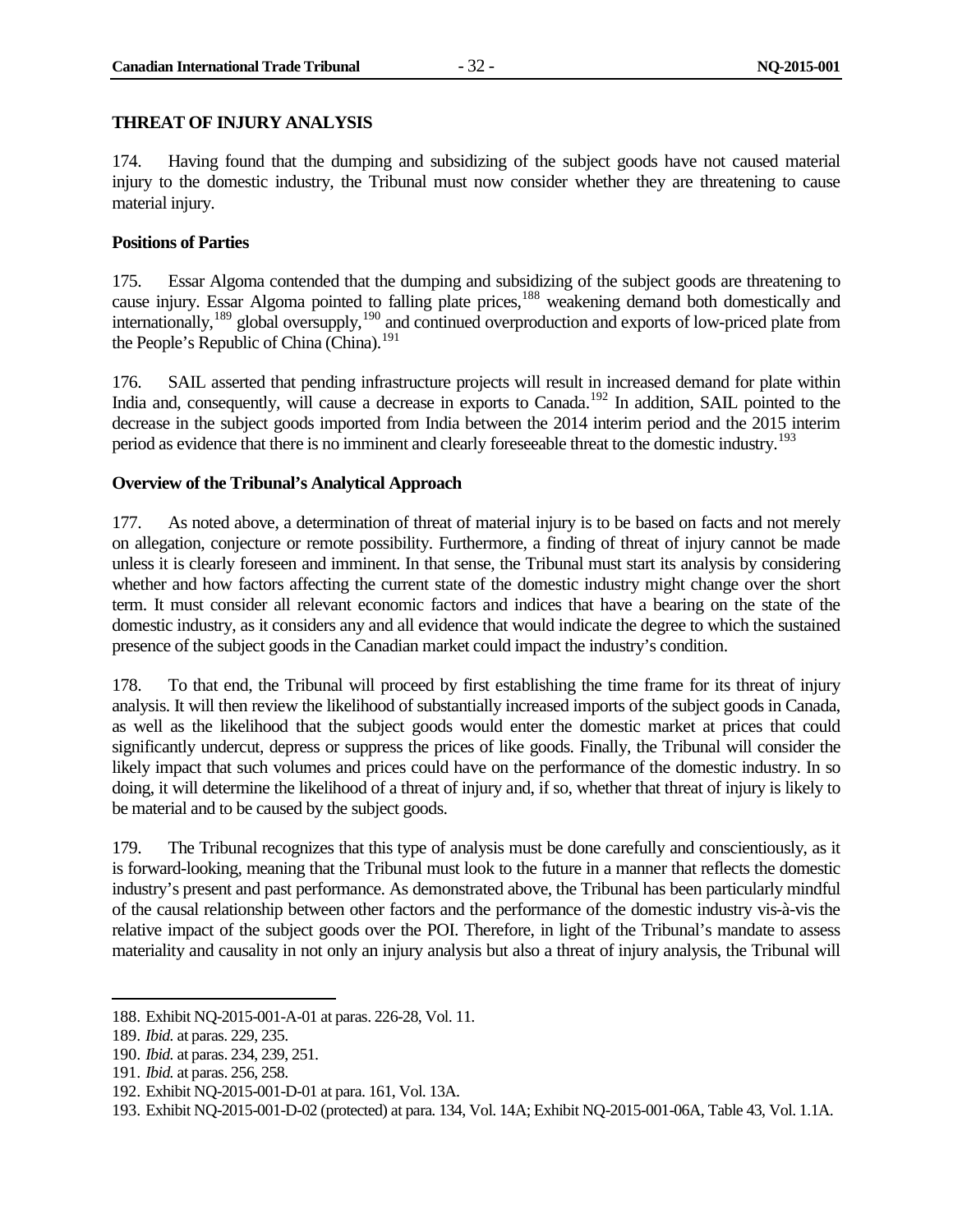continue to consider those other factors in the context of the potential threat that the subject goods could have on the domestic industry in the months to come.

#### <span id="page-40-0"></span>**Time Frame**

180. In assessing threat of injury, the Tribunal typically considers a time frame of 12 to 18 months, and no more than 24 months, beyond the date of its finding. The Tribunal is not necessarily bound by this time frame, as each case is unique.

181. The testimonial evidence in this case suggests that, in the absence of an injury finding, shipments of the subject goods will almost certainly resume and, despite some challenges associated with shipping over long distances, this resumption could occur within a relatively short period of time.<sup>[194](#page-40-2)</sup> Furthermore, the evidence suggests that the impact of the subject goods, if any, will likely be felt prior to the arrival of any such shipments. As both Ms. Devoni and Mr. Boiteau indicated, news of offers at low prices travels quickly through the market.<sup>[195](#page-40-3)</sup>

182. For the reasons above, the Tribunal is of the view that the next 12 to 18 months is a reasonable time frame over which to assess the effects of the dumping and subsidizing of the subject goods on the domestic industry.

#### <span id="page-40-1"></span>**Likelihood of Substantially Increased Imports of the Subject Goods in Canada**

183. As noted above, the evidence indicates that the volume of the subject goods significantly increased in 2014 (when the volume increased more than 1,000 percent over the previous year)<sup>[196](#page-40-4)</sup> and then decreased in the 2015 interim period as compared to the 2014 interim period.

184. On the basis of these data, the Tribunal must consider whether the volume of the subject goods is likely to increase in the next 12 to 18 months. The testimony suggests that shipments of the subject goods will almost certainly resume based on the following three key considerations: the current and projected dynamics of the Indian and Russian plate markets; the export-oriented nature of Indian and Russian plate producers; and the attractiveness of the Canadian market for imports. The Tribunal will review the evidence in regard to these three considerations in turn.

#### Current and Projected Dynamics of the Indian and Russian Plate Markets

185. The evidence indicates that there is substantial plate production capacity and excess capacity in India and Russia.[197](#page-40-5) Taken together, it was estimated that India and Russia have approximately 365 million metric tonnes of excess capacity on a hot strip mill basis,<sup>[198](#page-40-6)</sup> and an estimated 95 million metric tonnes of excess capacity on a reversing plate mill basis.<sup>[199](#page-40-7)</sup>

<span id="page-40-2"></span><sup>194.</sup> *Transcript of Public Hearing*, Vol. 2, 8 December 2015, at 120, 166-68.

<span id="page-40-3"></span><sup>195.</sup> *Transcript of Public Hearing*, Vol. 2, 8 December 2015, at 116, Vol. 1, 7 December 2015, at 105.

<span id="page-40-4"></span><sup>196.</sup> Exhibit NQ-2015-001-06A, Table 43, Vol. 1.1A.

<span id="page-40-5"></span><sup>197.</sup> Exhibit NQ-2015-001-07 (protected), Tables 115, 116, Vol. 2.1.

<span id="page-40-6"></span><sup>198.</sup> *Transcript of Public Hearing*, Vol. 1, 7 December 2015, at 20.

<span id="page-40-7"></span><sup>199.</sup> *Ibid.*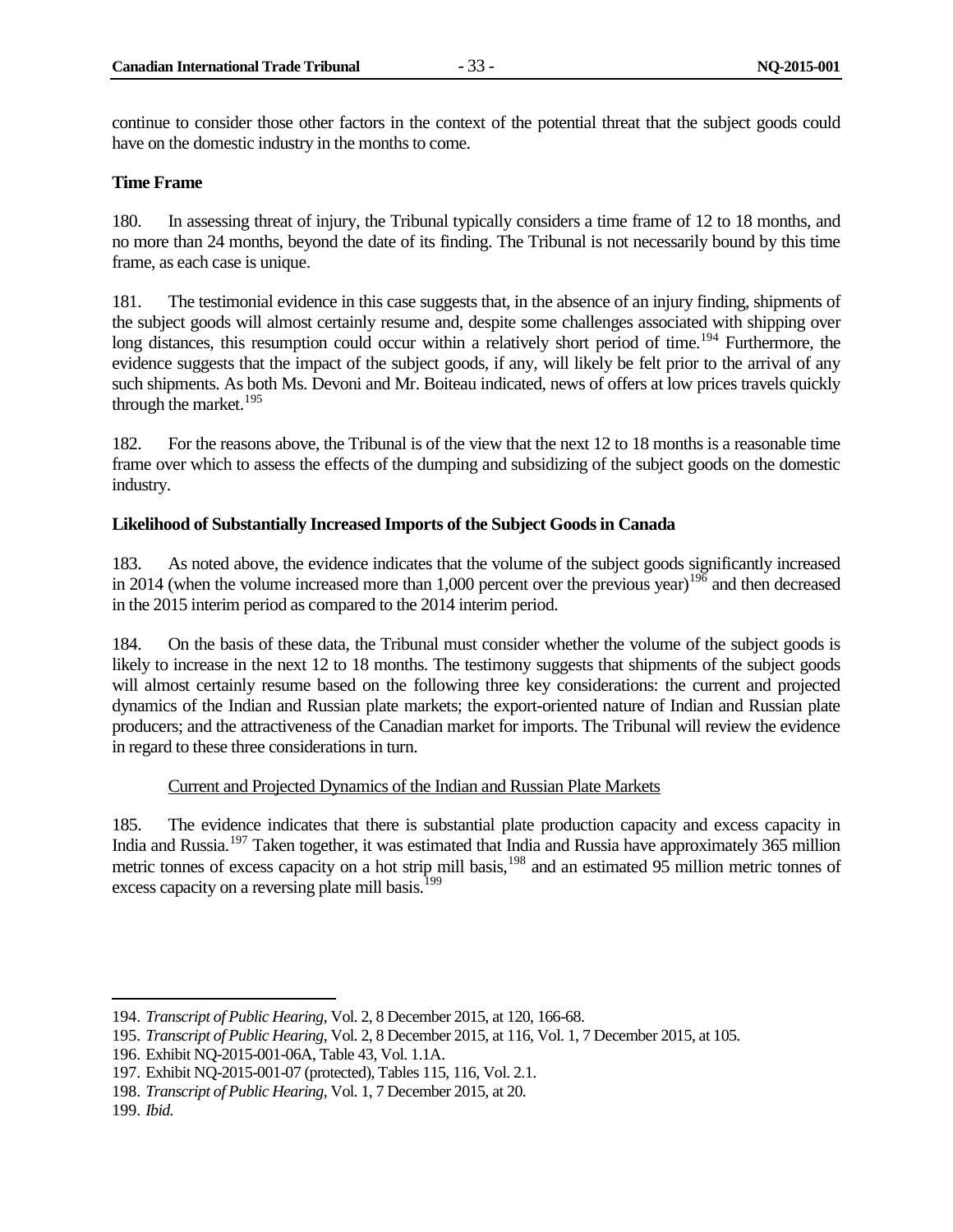186. The combined capacity of India and Russia has grown during the most recent periods<sup>[200](#page-41-0)</sup> and continued expansion appears likely. Expansion efforts appear to be significant when compared to the current size of the Canadian market.

187. In regard to India, the Government of India recently announced a goal of reaching 300 million tons of production capacity by 2025, which represents a considerable increase over the 88 million tons of production capacity at present. Similarly, the Jindal Group, through JSW Steel, plans to expand capacity at its Dolvi and Vijayanagar mills from 3.3 million metric tonnes to 5 million metric tonnes per year and from 10 million metric tonnes to 12 million metric tonnes per year respectively.<sup>[201](#page-41-1)</sup> These expansions total 3.7 million metric tonnes per year and affect mills that can be used to produce plate.

188. In regard to Russia, reports indicate that certain producers are continuing to make substantial capital expenditures in order to construct new plate-making facilities.<sup>[202](#page-41-2)</sup> Ms. Devoni stated that CRU forecasts suggest that production will grow by 1.9 percent in 2016 and by 3.6 percent in 2017. These forecasts are supported by the evidence that is on the protected record.<sup>[203](#page-41-3)</sup>

189. Given such production capacity, the domestic industry argued that volumes of the subject goods will increase in the face of weakening demand in India and Russia. Parties opposed disagreed. For example, they pointed to statements by the Government of India that claimed that production increases would be fully absorbed domestically. They also highlighted announcements by the Government of India that it anticipates considerable home-grown demand, given infrastructure projects involving roads, ports, housing and real estate. $204$ 

190. The evidence indicates that, notwithstanding arguments by the parties opposed, growth in India's supply is projected to outpace demand growth over the next couple of years. In 2016 and 2017, plate consumption in India is expected to grow by 0.6 percent and 4.8 percent, respectively, while production in those years is expected to increase by 5.5 percent and 9.1 percent respectively. [205](#page-41-5) Similarly, forecasts by CRU predict that, although there will be increased demand for plate in India, the production of plate on reversing mills will be significantly greater than is necessary to meet increases in domestic demand.<sup>[206](#page-41-6)</sup>

191. The same appears to be true for Russia where its economy has entered a downward spiral, stemming from a combination of sanctions, collapsing oil prices and the depreciation of the ruble. As of the fourth quarter of 2014, Russia officially entered a recession.<sup>[207](#page-41-7)</sup> Not surprisingly, the demand for steel in Russia has generally followed a downward trend. In particular, CRU forecasts a meagre 0.1 percent growth in demand for 2016 and 3.2 percent growth in 2017. As is expected to be the case with India, plate production in Russia is expected to grow at a greater rate than demand.<sup>[208](#page-41-8)</sup>

<span id="page-41-2"></span>202. Exhibit NQ-2015-001-24.18, Vol. 1.01 at 11.

<span id="page-41-0"></span><sup>200.</sup> Exhibit NQ-2015-001-07A (protected), Tables 115, 116, Vol. 2.1A; *Transcript of Public Hearing*, Vol. 1, 7 December 2015, at 20.

<span id="page-41-1"></span><sup>201.</sup> Exhibit NQ-2015-001-A-09, Attachment 45 at 7, 15, Vol. 11C.

<span id="page-41-3"></span><sup>203.</sup> *Transcript of Public Hearing*, Vol. 1, 7 December 2015, at 21; Exhibit NQ-2015-001-A-10 (protected), Attachment 5, Table 4.2, Vol. 12B.

<span id="page-41-4"></span><sup>204.</sup> Exhibit NQ-2015-001-A-09, Attachment 43, Vol. 11B.

<span id="page-41-5"></span><sup>205.</sup> Exhibit NQ-2015-001-A-10 (protected), Attachment 5, Tables S2, S10, Vol. 12B.

<span id="page-41-6"></span><sup>206.</sup> *Transcript of Public Hearing*, Vol. 1, 7 December 2015, at 21; Exhibit NQ-2015-001-A-10 (protected), Attachment 5, Table 8.2, Vol. 12B.

<span id="page-41-7"></span><sup>207.</sup> Exhibit NQ-2015-001-A-09, Attachment 37, Vol. 11B.

<span id="page-41-8"></span><sup>208.</sup> *Transcript of Public Hearing*, Vol. 1, 7 December 2015, at 21.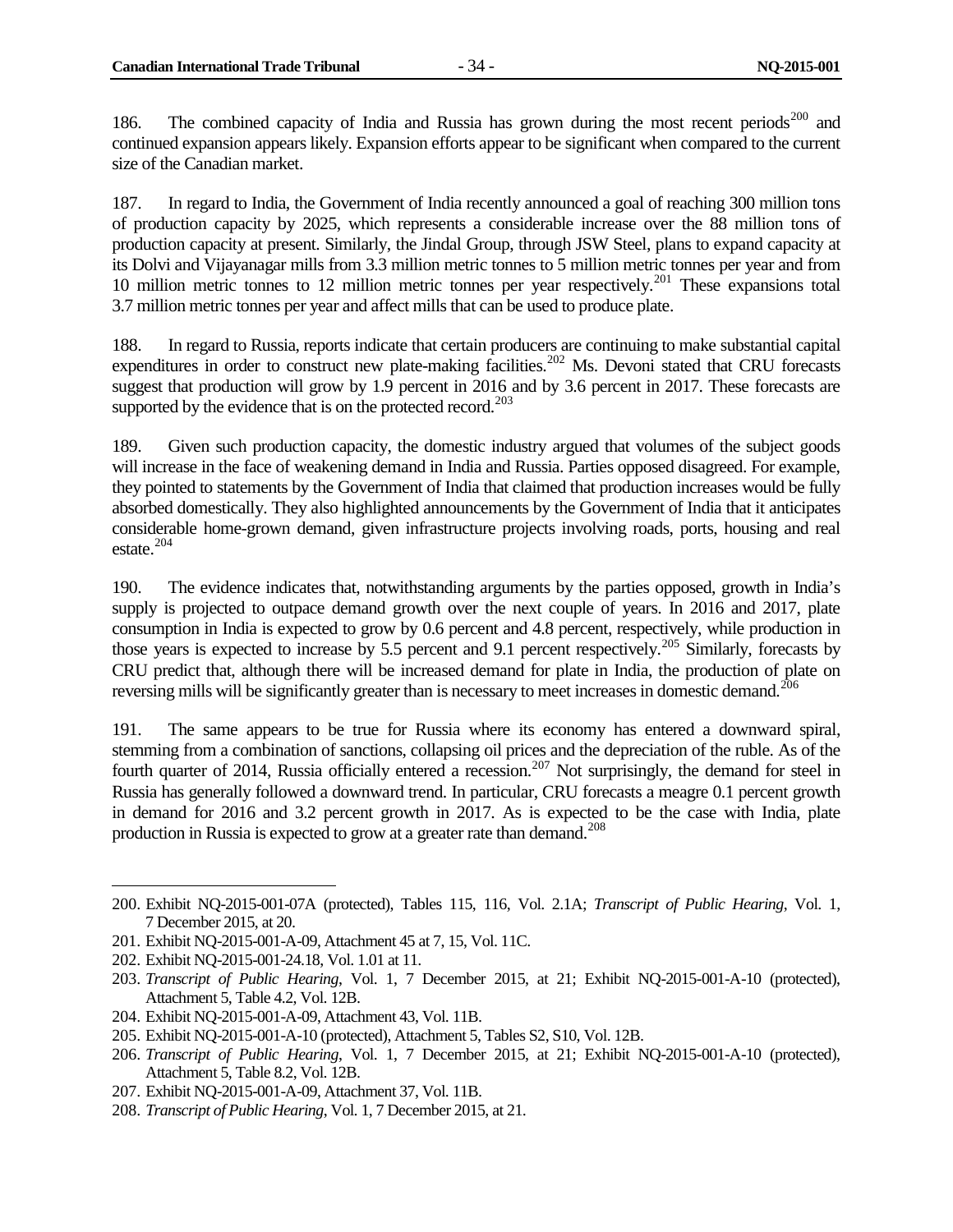#### Export-oriented Nature of Indian and Russian Plate Producers

192. On the basis of the widening gap between supply and demand in India, and the production imperative that exists in the steel industry,  $2^{09}$  the Tribunal finds it likely that Indian producers will continue to rely on exports of steel, including hot-rolled plate, in order to maintain healthy levels of capacity utilization.

193. Similarly, as a result of the economic instability in Russia and dampened demand for plate, it is likely that Russian exporters will increasingly look to export markets in order to maintain the production levels necessary to cover fixed costs. At the same time, the depreciation of the ruble is making Russia's export sales increasingly competitive and will likely encourage increased export volumes.<sup>[210](#page-42-1)</sup>

194. Producers in India have been driven to rely more heavily on export markets, given the pressure that they face from imports from China in their home market. As indicated by Ms. Devoni, China continues to expand capacity despite recent declines in domestic and global demand.<sup>[211](#page-42-2)</sup> This has led Chinese producers to become overly export-dependent, a condition noted many times by the Tribunal. Furthermore, Chinese overproduction has created ripple effects in plate markets all over the world, whereby domestic producers have been driven to export their plate in response to oversupply from imports.

195. Reports indicate that there is intense competition in the Indian market for steel products, resulting from increased volumes of low-priced steel from not only China but also Russia, Japan and the Republic of Korea. These imports continue to exert price pressures on Indian producers.<sup>[212](#page-42-3)</sup> As certain large Indian producers have the flexibility to shift between domestic and international markets based on market conditions,<sup>[213](#page-42-4)</sup> it is likely that Indian producers will rely more heavily on export markets to absorb the plate that they produce.<sup>[214](#page-42-5)</sup> Moreover, this increased domestic competition has not dissuaded large Indian producers from continuing to invest in additional capacity to produce flat-rolled steel products.<sup>[215](#page-42-6)</sup>

#### Attractiveness of the Canadian Market for Exporters

196. The Canadian market is likely to remain an attractive destination for Indian and Russian exports of hot-rolled plate for several reasons. As indicated by Mr. Jeffery J. Moskaluk, Canada represents one of the few open markets for exporting countries.<sup>[216](#page-42-7)</sup> In this respect, there is evidence that other export markets will not be able to absorb plate from India or Russia, as a number of countries have imposed anti-dumping and countervailing measures on goods that are identical or similar to the subject goods.<sup>[217](#page-42-8)</sup>

197. Canada is also likely to be a desirable market for plate exports by the subject countries because it is one in which the subject countries will be insulated from competition with low-priced imports from China, due to the presence of anti-dumping and countervailing duties which were imposed on Chinese plate in Inquiry No. NQ-97-001<sup>[218](#page-42-9)</sup> and continued in subsequent expiry reviews, the most recent of which was

<span id="page-42-0"></span><sup>209.</sup> Exhibit NQ-2015-001-A-01 at para. 311, Vol. 11.

<span id="page-42-1"></span><sup>210.</sup> Exhibit NQ-2015-001-A-09, Public Attachment 20 at 5, Vol. 11B, Public Attachment 51 at 1, Vol. 11C.

<span id="page-42-2"></span><sup>211.</sup> *Transcript of Public Hearing*, Vol. 1, 7 December 2015, at 20.

<span id="page-42-3"></span><sup>212.</sup> Exhibit NQ-2015-001-A-09, Attachment 49, Vol. 11C.

<span id="page-42-4"></span><sup>213.</sup> *Ibid.*, Attachment 45 at 61.

<span id="page-42-5"></span><sup>214.</sup> Exhibit NQ-2015-001-A-10 (protected), Attachment 5 at 41, Vol. 12B.

<span id="page-42-6"></span><sup>215.</sup> Exhibit NQ-2015-001-24.16, Vol. 1.01 at 4.

<span id="page-42-7"></span><sup>216.</sup> *Transcript of Public Hearing*, Vol. 2, 8 December 2015, at 187.

<span id="page-42-8"></span><sup>217.</sup> Exhibit NQ-2015-001-06A, Table 2, Vol. 1.1A.

<span id="page-42-9"></span><sup>218.</sup> *Hot-rolled Carbon Steel Plate* (27 October 1997) (CITT).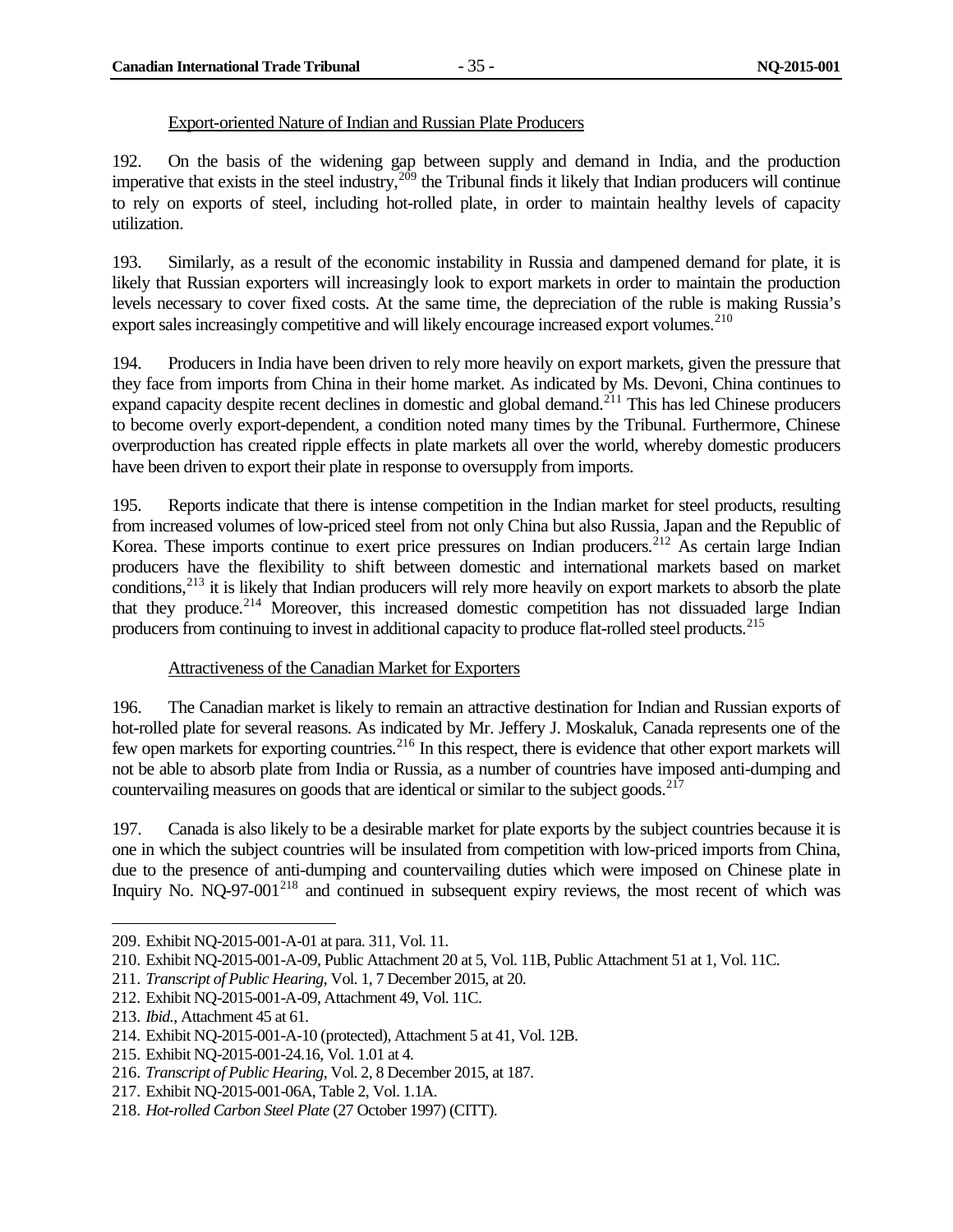Expiry Review No. RR-2012-001.<sup>[219](#page-43-1)</sup> As was indicated by Ms. Devoni, competition with large quantities of imported Chinese plate has been a struggle for Indian producers in particular.<sup>[220](#page-43-2)</sup>

198. Also of note, as of December 19, 2014, the United States terminated the suspension agreement which had existed since 1999 in respect of hot-rolled flat carbon-quality steel products from Russia.<sup>[221](#page-43-3)</sup> Accordingly, Russian producers that had previously sold hot-rolled sheet into the U.S. market may be eager for an alternative market to absorb their products. It seems reasonable to think that those producers would shift from sheet production to plate production and then export said plate to Canada, given that the same equipment that is used to produce hot-rolled sheet can be used to produce hot-rolled plate.

199. Finally, the Canadian market is likely to be of interest to producers in the subject countries given that, in recent years, plate tends to be priced higher in Canada and the United States than in other markets worldwide.<sup>[222](#page-43-4)</sup> This higher pricing in North American markets relative to other markets, exemplified by the spread between the U.S. Midwest price and other global benchmarks, will likely continue to prevail at least over the next 12 to 18 months.

#### **Summary**

200. Accordingly, on the basis of the foregoing considerations and evidence, the Tribunal accepts the arguments of the domestic industry and finds that substantially increased volumes of imports of that subject goods are likely to enter the Canadian market over the next 12 to 18 months.

#### <span id="page-43-0"></span>**Likely Price Effects**

 $\overline{a}$ 

201. The Tribunal will now consider whether such volumes of subject goods could significantly undercut, depress or suppress the prices of like goods.

202. Both Essar Algoma and SAIL acknowledged that global steel prices are expected to remain low in the foreseeable future.<sup>[223](#page-43-5)</sup> Their views correspond with the trend for domestic prices in the 2015 interim period, at which point the aggregate unit values were lower than at any time during the POI except  $2013.^{224}$  $2013.^{224}$  $2013.^{224}$ While aggregate unit values for the subject goods actually rose between the 2014 interim period and the 2015 interim period, they nonetheless remained lower than they were in 2012 and  $2014$ <sup>[225](#page-43-7)</sup>

203. As noted above, the subject goods significantly undercut domestic prices throughout the POI. On the basis of that experience, the Tribunal finds that the subject goods are likely to enter Canada at prices that are lower than the prices of like goods. Undercutting is most likely to affect plate that is 96 inches wide or greater, as this is the range of the subject goods that tends to be imported into Canada. Given that plate is a commodity product, purchasers are likely to continue to be attracted to low-priced subject goods.

204. Similarly, domestic prices are expected to remain low. Mr. Boiteau testified that the pricing and demand for plate in Canada in 2016 will likely be much the same as they were in 2015.<sup>[226](#page-43-8)</sup> Both Mr. Boiteau

<span id="page-43-1"></span><sup>219.</sup> *Hot-rolled Carbon Steel Plate* (8 January 2013) (CITT).

<span id="page-43-2"></span><sup>220.</sup> *Transcript of Public Hearing*, Vol. 1, 7 December 2015, at 21.

<span id="page-43-3"></span><sup>221.</sup> Exhibit NQ-2015-001-A-09, Public Attachment 53 at 1, Vol. 11C.

<span id="page-43-4"></span><sup>222.</sup> Exhibit NQ-2015-001-A-01, Table 11 at para. 329, Vol. 11.

<span id="page-43-5"></span><sup>223.</sup> Exhibit NQ-2015-001-A-01 at paras. 226-28, Vol. 11; Exhibit NQ-2015-001-D-01 at para. 146, Vol. 13A.

<span id="page-43-6"></span><sup>224.</sup> Exhibit NQ-2015-001-06A, Table 52, Vol. 1.1A.

<span id="page-43-7"></span><sup>225.</sup> Exhibit NQ-2015-001-07B, Table 45, Vol. 2.1B.

<span id="page-43-8"></span><sup>226.</sup> *Transcript of Public Hearing*, Vol. 2, 8 December 2015, at 121.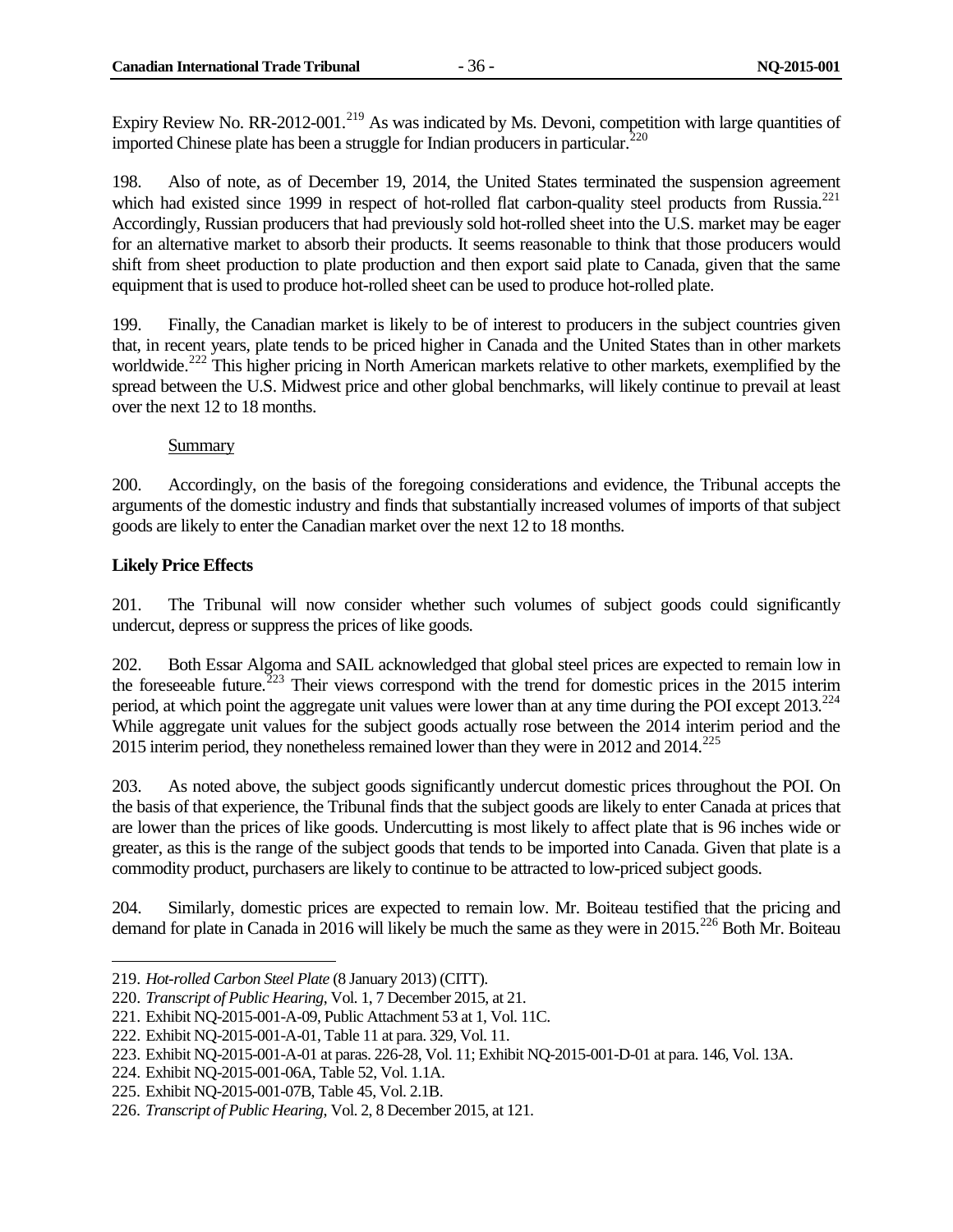and Mr. Brandow noted that the very low price of oil (which, at the time of the hearing, was in the range of CAN\$40/barrel) was having a significant negative influence on the levels of demand for plate, and consequently, a negative impact on the price of plate in the Canadian market.<sup>[227](#page-44-1)</sup> There was a discussion of CRU forecasts, which project that plate prices will range between US\$607/metric tonne and \$633/metric tonne through to the end of  $2017<sup>228</sup>$  $2017<sup>228</sup>$  $2017<sup>228</sup>$ 

205. While there are some reports that suggest that pricing will improve modestly in 2016, the Tribunal accepts the industry's general view that gains will generally be insignificant and will not push pricing anywhere near the levels that were seen from 2012 to  $2014$ <sup>[229](#page-44-3)</sup>

206. Therefore, given that global prices are expected to remain low and Indian and Russian producers are likely to increase exports, the Tribunal finds that it is likely that the subject goods could, at minimum, undercut domestic prices over the next 12 to 18 months.

#### <span id="page-44-0"></span>**Likely Impacts on the Domestic Industry**

207. Having found that it is likely that the subject goods could undercut prices, the Tribunal will turn to the likely impact on the domestic industry in terms of potential production levels and sales. Production levels and sales are not likely to increase, given forecasts that demand will remain flat and possibly even decline. CRU forecasts Canadian plate demand to remain weak through 2016 and 2017, with a modest growth of 5.1 percent in 2016, which is projected to slow to 1.5 percent in 2017.<sup>[230](#page-44-4)</sup> Canadian plate demand is generally forecasted to grow at a slower rate than the North American average and is not projected to return to 2014 levels until 2019.<sup>[231](#page-44-5)</sup>

208. Mr. Moskaluk testified that demand in Canada will likely continue to be slow, with decreased consumption of plate extending through  $2016$ <sup>[232](#page-44-6)</sup> Essar Algoma submitted evidence indicating that the outlook for the major plate-using sectors, namely, oil and gas, and mining and construction, is weak.<sup>[233](#page-44-7)</sup> As a result, many of the domestic industry's typical customers have scaled back their capital investment projects that would have required steel plate. Moreover, Essar Algoma indicated that some of its fabrication customers, particularly those that build storage tanks for oil and gas, have reported that they have seen order cancellations or a decline in orders, and thus do not require plate in the same quantities as in the past when more positive market conditions prevailed.<sup>[234](#page-44-8)</sup>

209. In response to questions about how Essar Algoma's production volumes might be affected by pending infrastructure and shipbuilding projects, Mr. Brandow indicated that, although there will be approximately 16,000 metric tonnes consumed by shipbuilding programs over the next two years, on average, that volume only accounts for 680 metric tonnes of plate per month for Essar Algoma, a quantity

<span id="page-44-1"></span><sup>227.</sup> *Transcript of Public Hearing,* Vol. 1, 7 December 2015, at 29-30, Vol. 2, 8 December 2015, at 121-22.

<span id="page-44-2"></span><sup>228.</sup> *Transcript of Public Hearing*, Vol. 1, 7 December 2015, at 29-30. During his testimony, Mr. Brandow indicated that the price forecast by CRU is approximately US\$640/metric tonne through to the end of 2017; however, CRU's forecast, which is contained on the record at Exhibit NQ-2015-001-A-10 (protected), Attachment 5, Table S18, Vol. 12B, indicates pricing between US\$607/metric tonne and US\$633/metric tonne.

<span id="page-44-3"></span><sup>229.</sup> *Transcript of Public Hearing*, Vol. 2, 8 December 2015, at 187.

<span id="page-44-4"></span><sup>230.</sup> Exhibit NQ-2015-001-A-01 at para. 297, Vol. 11.

<span id="page-44-5"></span><sup>231.</sup> *Ibid.* at para. 298.

<span id="page-44-6"></span><sup>232.</sup> *Transcript of Public Hearing*, Vol. 2, 8 December 2015, at 184-85.

<span id="page-44-7"></span><sup>233.</sup> Exhibit NQ-2015-001-A-11 at para. 130, Vol. 11E; Exhibit NQ-2015-001-A-05 at paras. 85-89, Vol. 11A; Exhibit NQ-2015-001-A-01 at paras. 292-309, Vol. 11.

<span id="page-44-8"></span><sup>234.</sup> Exhibit NQ-2015-001-A-01 at para. 305, Vol. 11; Exhibit NQ-2015-001-A-05 at para. 89, Vol. 11A.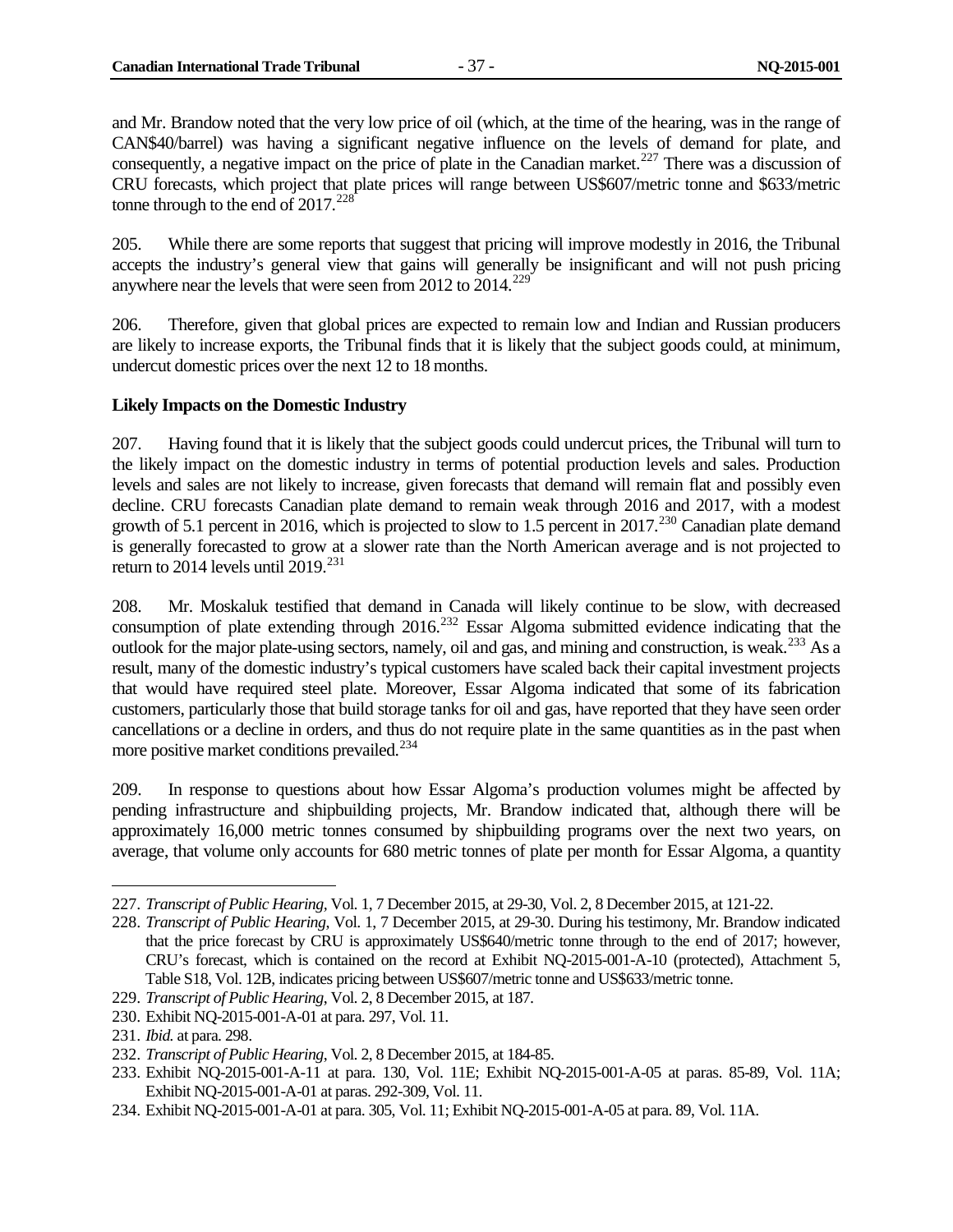that Mr. Brandow characterized as minimal.<sup>[235](#page-45-0)</sup> Mr. Brandow also discussed the fact that Essar Algoma will be supplying plate for the construction of the Champlain Bridge in Montréal, Quebec.<sup>[236](#page-45-1)</sup>

210. Mr. Brandow also pointed to the cancellation of the Ontario government's Feed-in Tariff (FIT) Program<sup>[237](#page-45-2)</sup> to support Essar Algoma's assertion that production levels are not likely to increase in the coming years. Although plate for wind towers benefitting from the FIT Program was previously a profitable line of business for the domestic industry, and Essar Algoma in particular, this business has essentially wound down. While there is some production volume expected for 2016, the prospects for this line of business in 2017 are minimal. $^{238}$  $^{238}$  $^{238}$ 

211. Given Mr. Boiteau's stated expectation that prices and demand will remain much the same in 2016 as they were in  $2015$ ,  $239$  it can be expected that production by service centres will also remain relatively steady in the near future. While Mr. Boiteau acknowledged that he did not expect service centres to become more important deliverers of the final product, $240$  he also mentioned that Samuel, in particular, has been expanding by purchasing other companies and that he expects that Samuel will "continue to grow".<sup>241</sup> Based on the questionnaire data, there is only one other service centre that appears to have investment plans in the near term.  $242$ 

212. On this basis, the Tribunal finds it likely that the domestic industry and Essar Algoma in particular could be threatened with some injury from high volumes of low-priced subject goods in the forms of lower production and sales.

213. However, the Tribunal cannot extrapolate from that conclusion to a finding of threat of material injury. As noted above, the Tribunal found that, notwithstanding some indications of injury to the domestic industry, the subject goods were not a cause of material injury in and of themselves. Other significant factors were at play across the domestic industry, and it appears that the subject goods caused injury to only certain segments of the industry, and Essar Algoma in particular.

214. Looking ahead, the Tribunal finds it likely that the same will hold true in regard to the likelihood that the subject goods will pose a threat of material injury to the industry as a whole. Some of the very factors that caused injury to the domestic industry are not likely to change in the next 12 to 18 months even in the presence of a high volume of low-priced imports from India and Russia.

<span id="page-45-0"></span><sup>235.</sup> *Transcript of Public Hearing*, Vol. 1, 7 December 2015, at 30-31.  $\overline{a}$ 

<span id="page-45-1"></span><sup>236.</sup> *Ibid.* at 51; *Transcript of In Camera Hearing*, Vol. 1, 7 December 2015, at 24-25, 73.

<span id="page-45-2"></span><sup>237.</sup> *Transcript of Public Hearing*, Vol. 1, 7 December 2015, at 28-29. In 2009, the Government of Ontario introduced the FIT Program, which was designed to provide entities producing electricity from renewable energy a guaranteed price per kilowatt-hour under long-term contracts. In exchange, electricity-generating facilities, which utilized wind and solar power, were required to comply with 50 percent domestic content levels in the development and construction of facilities. The FIT Program significantly benefitted Ontario-based steel producers such as Essar Algoma, since plate was one of the means by which the domestic content requirement could be met. SAIL argued that the effect of this program was essentially to shelter a large portion of Essar Algoma's sales from foreign competition. The domestic content component of the FIT Program was eliminated on July 25, 2014, after the program was found to contravene Canada's WTO obligations.

<span id="page-45-3"></span><sup>238.</sup> *Transcript of Public Hearing*, Vol. 1, 7 December 2015, at 28-29.

<span id="page-45-4"></span><sup>239.</sup> *Transcript of Public Hearing*, Vol. 2, 8 December 2015, at 121.

<span id="page-45-5"></span><sup>240.</sup> *Ibid.* at 163.

<span id="page-45-6"></span><sup>241.</sup> *Ibid.* at 133.

<span id="page-45-7"></span><sup>242.</sup> Exhibit NQ-2015-001-07A (protected), Table 111, Vol. 2.1A.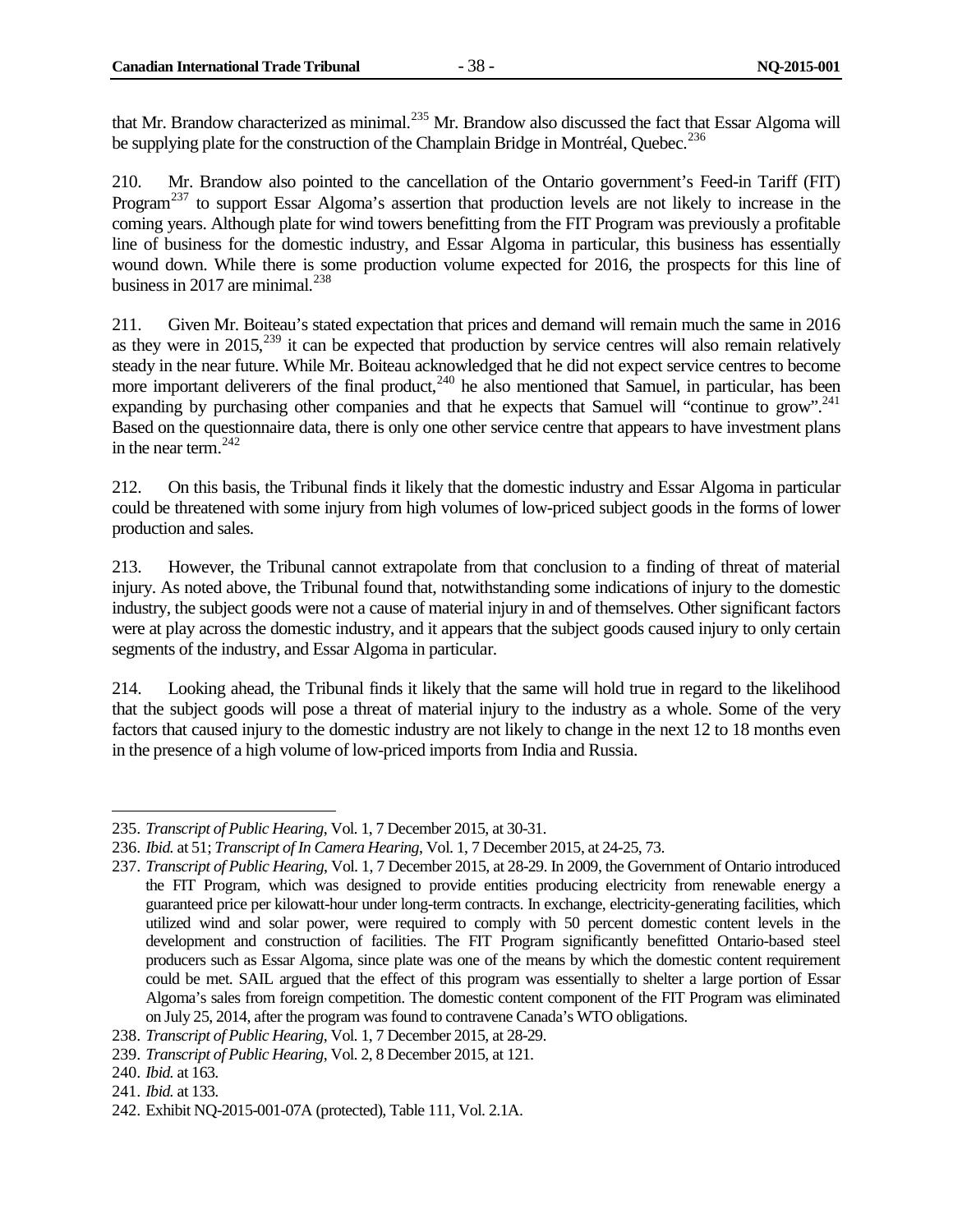215. In particular, the integration which defines the North American steel industry will not change. Certain domestic mills and service centres will likely continue to import from the United States as opposed to producing plate in Canada.

216. Similarly, the competitiveness of the service centres with the domestic mills is unlikely to change significantly in the next 12 to 18 months. In particular, the service centres are likely to continue focussing on value-added services. In addition, the existing reliance on imports by certain domestic producers, even where such imports are priced similarly to like goods produced by domestic mills, is unlikely to change in the next 12 to 18 months. Accordingly, the issue of intra-industry competition is unlikely to disappear. In fact, the Tribunal heard testimony from Mr. Boiteau and Mr. Halcrow that service centres are planning and expecting to increase their presence in the market even more as the market continues to evolve toward a demand that requires more value added to plate.<sup>[243](#page-46-2)</sup> This, if anything, would actually suggest a potential intensification of intra-industry competition.

217. In addition, Essar's poor financial performance is unlikely to change, as Ms. Devoni testified that it has been in financial difficulties for many years.<sup>[244](#page-46-3)</sup> Moreover, the result of Essar Algoma's current proceeding under the *CCAA* is uncertain, and it would be too speculative for the Tribunal to predict whether it could ultimately reduce Essar Algoma's financial burden.

218. The impact of these factors cannot be attributed to the dumping and subsidizing of the subject goods. Further, it is not clear that the presence of the subject goods will have any material impact above and beyond the impact of these other factors.

219. A correlation between the presence of the subject goods in Canada and the declining health of the domestic industry, or rather the declining health of certain producers within the domestic industry, is not enough, in this case, for the Tribunal to find that the dumping and subsidizing of the subject goods are likely to cause material injury or threaten to cause material injury to the industry as a whole. As noted above, the domestic industry as a whole was not impacted by the subject goods over the POI. Indeed, with the exception of the domestic mills and Essar Algoma in particular, the domestic industry fared relatively well even in the face of pressure from low-priced imports.

#### <span id="page-46-0"></span>**Conclusion—Threat of Injury**

220. Therefore, as in the case of its injury analysis, the Tribunal finds that, although imports of the low-priced subject goods could have some impact on the domestic industry in the coming 12 to 18 months, any such impact will not be material, in and of itself. As a result, the Tribunal finds that the dumping and subsidizing of the subject goods are not threatening to cause material injury to the domestic industry.

#### <span id="page-46-1"></span>**Cross-cumulation**

221. The Tribunal has found, in its fully cross-cumulated analysis which takes into account the combined effect of the dumping and subsidizing of all the subject goods, that there has been no material injury to the domestic industry and that there is no threat of material injury. It is therefore unnecessary to consider how to remove from its dumping analysis the effects that are solely attributable to the fact that the subject goods from India have been subsidized. Indeed, the Tribunal notes that excluding the effects of the subsidies in

<span id="page-46-2"></span><sup>243.</sup> *Transcript of Public Hearing*, Vol. 3, 9 December 2015, at 276-78, Vol. 2, 8 December 2015, at 133.  $\overline{a}$ 

<span id="page-46-3"></span><sup>244.</sup> *Transcript of Public Hearing*, Vol. 1, 7 December 2015, at 8-9, 24-25, 76; *Transcript of In Camera Hearing*, Vol. 1, 7 December 2015, at 8, 51.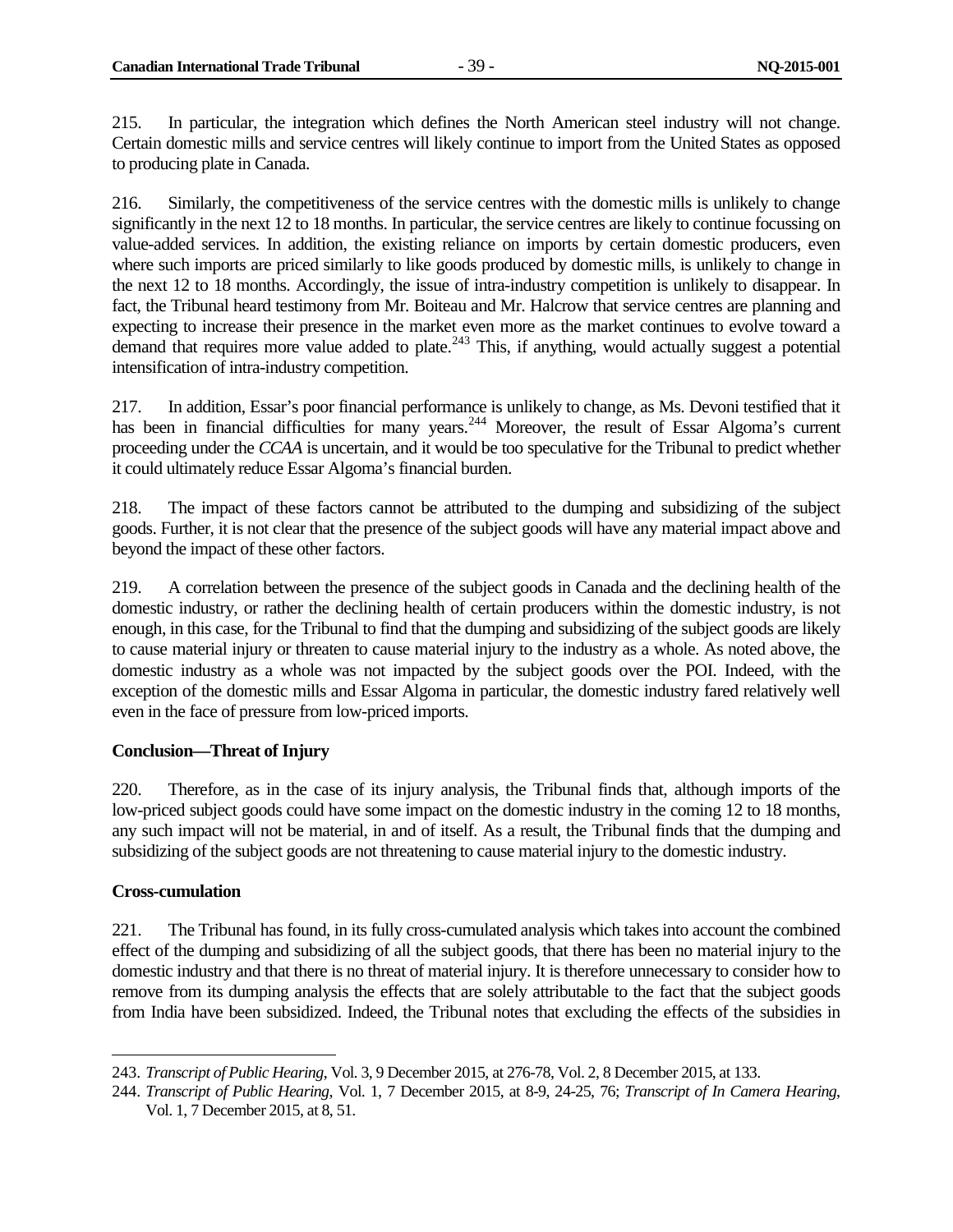India would serve only to reinforce the Tribunal's conclusion that there is no injury or threat of injury attributable to the dumping and subsidizing of the subject goods.

#### <span id="page-47-0"></span>**Exclusions**

222. As the Tribunal has found that that there is no injury or threat of injury attributable to the subject goods, it is unnecessary to consider whether exclusions should be granted.

#### <span id="page-47-1"></span>**CONCLUSION**

223. Essar Algoma sought protection from dumped and subsidized imports of Indian steel plate and dumped imports of Russian steel plate in widths from 24 inches to 152 inches and in thicknesses from 0.187 inches to 3 inches. The Tribunal's mandate is to determine whether these dumped or subsidized subject goods have caused or are threatening to cause material injury to domestic producers of like goods, with the materiality of the injury caused by the subject goods to be assessed net of any injury caused by other factors.

224. Essar Algoma alleged that the subject goods caused injury to the domestic industry in the form of decreased production, lost sales and poor financial performance for the year 2014 and onwards, as opposed to over the entire POI commencing in 2012. Conversely, the parties opposed argued that any injury suffered by the domestic industry was due to other non-related factors, such as intra-industry competition, the volume of non-subject goods from the United States, changes in the domestic industry, firm-specific operating and financial problems, and broader economic issues, such as declining commodity prices and weak steel demand leading to falling steel prices and declining sales.

225. The product definition in this inquiry caused the scope of the domestic plate industry to include not only the traditional integrated steel mills (which tend to produce wider, thicker plate) but also steel service centres that focus on the production of narrower, thinner plate cut to length from coils.

226. The evidence shows that the subject goods imported during the POI were primarily wider, thicker discrete plate. The dumped and subsidized subject goods had limited impact on that portion of the domestic industry focussed on providing customers with narrower plate cut to length from coil. Rather, any negative impact was confined primarily to the domestic mill portion of the domestic industry.

227. The evidence reveals a wide range of performance between the domestic steel service centres and domestic mills, and among the domestic mill segment of the industry. While the evidence shows that the subject goods caused injury to the domestic mills, it also shows that the domestic mills suffered substantial injury caused by a range of other factors unrelated to imports of the subject goods. These unrelated factors included the negative impact of the global economic slowdown caused by falling commodity prices and weakening steel demand worldwide, intra-industry competition, the different business and service models of the mills and service centres, and the rationalization and specialization within the single unified North American steel market. In addition, there was evidence of serious operational problems and financial difficulties at Essar Algoma.

228. In determining whether the dumping and subsidizing of that subject goods have caused material injury to the domestic industry, the Tribunal must analyze the impact of the subject goods on the domestic industry as a whole, as dictated by the product definition. In addition, the Tribunal cannot attribute to the subject goods the injury caused by other non-related factors.